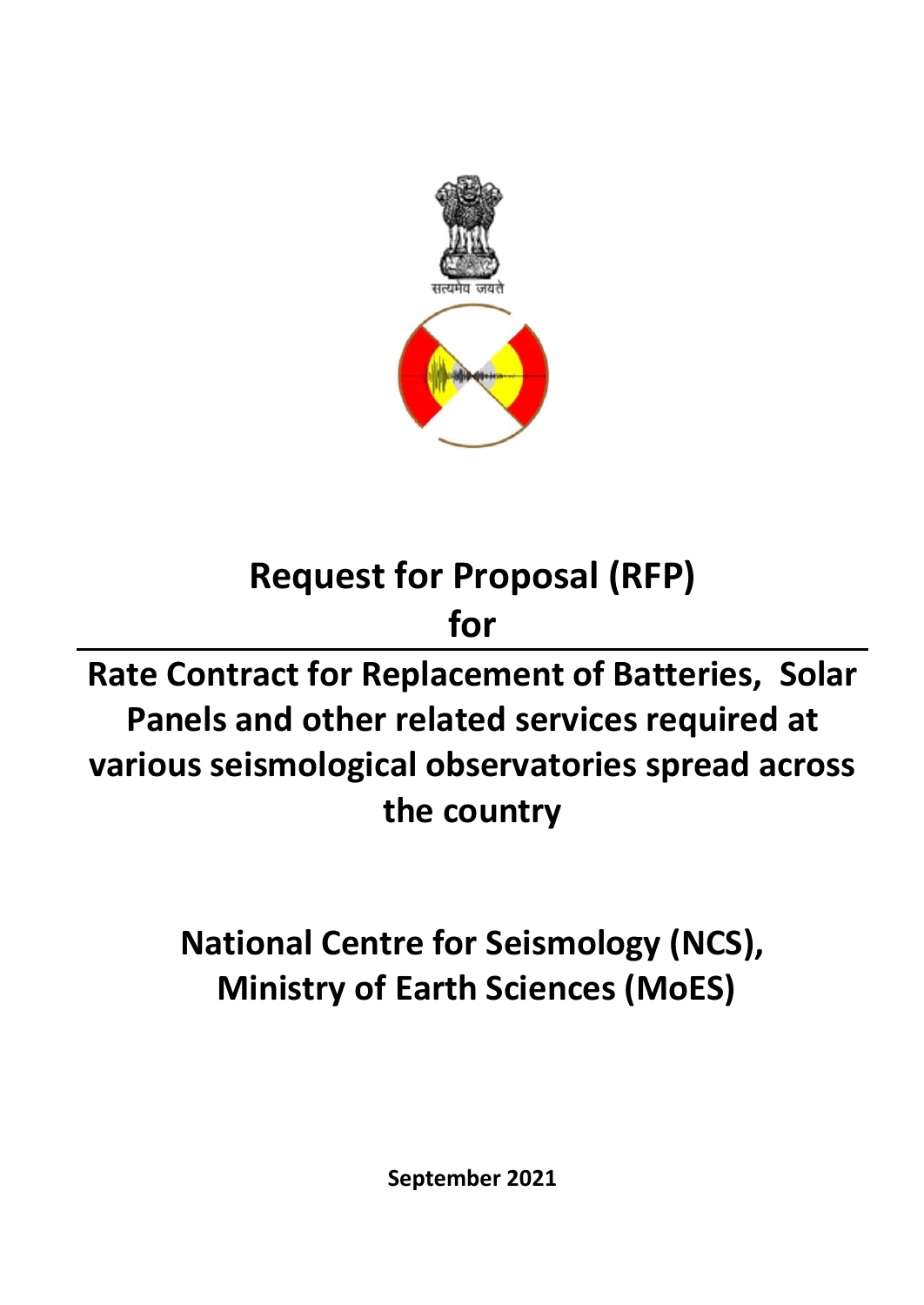#### **INDEX**

| <b>Section</b>        | <b>Description</b>                     | Page no.  |
|-----------------------|----------------------------------------|-----------|
|                       | <b>General Instructions to Bidders</b> | $2 - 13$  |
| $\mathbf{\mathsf{I}}$ | Special Conditions of the Tender<br>15 |           |
| Ш                     | <b>Technical Specifications</b>        | $17 - 21$ |
| IV                    | Annexures                              | $22 - 55$ |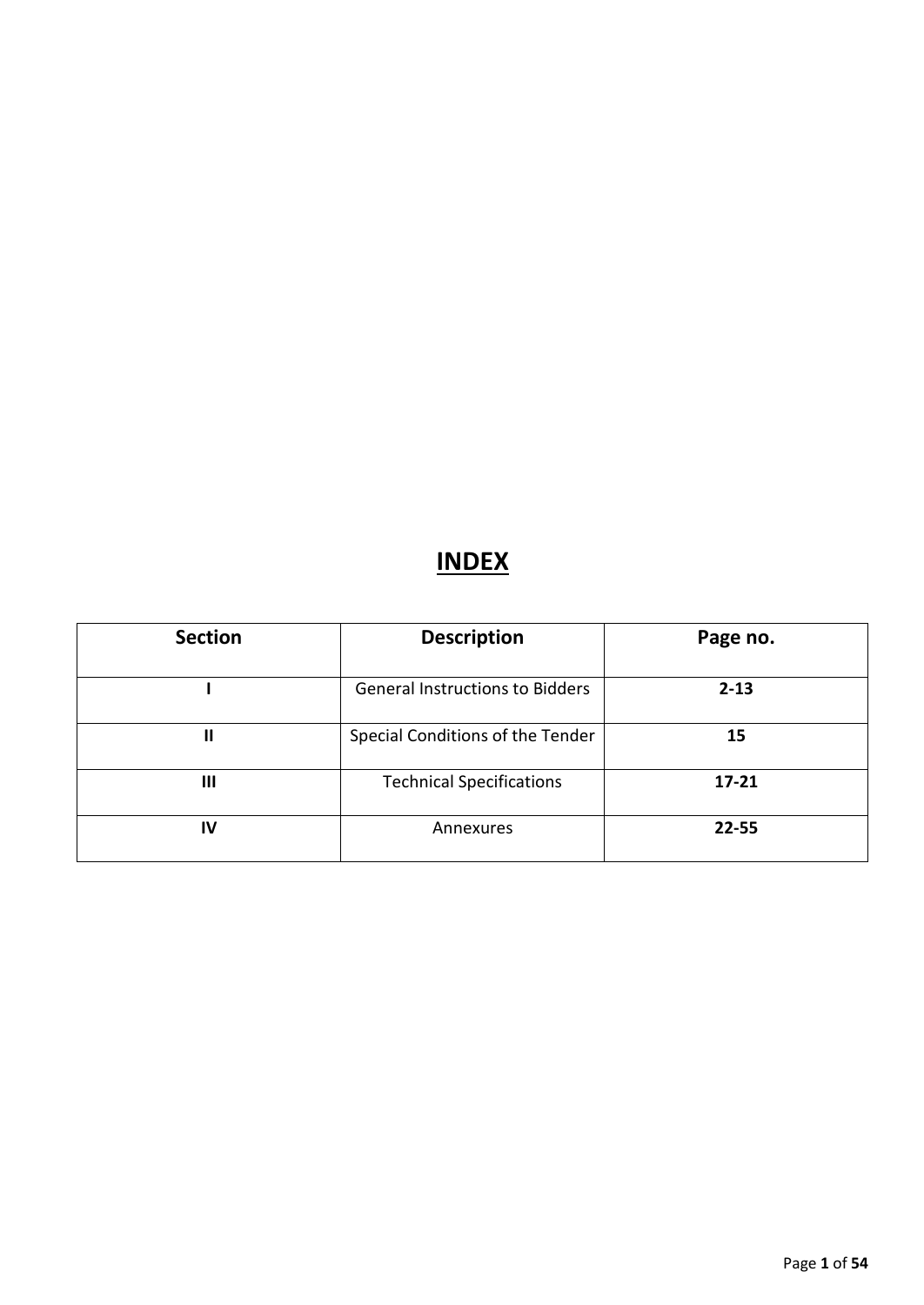#### **SECTION – I**

#### **GENERAL INSTRUCTIONS TO BIDDERS**

#### **1. Introduction:**

- 1.1 The Purchaser has issued this Tender Enquiry (TE)document for purchase of goods/stores/articles and related services as mentioned in Section "List of requirements / Technical specifications", which also indicates, inter alia, the required stores, delivery schedule, terms and place of delivery etc. This section "General Instructions to Bidders" (GIB) provides the relevant information as well as instructions to assist the prospective Bidders in preparation and submission of tenders.
- 1.2 Bidders shall have to agree/accept all the terms and conditions of Tender document including payment terms etc. Acceptance shall be unconditional and Bidders shall have no claim and right in future on their terms, if any.
- 1.3 Whenever there is any conflict between the provision in the "General Instructions to Bidders" with regard to a specific item/para/clause under this section and that in the "RFP", the provision contained in the RFP shall have an over-riding effect and treated as final. Any special instructions as per "RFP" section will also apply for this purchase. The conditions (like qualification criteria, maintenance services, penalty charges, etc.) mentioned in "RFP" will also apply for this purchase.
- 1.4 Indian vendors /service providers / Manufacturers only can participate in this Bid and should quote in Indian Rupees only. No Foreign Vendor is allowed.
- **2. Eligible Goods and services:** All goods and related services to be supplied under the contract shall have their origin in India or any other country with which India has not banned trade relations. The term "origin" used in this clause means the place where the goods are mined, grown, produced, or manufactured or from where the related services are arranged and supplied.
- **3. Tender Language:** The tender submitted by the Bidder and all subsequent correspondence and documents relating to the tender exchanged between the Bidder and the purchaser shall be written in the English language.

#### **4. Tender Validity:**

- 4.1 The tenders shall remain valid for acceptance for a period of 180 days (one hundred eighty days) after the date of tender opening prescribed in the Tender document.
- 4.2 Purchaser's Right to accept any tender and to reject any or all tenders.
- 4.3 The purchaser reserves the right to accept in part or in full any tender or reject any tender without assigning any reason or to cancel the tendering process and reject all tenders at any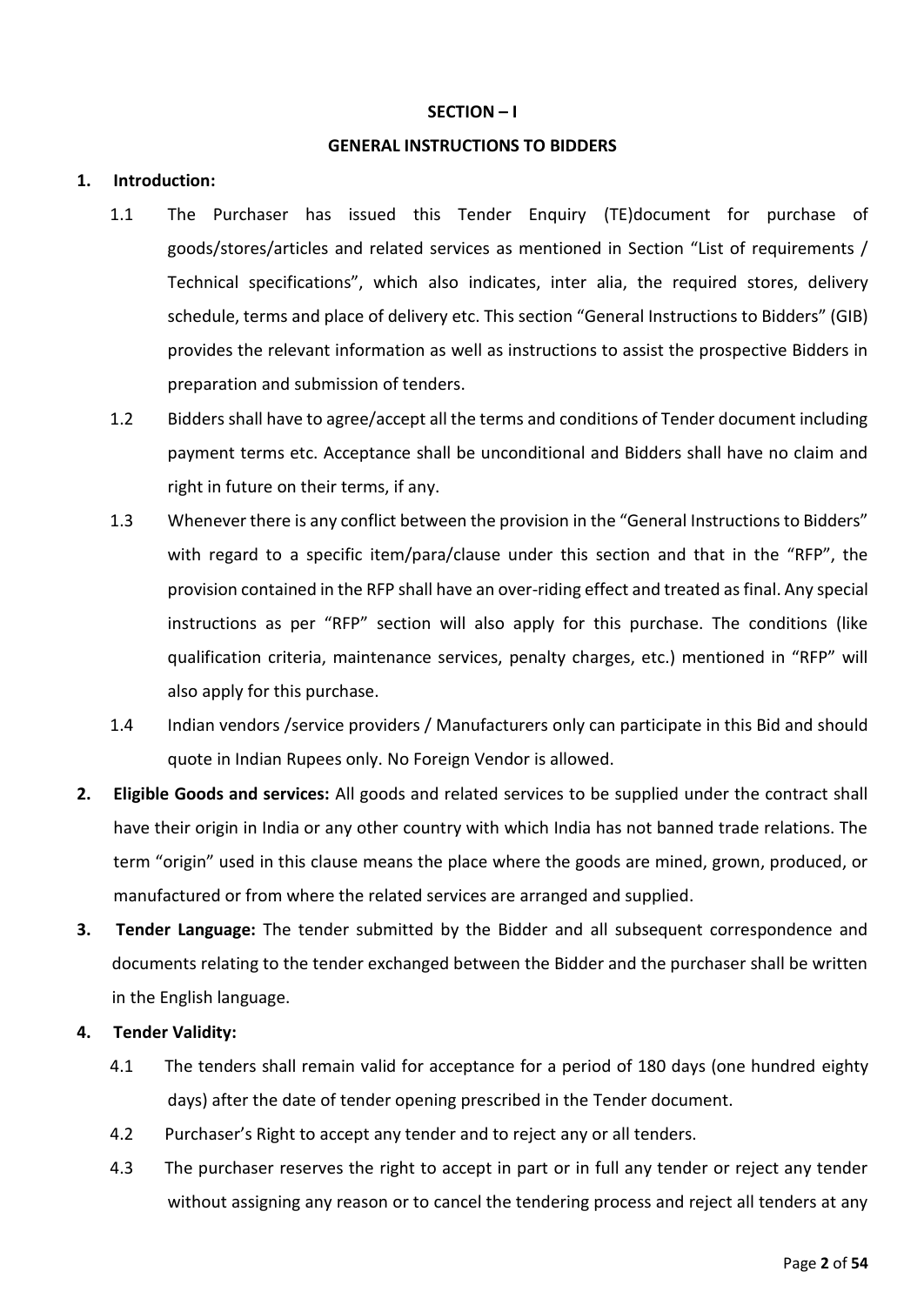time prior to award of contract, without incurring any liability, whatsoever to the affected Bidder or Bidders.

**5. Tendering Expenses:** The Bidder shall bear all the costs and expenditure incurred and/or to be incurred by them in preparation, and uploading their tender including attending the pre-bid conference and/ or arranging demonstration of Services or Presentations before the Committee that may be deemed necessary by the Purchaser.

#### **6. Pre-bid Meeting:**

- 6.1 Pre-bid conference shall be held as per Notice Inviting Tender (NIT) schedule in order to provide an opportunity to the participating Bidders to interact with NCS with regard to various tender provisions/clauses, before the bids are submitted. Bidders should depute their authorized representative for pre-bid meeting. In case, due to the points/doubts raised by the prospective Bidders, needs to be modified, and then the same will be considered for modification. After pre-bid conference, tender conditions will be frozen. No change will be permissible after pre-bid meeting. Clarification needed, if any, may be sent before the commencement of pre-bid meeting by Email to Mr. Ajay Verma, Meteorologist-'A', [akvermaimd@gmail.com](mailto:akvermaimd@gmail.com) and [ammani.ambikapathy@imd.gov.in.](mailto:ammani.ambikapathy@imd.gov.in) No reply in this regard shall be sent to individual Bidders. Pre-Bid minutes shall be uploaded on e-Procurement portal [\(https://eprocure.gov.in/eprocure/app\)](https://eprocure.gov.in/eprocure/app) and NCS website [\(https://www.seismo.gov.in/ content /tenders\)](https://www.seismo.gov.in/%20content%20/tenders).
- 6.2 NCS shall hold a pre-bid meeting with the prospective Bidders as per Notice Inviting Tender (NIT) details. Queries received in writing, from the Bidders, prior to the pre-bid meeting shall be addressed. The queries can be sent to NCS through email at [ammani.ambikapathy@imd.gov.in](mailto:ammani.ambikapathy@imd.gov.in) and [akvermaimd@gmail.com.](mailto:akvermaimd@gmail.com)
- 6.3 Conditional tenders shall not be accepted on any ground and shall be rejected straightway. If any clarification is required, the same should be obtained on or before pre-bid meeting. No correspondence will be entertained after pre-bid meeting.
- 6.4 **Regular visit of the website**: Prospective Bidders are advised to see e-Procurement portal http://eprocure.gov.in/eprocure or NCS website (https://seismo.gov.in/tenders) on regular basis for any change in NIT schedule, amendment / corrigendum in Tender Document including technical requirement and pre-bid minutes etc.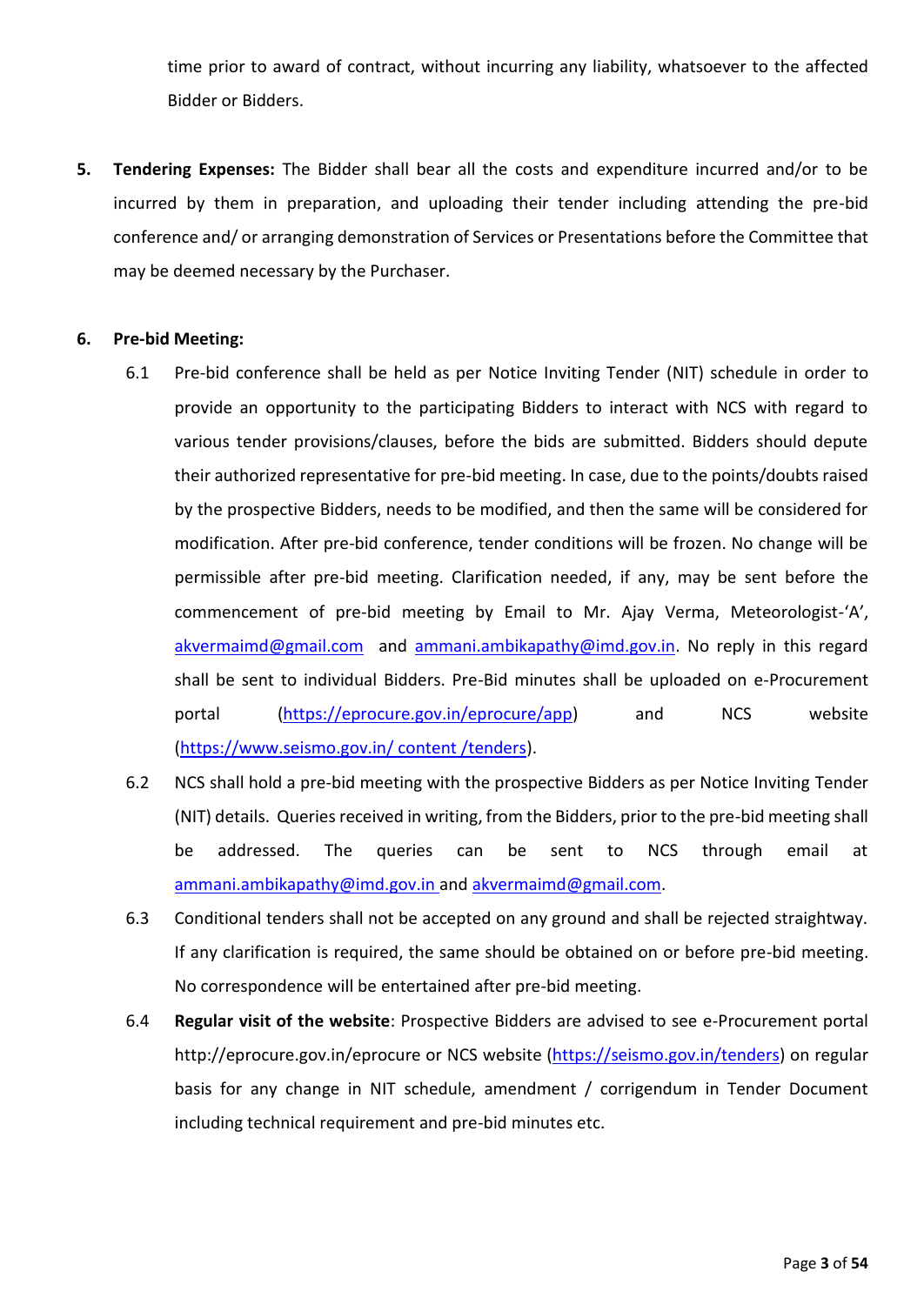#### **7. Bidder's Eligibility Criteria:**

- 7.1 The Bidder should be an Indian firm and have at least TWO years' experience in the execution of similar services such as replacement of batteries or solar panels.
- 7.2 Prime Bidder should have an average **turnover of ₹ 2 lakh per annum during the past TWO years.**
- 7.3 Profit –Loss statement for last TWO financial years should be submitted.
- 7.4 The Bidder is requested to furnish documents to establish their eligibility for each of the above clauses. Relevant portions, in the documents submitted in pursuance of eligibility criteria mentioned above, should be highlighted. If tender were not accompanied by all the above documents mentioned, the same would be rejected. Undertaking for subsequent submission of any of the above document will not be entertained. However, NCS reserves the right to seek the fresh set of documents or seek clarifications on the already submitted documents. All documents should be submitted electronically in PDF format. Upon verification, evaluation/assessment, if in case any information furnished by the Bidder is found to be false/incorrect, their bid shall be summarily rejected and no correspondence on the same shall be entertained.

#### **8. Bid Submission:**

- 8.1 The registration number, GST and PAN numbers of the firm should be submitted, failing which Bidder's bid-offer would become invalid & same shall be rejected.
- 8.2 The Bidder should submit the details of agreements entered into with various Manufacturers/Partners/Sub-contractors for executing the work as per RFP and their experience to meet the qualification & experience criteria. The Manufacturer Authorisation form duly filled-up as per **Annexure-3.**
- 8.3 A certificate as per **Aneexure-2** stating that the Bidder is not presently blacklisted and hasn't been blacklisted by any institution of the Central/State Government in the past three years should be submitted.
- 8.4 The Bidder has to quote for all items mentioned in Scope of the Services, as per Price-bid format given in **Annexure-6**
- 8.5 No deviations in terms & conditions of the tender document will be accepted in any case.
- 8.6 **Uploading of bids on e-Procurement portal is an essential requirement**. Bids **not submitted** through e-Procurement portal will not be considered for tender evaluation**.** The bids submitted by fax/ E-mail / manually etc. shall not be considered. No correspondence will be entertained on this matter.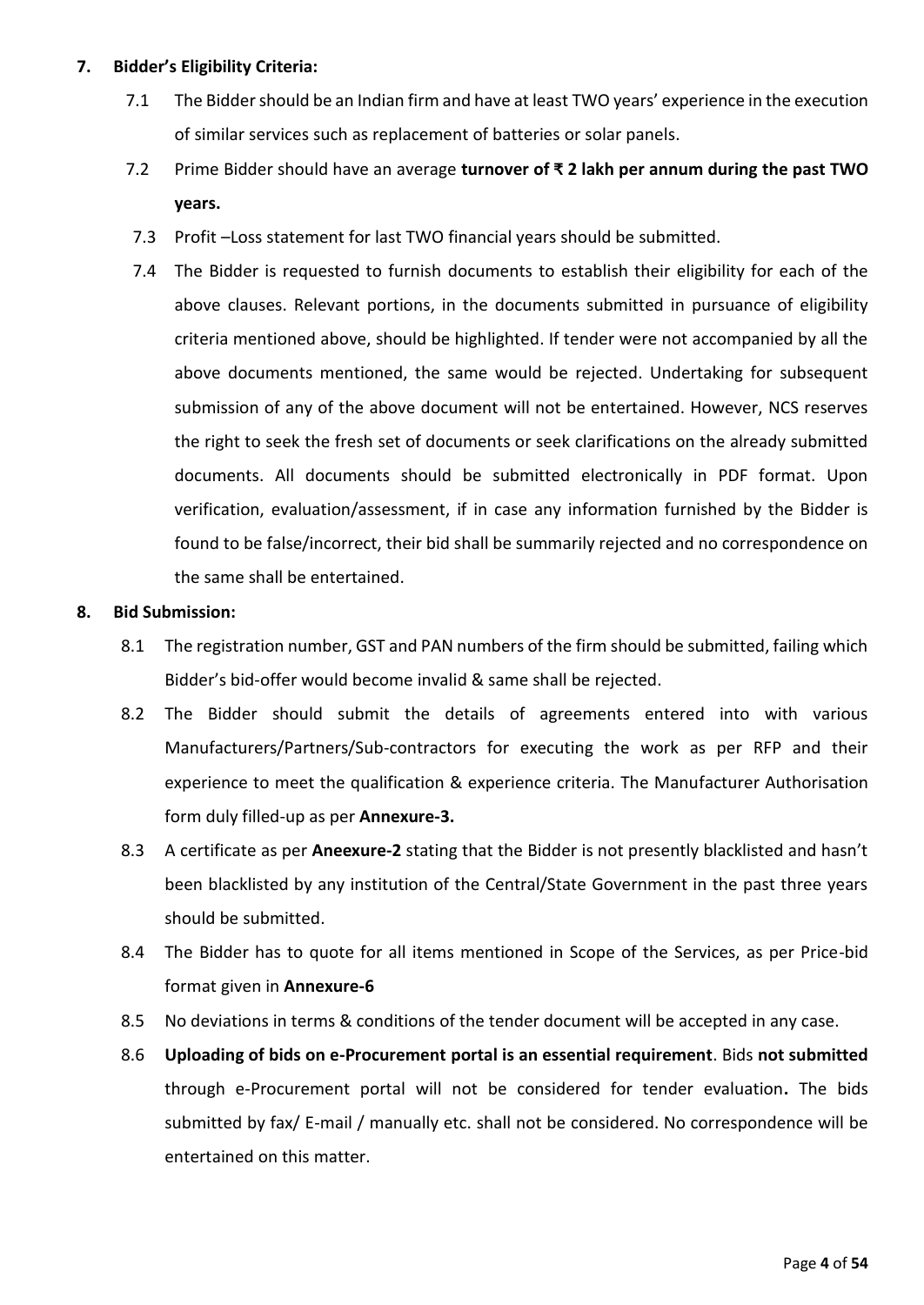- 8.7 All the documents attached to the tender for considering offer are supposed to be complete in all respects.
- 8.8 All the bids documents should be signed by the authorized signatory with company seal. All pages of the bid being submitted **must be sequentially numbered by the Bidder**.
- 8.9 NCS will not be responsible for any delay on the part of the bidder in obtaining the terms and conditions of the tender notice or submission of the online bids.
- 8.10 A hard copy of Technical bid only in a sealed cover should be submitted to Sh. Ajay Kumar Verma, Meteorologist-A, III Floor, SatMet Building, Mausam Bhavan Complex, Lodi Road, New Delhi-03 (O11-4382 4592) by hand or by post. The copy **must be** same to the one which had been uploaded on e-procurement portal. Uploading of Tender Bid on e-Procurement portal is compulsory, otherwise bid will not be considered for tender evaluation.
- 8.11 **Part-1 Technical Bid should contain the** following details, should be titled as "**Technical Bid – NCS Tender for "Rate Contract for Replacement of Batteries, Solar Panels and other related services required at various seismological observatories spread across the country"**
	- 8.11.1 Company profile and Infrastructure
	- 8.11.2 Registration certificate with Government. Credential/document shall be attached.
	- 8.11.3 All the documents asked for Eligibility Criteria.
	- 8.11.4 Copy of Tender document duly signed and stamped on each page which means that Vendor has read the document carefully.
	- 8.11.5 Compliance sheet as per **Annexure-5** and the supporting documents.
	- 8.11.6 Un-priced-bid (without price) containing Bill of Materials (BoM) indicating various components of works relating to RFP, should be submitted. This should be exactly same as price bid format (**Annexure- 6**) mentioned in the tender document.
	- 8.11.7 Checklist section (as per **Annexure-1**) properly filled and signed.
	- 8.11.8 Submission of Tender Acceptance form as per format given in **Annexure-2**.
	- 8.11.9 Any deviations to the Terms and Conditions including Financial shall clearly be brought out in the Technical proposal with specific reasons.
	- 8.11.10 The Technical bid file in PDF format and each page must be numbered, NOT containing the above documents or containing the financial bid (with price quote details) in explicit/implicit form will lead to rejection of the bid.
- 8.12 **Price Bid (Part-II):** The financial bid (as per the Price bid format specified in **Annexure-6**) needs to be submitted in PDF format.
	- 8.12.1 The rates are to be quoted in strict compliance to the format (specified in **Annexure-6**) otherwise the bid is liable to be rejected.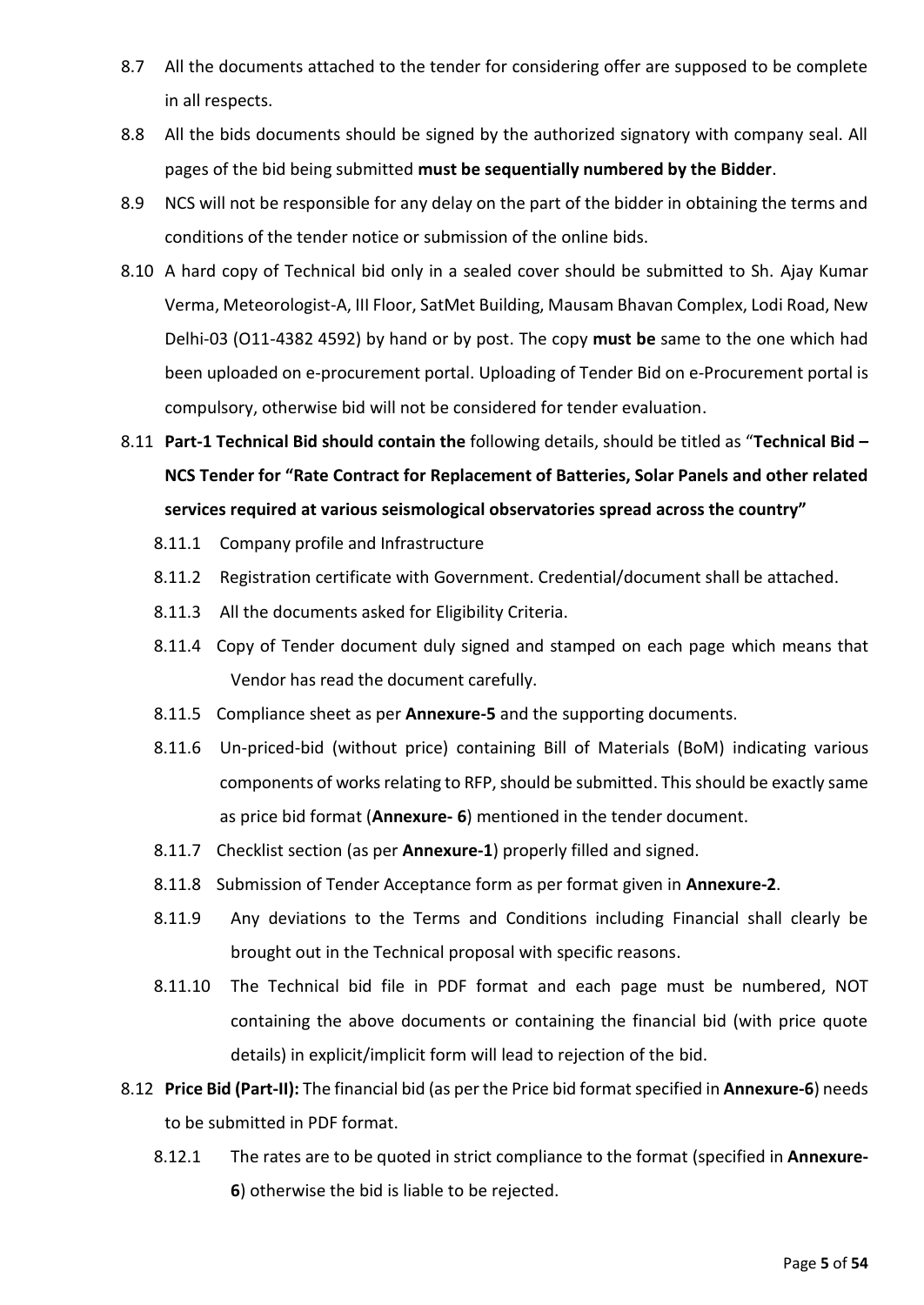- 8.12.2 The rates are to be quoted by the Bidders in Indian Currency and payment shall be made to successful Bidders in Indian currency only.
- 8.12.3 The Bidder shall bear all the Income-tax liability as per rates prevailing at the time of undertaking the job in accordance with the Income-tax Act in force in India.
- 8.12.4 Percentage (%) of taxes etc. if any to be claimed shall be indicated in the Price bid, otherwise it will be presumed that rates are inclusive of all taxes and no plea would be accepted in this regard after opening of the Tender bids.
- 8.12.5 Statutory levies, taxes and duties etc., if any, chargeable on the goods/services are payable on actual basis as applicable.
- 8.12.6 If there is a discrepancy between the amount expressed in words and figures, the amount in words shall prevail.

#### **9. Alterations and Withdrawal of Tender:**

- 9.1 The Bidder, after uploading its Tender in PDF format, is permitted to alter / modify its tender so long as such alterations / modifications are received duly signed, sealed and marked like the original tender, within the deadline for submission of tenders.
- 9.2 No tender should be withdrawn after the deadline for submission of tender and before the expiry of the tender validity period. If a Bidder withdraws the tender during this period, the firm will be backlisted.
- **10. Opening of Tenders:** The purchaser will open the tenders at the specified date and time and at the specified place as indicated in the NIT. In case the specified date of tender opening falls on /is subsequently declared a holiday or closed day for the purchaser, the tenders will be opened at the appointed time and place on the next working day. Authorized representatives of the Bidders, who have submitted tenders on time may attend the tender opening, provided they bring with them letters of authority from the corresponding Bidders. Two Bid system will be as follows. The Technical Bids are to be opened in the first instance, at the prescribed time and date. These Tenders shall be scrutinized and evaluated by the competent committee/ authority with reference to parameters prescribed in the Tender document. During the Technical Bids opening, the tender opening official(s) will read the salient features of the tenders like Eligibility Criteria, Earnest Money Deposit and any other special features of the tenders, as deemed fit by the tender opening official(s). Thereafter, in the second stage, the Price Bids of technically qualified Bidders only shall be opened for further scrutiny and evaluation on a date notified To the technically qualified Bidders.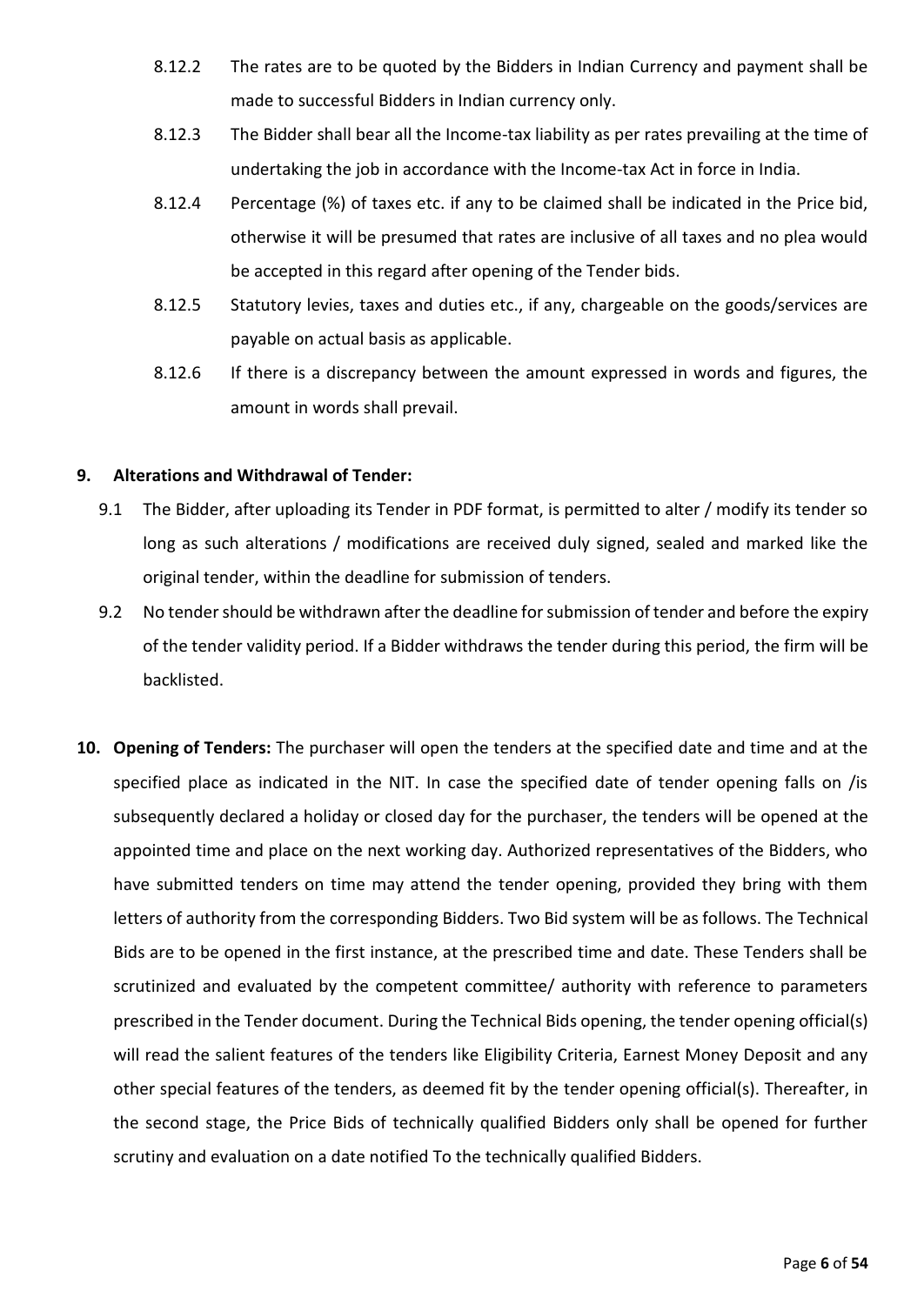- **11. Unresponsive Bids:** The bids will be scrutinized to determine whether they are complete and meet the requirements, conditions etc. as prescribed in the Tender document. The bids are liable to be treated as non – responsive and will be summarily ignored if following details are not provided along with technical bids
	- 11.1 Registration certificate of bidding firm with Government. Credential/document not attached.
	- 11.2 Tender is unsigned.
	- 11.3 Checklist (**Annexure-1**) not enclosed.
	- 11.4 Tender Acceptance Form (**Annexure-2**) not duly signed and stamped. (i.e., all the terms & conditions) of tender document are acceptable. Original Letter shall be enclosed in technical bid.
	- 11.5 Tender validity is shorter than the required period.
	- 11.6 Bidder has not agreed to give the required Performance Security, after issue of Supply Order.

#### **12. Technical Evaluation:**

- 12.1 A duly constituted Technical Evaluation Committee (TEC) will first select Bidders on the basis of eligibility criteria of this tender. The Bids conforming to the eligibility criterion will be considered for further evaluation
- 12.2 Bidder shall be ready to present their offered solutions before the TEC through online/virtual conference, if required, for further evaluation of their technical proposal.
- 12.3 If during the preliminary examination, the purchaser finds any minor informality and/or irregularity and/or non-conformity in a tender, the purchaser may waive the same provided it does not constitute any material deviation and financial impact and, also, does not prejudice or affect the ranking order of the Bidder. Wherever necessary, the purchaser will convey its observation on such 'minor' issues to the Bidder asking the Bidder to respond by a specified date. If the Bidder does not reply by the specified date or gives evasive reply without clarifying the point at issue in clear terms, that tender will be liable to be ignored.
- 12.4 Technical Evaluation Committee (TEC) will shortlist Technical Bids on the basis of technical parameters, presentation on offered technical solutions and features offered. The TEC can make any enquiry/seek clarification from the Bidders on the offered Service Solution. In such a situation, the Bidder shall extend full co-operation. The Bidders can also be asked to give technical presentation/discussion on the offered solution, in a short period notice, as such the Bidders have to be ready for the same.
- 12.5 For Detailed Technical Presentations/Discussions, Bidder has to ensure the availability of appropriate specialist, along with required documentation for interacting with the Technical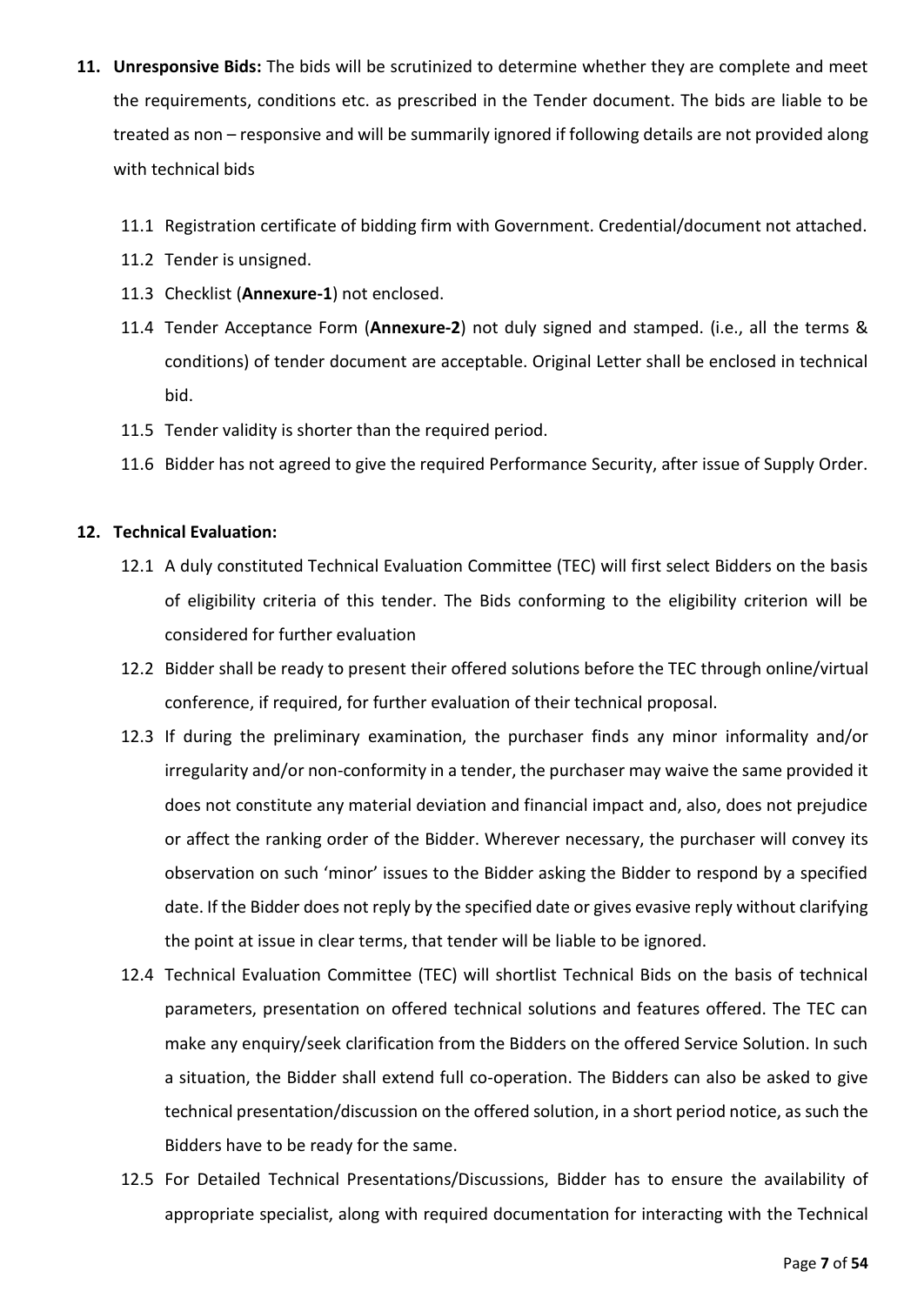Evaluation Committee. If the required specialist along with proper documentation is not made available by Bidders, then such defaulting Bidders shall be debarred from the tender evaluation process.

- 12.6 Compliance statement in the form of **'Complied' or 'Not Complied'** shall be given against each term and specification mentioned in the tender document. The compliance statement should contain the signature of the authorized person and the seal of the company. Any deviation should be mentioned/explained by the Bidder in Compliance Statement. The compliance statements should be supported by authentic documentation. Deviations in the lower side will not be accepted.
- 12.7 No enquiry shall be made by the Bidder(s) during the course of evaluation of the tender, after opening of bid, till the final decision is conveyed to the successful Bidder(s).
- 12.8 The names of technically shortlisted Bidders will be announced to only those Bidders whose bids will qualify for the opening of the Price/Financial/Commercial Bids.

#### **13. Financial Evaluation:**

- 13.1 The Financial Bids of only those Bidders short-listed from the Technical Bids by TEC will be opened in the presence of their representatives on a specified date and time to be intimated to the respective Bidders, and the same will be evaluated by a duly constituted Finance Evaluation Committee (FEC).
- 13.2 There will be **NO NEGOTIATION** regarding the financial bid.
- 13.3 No enquiry shall be made by the Bidder(s) during the course of evaluation of the tender, after opening of bid, till the final decision is conveyed to the successful Bidder(s). However, the Committee/its authorized representative and office of NCS can make any enquiry/seek clarification from the Bidders, which the Bidders must furnish within the stipulated time else bid of such defaulting Bidders will be rejected.
- 13.4 If there is a discrepancy between the unit price and total price, The Unit Price shall prevail.
- **14. Earnest Money Deposit (EMD**): As per Office Memorandum No.F.9/4/2020-PPD dated 12.11.2020 issued by Ministry of Finance Department of Expenditure PPD, NO EMD is required for this tender. The firm has to submit a signed Bid Security Declaration as per **Annexure-4** of tender document on their company letter head failing which their bid will be declared as unresponsive.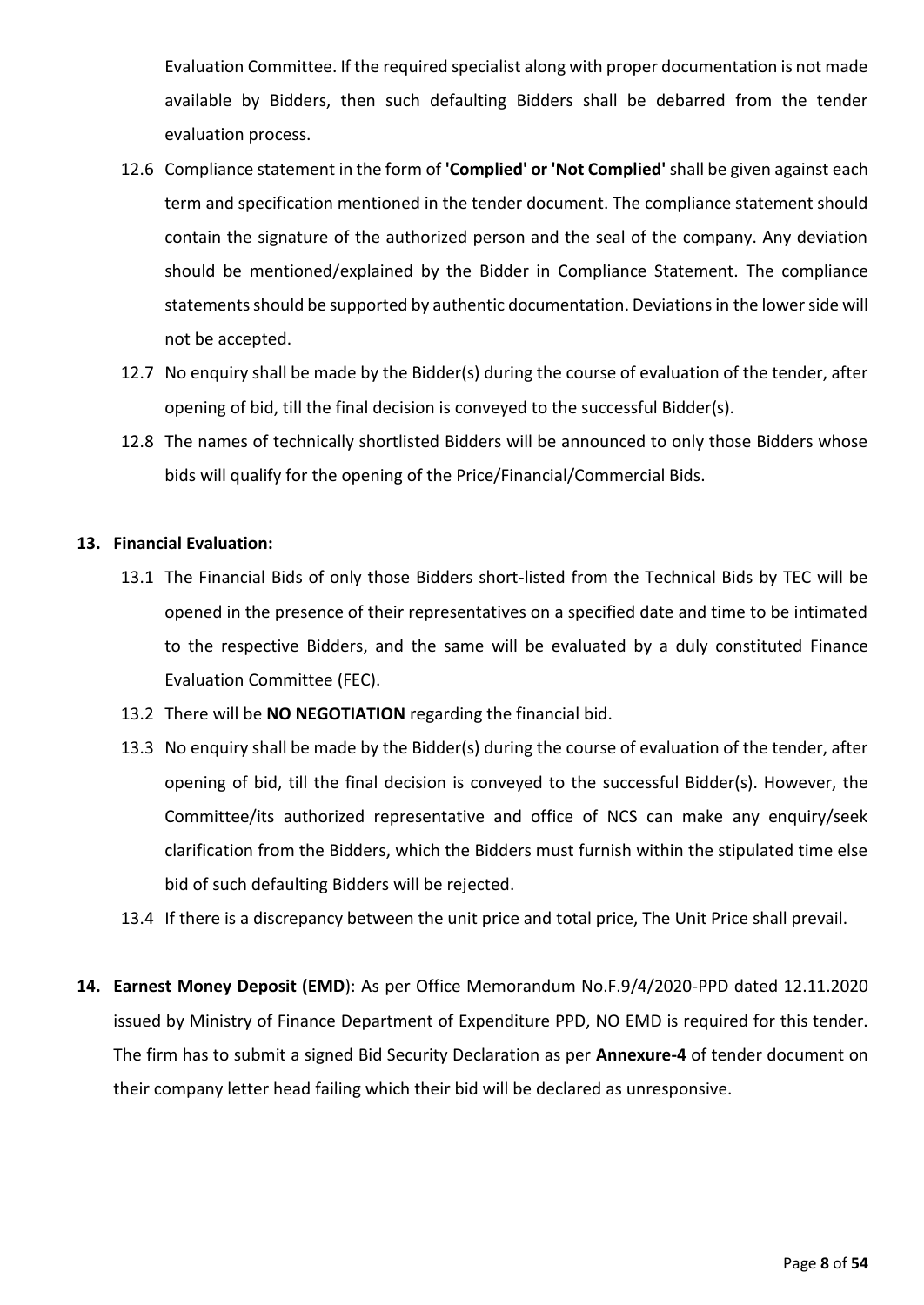#### **15. Performance Security:**

- 15.1 Successful Bidder shall submit performance security within thirty (30) days from date of dispatch of supply order/award of the contract by the purchaser or within twenty-one (21) days from the receipt of supply order by the supplier whichever is earlier.
- 15.2 The purchaser may consider annulment/cancellation of supply order/ award of contract if performance security not received in stipulated time.
- 15.3 There is no relaxation/exemption in submitting of Performance Security.
- 15.4 The supplier shall furnish performance security to the purchaser for an amount equal to three percent (3%) of the total value of the order, valid up to sixty (60) days beyond the contract period. The format of bank guarantee to be submitted as performance security is given in **Annexure-2**. The amount of performance security may change and according to the norms prevailing at the time of issue of supply order to the successful bidder.
- 15.5 Performance Security shall be furnished by the Indian supplier
- 15.6 Bank Guarantee should be submitted from State Bank of India (SBI) or any other Nationalized Bank of India.
- 15.7 The successful Bidder will have to deposit Performance Security within the specified time limit given above, of the total value of the work order, in the form of FDR or Bank Guarantee from a Nationalized/ Scheduled Commercial Bank in favour of "**DDO, National Centre for Seismology, New Delhi".**
- 15.8 Performance Security has to be submitted irrespective of its registration NSIC etc. Performance security is not relaxed to any supplier/service provider. Submission of Performance Security in the form of Bank Guarantee from nationalized bank in India is a must for all suppliers/service providers.
- 15.9 It shall be in any one of the forms namely Fixed Deposit Receipt or Bank Guarantee drawn/issued by a Nationalized Bank in the prescribed form in favour of the purchaser. In the event of any amendment issued to the contract, the supplier shall, within twenty-one (21) days of issue of the amendment, furnish the corresponding amendment to the Performance Security (as necessary), rendering the same valid in all respects in terms of the contract, as amended.
- 15.10 The purchaser will release the Performance Security without any interest to the supplier/ service provider on completion of the supplier's all contractual obligations including the warranty obligations & after receipt of performance security.
- 15.11 In the event of non-providing the services, the Performance Security shall be forfeited to the extent the services are not provided. Further, if the purchaser has to get the services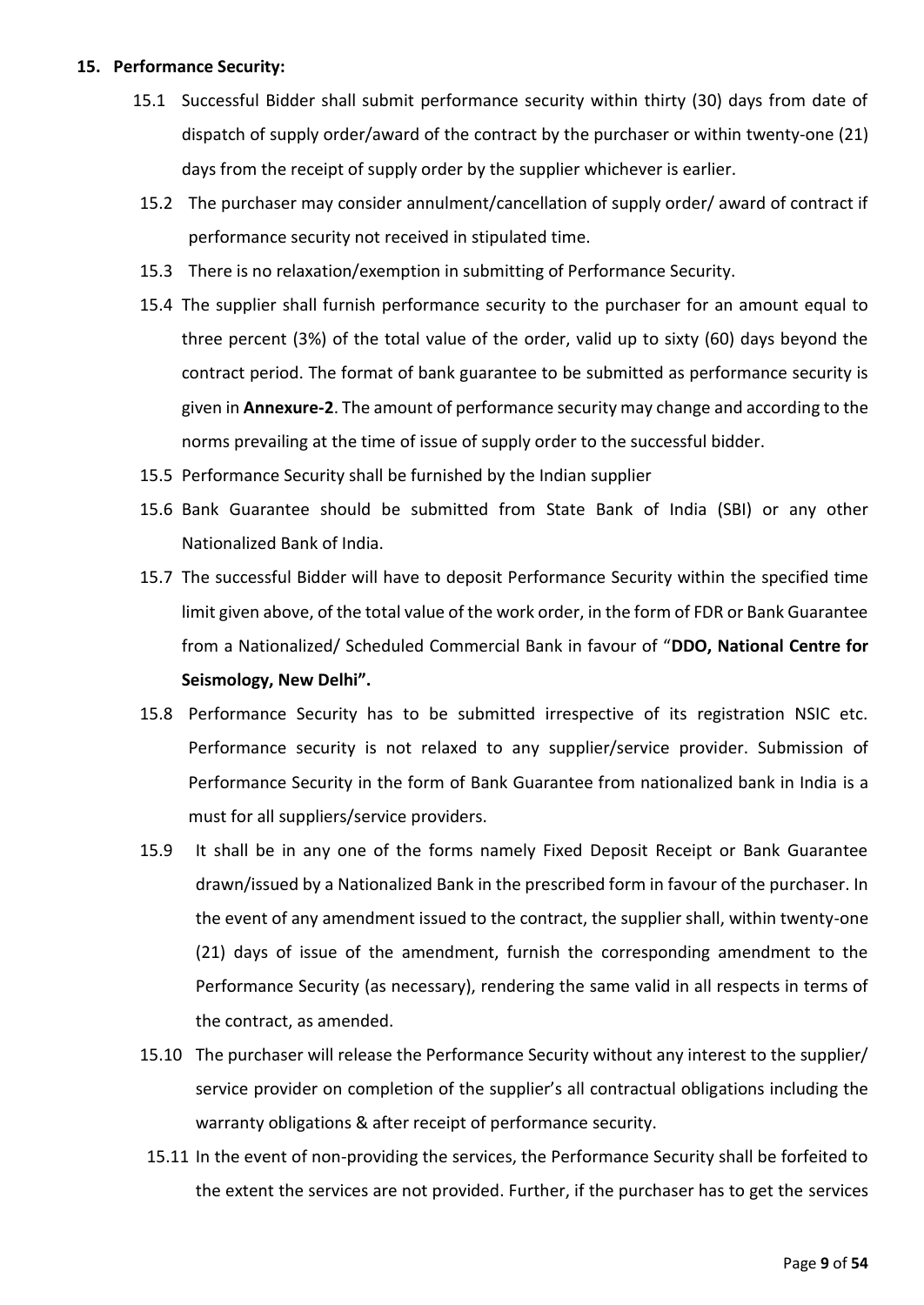from any other Bidder because of failure to provide in full or part by the successful Bidder, the difference in payment may be made from such amount. Also, the amount retained towards "Performance Security" is subject to forfeiture if it is found at any point of time during the period of the contract that the services offered by the supplier are not in conformity to the accepted specifications mentioned in RFP by the purchaser.

- 15.12 In case the Bidder backs out of the contract in midstream without the explicit consent of the NCS, the PBG will stand forfeited.
- 15.13 On completion of the Project including warranty, the Performance Bank Guarantee without any interest accrued shall be released after ascertaining that satisfactory support that has been provided during the extended warranty period. In case, it is found that appropriate satisfactory support has not been provided by the Bidder, NCS will ensure that the prescribed penalty as per Clause-42for the default in service has been realized or shall be recovered from the Bidder out of already due payments.

#### **16. Payment Terms:**

- 16.1 No advance payment will be made in any case.
- 16.2 100% payment shall be made after successful replacement of batteries or replacement of solar panels or installation of new solar panels, and other related services mentioned **in Section III** as per requirement at each station. The payment will be processed even for a single station after completion of works satisfactorily.
- 16.3 Payments shall be subject to deductions of any admissible amount for which th**e** bidder is liable under the Service Contract. Further, all payments shall be made subject to deduction of TDS (Tax Deduction at Source) as per the Income-Tax Act, 1961 and any other applicable taxes; and also, penalty charges due to the deficiency in service (if any).
- 16.4 All payments will be made through RTGS only. In this connection, Bidder shall submit particulars of his Bank Account details – a) Account Number, b) Branch Name and Address, c) IFS code, d) MICR number, e) PAN etc.

#### **17. Arbitration:**

17.1 In case any dispute or difference arises out of or in connection with execution of the project (whether during the progress of the Services or after their completion & whether before or after the termination, abandonments or breach of contract) except as any of the accepted matters, provided hereunder, the parties hereto, shall first endeavour to settle such disputes of differences amicably**.**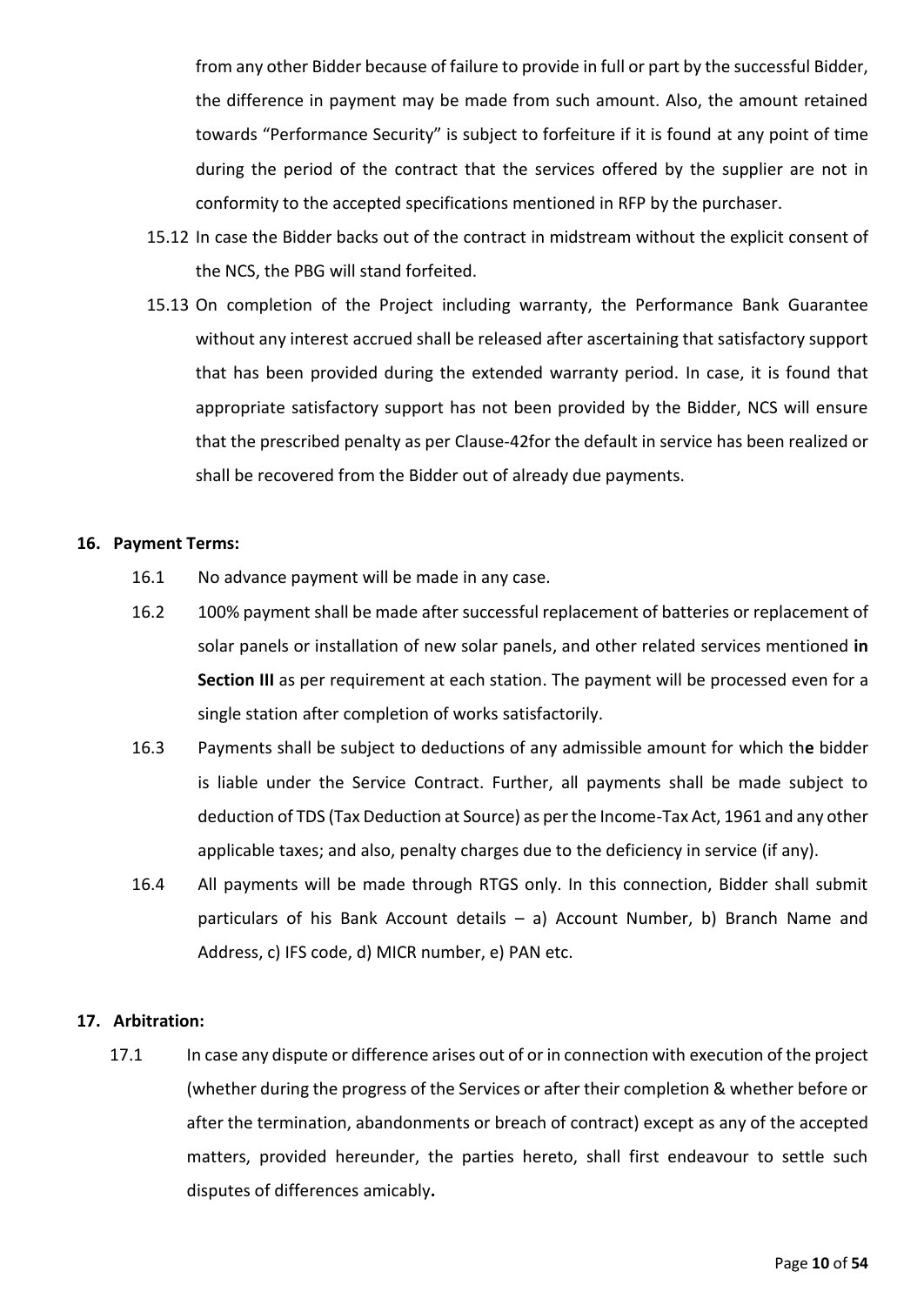- 17.2 If both the parties fail to reach such amicable settlement, then either party (The Purchaser or Bidder) may (within 30 days of such failure) give written notice to the other party requiring that all matter in dispute or difference be arbitrated upon. Such written notice shall specify the matters which are in difference or differences of which such written notice has been given and no other shall be referred to the arbitration of a single arbitrator, to be appointed by both the parties or in case of disagreement as to the appointment of a single arbitrator, to that of two arbitrators, one to be appointed by each party or in case of said arbitrators not agreeing then, to the umpire to be appointed by the arbitrators in writing before entering upon the references. Provisions of Indian Arbitration & Conciliations Act, 1996 or any statutory modification or re-enactment thereof and rules framed there under from time to time shall apply to such arbitration.
- 17.3 The vendor must inform the purchaser about the dispute or differences with the purchaser before going to the Arbitration3 months in advance. The venue of arbitration shall be New Delhi.
- 17.4 The arbitrators or arbitrators appointed under this Article shall have the power to extend the time to make the award with the consent of parties.
- 17.5 Pending reference to arbitration, the parties shall make all endeavours to complete the work in all respect. Disputes, if any, will finally be settled in the arbitration.
- 17.6 Upon every or any such references to the arbitration, as provided herein the cost of and incidental to the reference and Award respectively shall at the discretion of the arbitrator, or the umpire, as case may be.
- 17.7 The award of arbitrator or arbitrators, as the case may be, shall be final and binding on the parties. It is agreed that the Contractor shall not delay the carrying out of the works by reason of any such matter, question or dispute being referred to arbitration, but shall proceed with the works with all due diligence. The Purchaser and the Contractor hereby also agree that arbitration under this clause shall be the condition precedent to any right of action under the contract except for as provided for in the Tender.

#### **18. Force Majeure:**

Force Majeure means an event beyond the control of the supplier and not involving the supplier's fault or negligence and which is not foreseeable. If at any time, during the continuance of the Service contract, in whole or in part by either party of any obligation under the Service contract is prevented or delayed by reasons of any war, hostility, acts of public enemy, civil commotion, sabotage, fires, floods, explosions, devastating earthquake, epidemics quarantine restrictions, strikes, lockouts or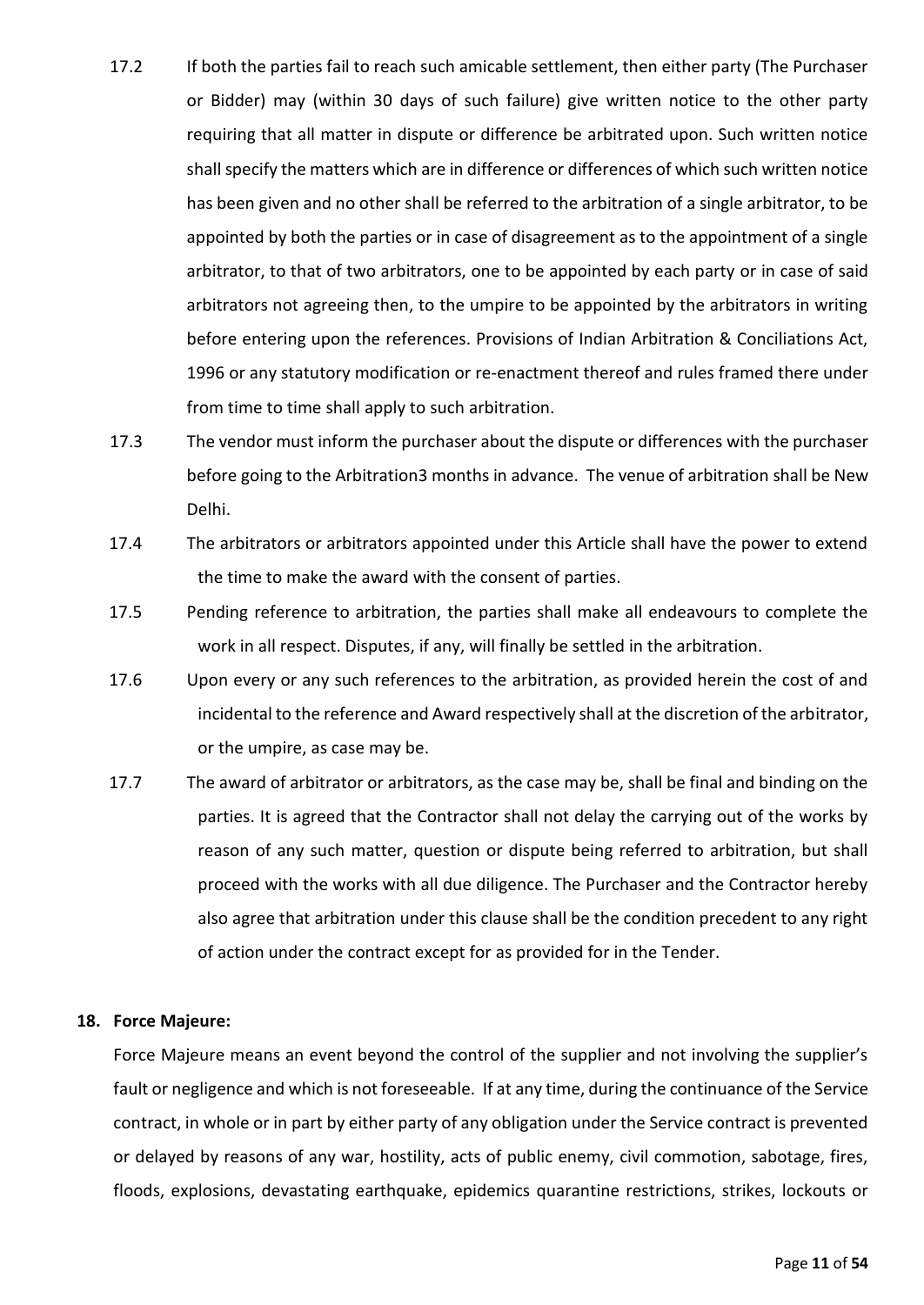acts of God (hereinafter referred to as "events") etc, provided notice of happenings of any such event is duly endorsed by the appropriate authorities/chamber of commerce in the country of the party giving notice, is given by party seeking concession to the other as soon as practicable, but within 21 days from the date of occurrence and termination thereof and satisfies the party adequately of the measures taken by it, neither party shall, by reason of such event, be entitled to terminate the Service Contract, nor shall either party have any claim for damages against the other in respect of such nonperformance or delay in performance, and deliveries under the service contract. The works or maintenance services shall be resumed as soon as practicable after such event has come to an end or ceased to exist and the decision of the purchaser as to whether the Services have so resumed or not, shall be final and conclusive, provided further, that if the performance in whole or in part or any obligation under the Service contract is prevented or delayed by reason of any such event for a period exceeding 60 days, the purchaser may at his option, terminate the Service contract. In such cases, Director, NCS decision shall be final, conclusive and binding between the two parties. There may be a Force Majeure situation affecting the purchase organization only. In such a situation the purchase organization shall take up with the supplier on similar lines as above for further necessary action.

#### **19. Termination of Tender by Purchaser:**

- 19.1 From the time of submission of tender to the time of awarding the contract, if a Bidder needs to contact the purchaser for any reason relating to this tender enquiry and / or its tender, it should do so only in writing.
- 19.2 In case a Bidder attempts to influence the purchaser in the purchaser's decision on scrutiny, comparison & evaluation of tenders and awarding the contract, the tender of the Bidder shall be liable for rejection in addition to appropriate administrative actions being taken against that Bidder, as deemed fit by the purchaser.
- 19.3 **Abnormally Low Bids:** An Abnormally Low Bid is one where the Bid price in combination with other constituent elements of the Bid appears unreasonably low to the extent that the Bid price raises material concerns as to the capability of the Bidder to perform the Contract for the offered bid price. In the event of identification of a potentially Abnormally Low Bid, The Purchaser shall seek written clarifications from the Bidder, including detailed price analyses of its Bid price in relation to the subject matter of the contract, scope, proposed methodology, schedule, allocation of risks and responsibilities and any other requirements of the bidding document. After evaluation of the price analyses, in the event that Purchaser determines that the Bidder has failed to demonstrate its capability to perform the Contract for the offered Bid Price, the Purchaser shall reject the Bid.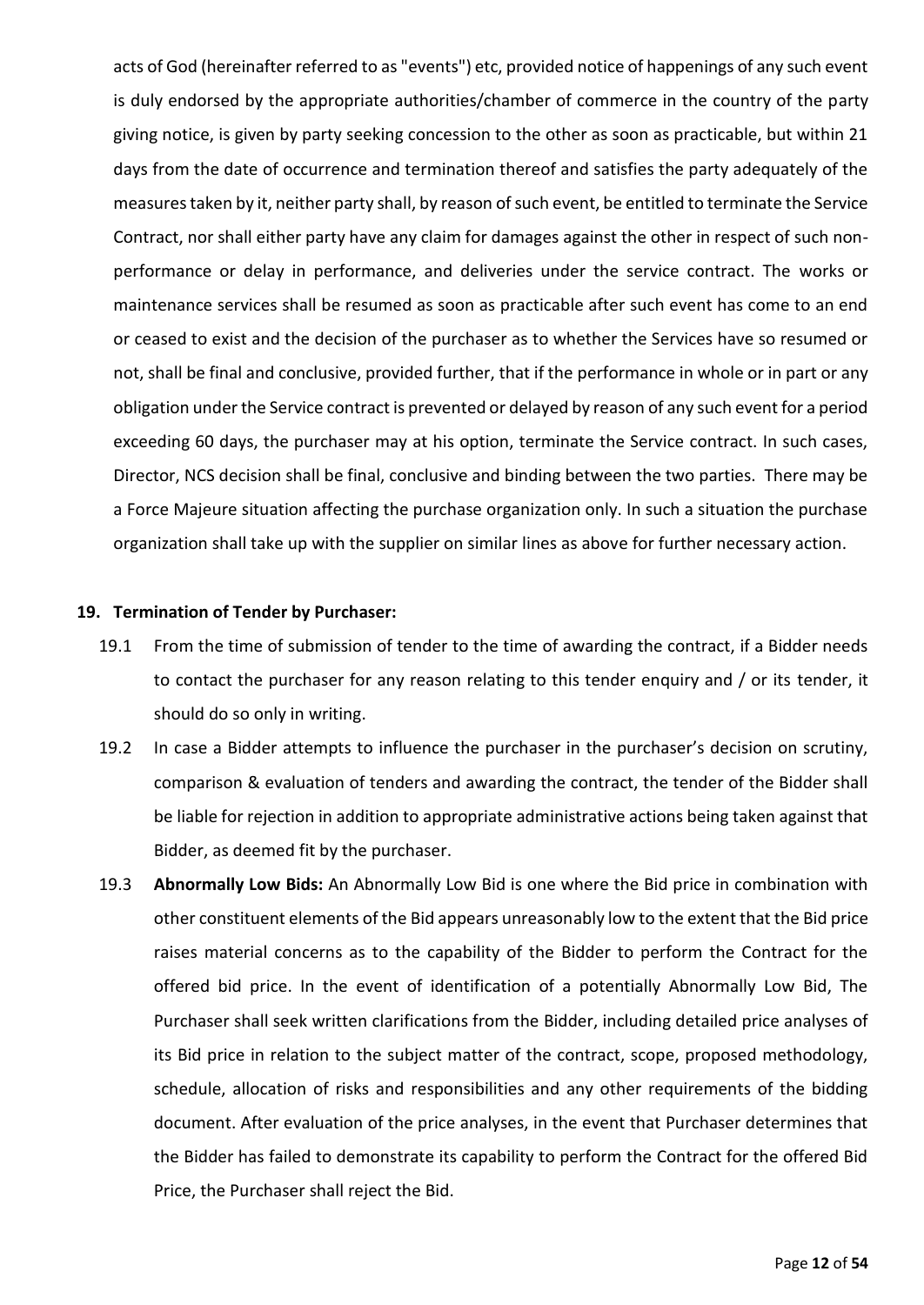- 19.4 The purchaser, without prejudice to any other contractual rights and remedies available to it (the purchaser), may, by written notice of default sent to the supplier, terminate the contract in whole or in part, if the supplier fails to deliver any or all of the goods or fails to perform any other contractual obligation(s) within the time period specified in the contract, or within any extension thereof granted by the purchaser. In the event of the purchaser terminates the contract in whole or in part, the purchaser may procure goods and/or services similar to those cancelled, with such terms and conditions and in such manner as it deems fit and the supplier shall be liable to the purchaser for the extra expenditure, if any, incurred by the purchaser for arranging such procurement. If the supplier becomes bankrupt or otherwise insolvent, the purchaser reserves the right to terminate the contract at any time, by serving written notice to the supplier without any compensation, whatsoever, to the supplier, subject to further condition that such termination will not prejudice or affect the rights and remedies which have accrued and / or will accrue thereafter to the purchaser.
- **20. Fall Clause:** The bidder undertakes that it has not supplied/is not supplying similar products/systems or subsystems at a price lower than that offered in the present bid in respect of Ministry/Department of the Government of India or Public Sector Unit (PSU) and if it is found at any stage that similar products/systems or subsystems was supplied by the BIDDER, to any Ministry/Department of the Government of India or Public Sector Unit (PSU) at a lower price, then that very price, with due allowance for elapsed time, will be applicable to the present case and difference in the cost would be refunded by the BIDDER to the BUYER (National Center for Seismology) or it will adjusted from their bills, if the contract has already been concluded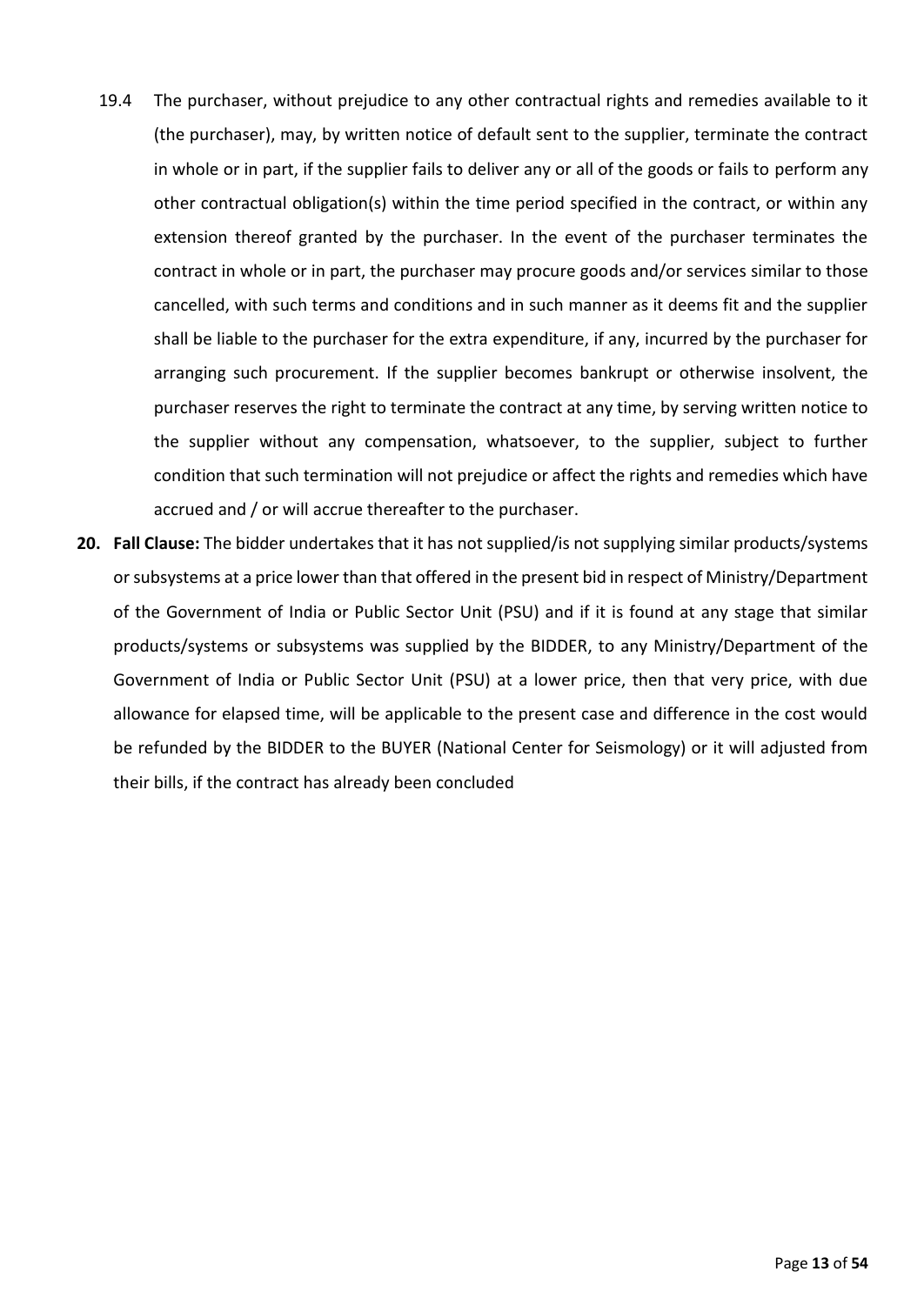# **SECTION – II SPECIAL CONDITIONS OF TENDER (SCT)**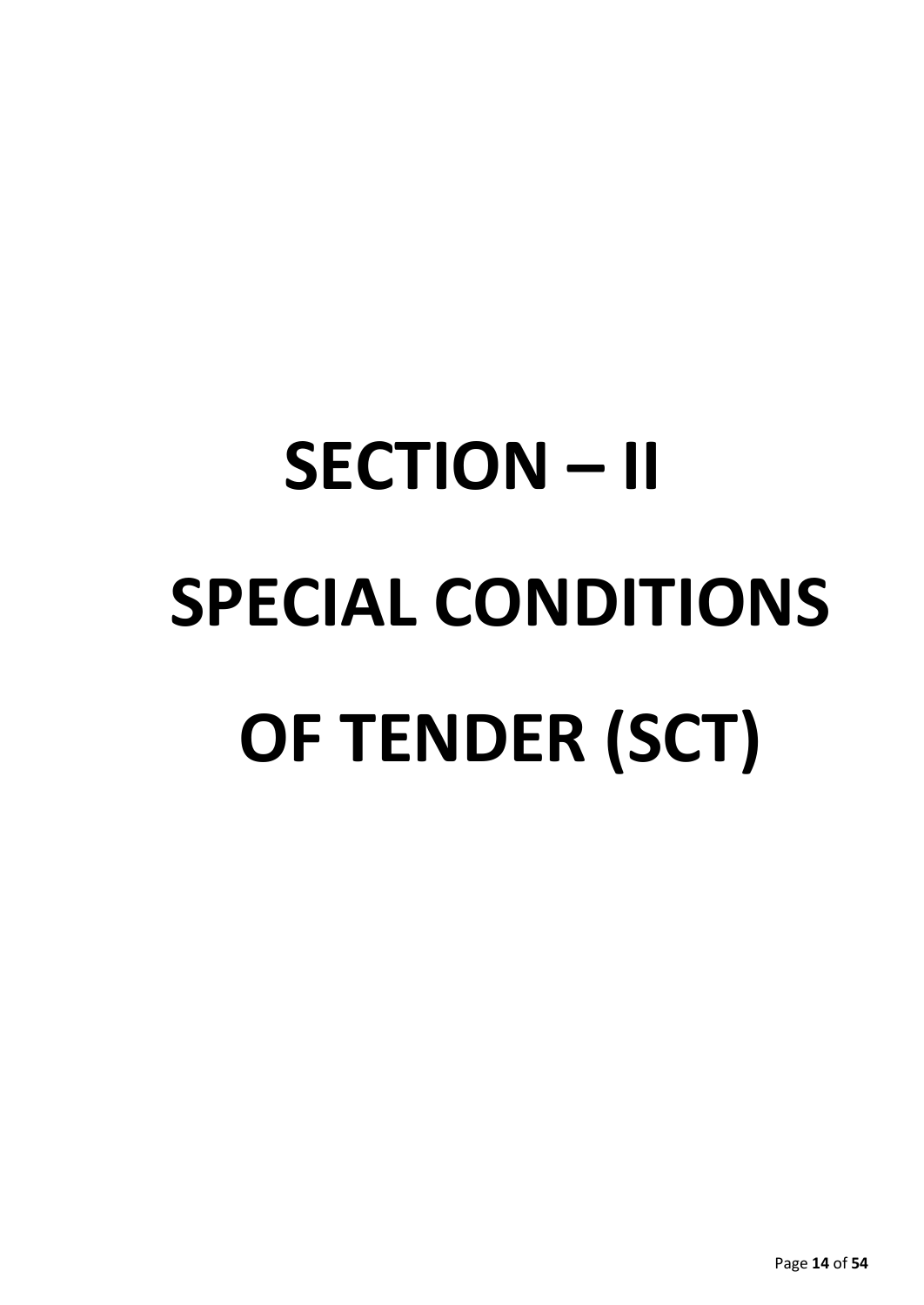#### **SECTION – II SPECIAL CONDITIONS OF TENDER (SCT)**

- **22.** The Government of India lays down public procurement policies for Micro, Small and Medium Enterprises (MSMEs), from time to time, to help inclusive national economic growth by providing long-term support these enterprises and disadvantaged sections of society and to address environmental concerns.
- **23.** In this tender, the participating Micro, Small and Medium Enterprises (MSMEs) quoting price within price band of L1+25% (Twenty Five percent) shall also be allowed to supply up to 50% (Fifty percent) portion of total tendered value by bringing down their price to L1 price in a situation where L1 price is quoted by a firm other than an MSME. In case there are two or more MSME firms within such price band, then this 50% (Fifty percent) quantity is to be distributed proportionately among these bidders (As decided by the competent authority of this office).
- **24.** Within this 50% (Fifty Percent) quantity, a purchase preference of 4% (Four percent) i.e. 4% (Four percent) out of 50% (Fifty percent) is reserved for MSMEs owned by Scheduled Caste (SC)/Scheduled Tribe (ST) entrepreneurs (if they participate in the tender process and match the L1 price). Provided that, in event of failure of such SC/ST MSME to participate in tender process or meet tender requirements and L1 price, four per cent sub-target shall be met from other MSME. The MSMEs would be treated as owned by SC/ ST entrepreneurs. The final distribution of the supply order shall be decided by the competent authority of this office.
- **25.** Where any Aggregator has been appointed by the Ministry of MSME, themselves quote on behalf of some MSME units, such offers will be considered as offers from MSME units and all such facilities would be extended to these also.
- **26.** This Policy is meant for procurement of only goods produced and services rendered by MSMEs and not for any trading activities by them. An MSME Unit will not get any purchase preference over another MSME Unit.
- **27.** NCS is following and abides with the Public Procurement (Preference to Make in India), Order 2017, DIPP, MoCI Order No. P-45021/2/2017-B.E.II dated 15th June 2017 and subsequent amendments to the order including order even no. dated 16th Sep 2020. Accordingly, preference will be given to the Make in India products while evaluating the bids, however, it is the sole responsibility of the bidder(s) to specify the product quoted by them is of Make in India product along with respective documentary evidence as stipulated in the aforesaid order in the technical bid itself.
- **28.** The Provision of restrictions under Rule 144(xi) of the GFR 2017 [Order No. 6/18/2019-PPD (Public Procurement No. 1&2) dated 23<sup>rd</sup> Jul 2020] for the bidder from a country sharing land border with India shall also be applicable.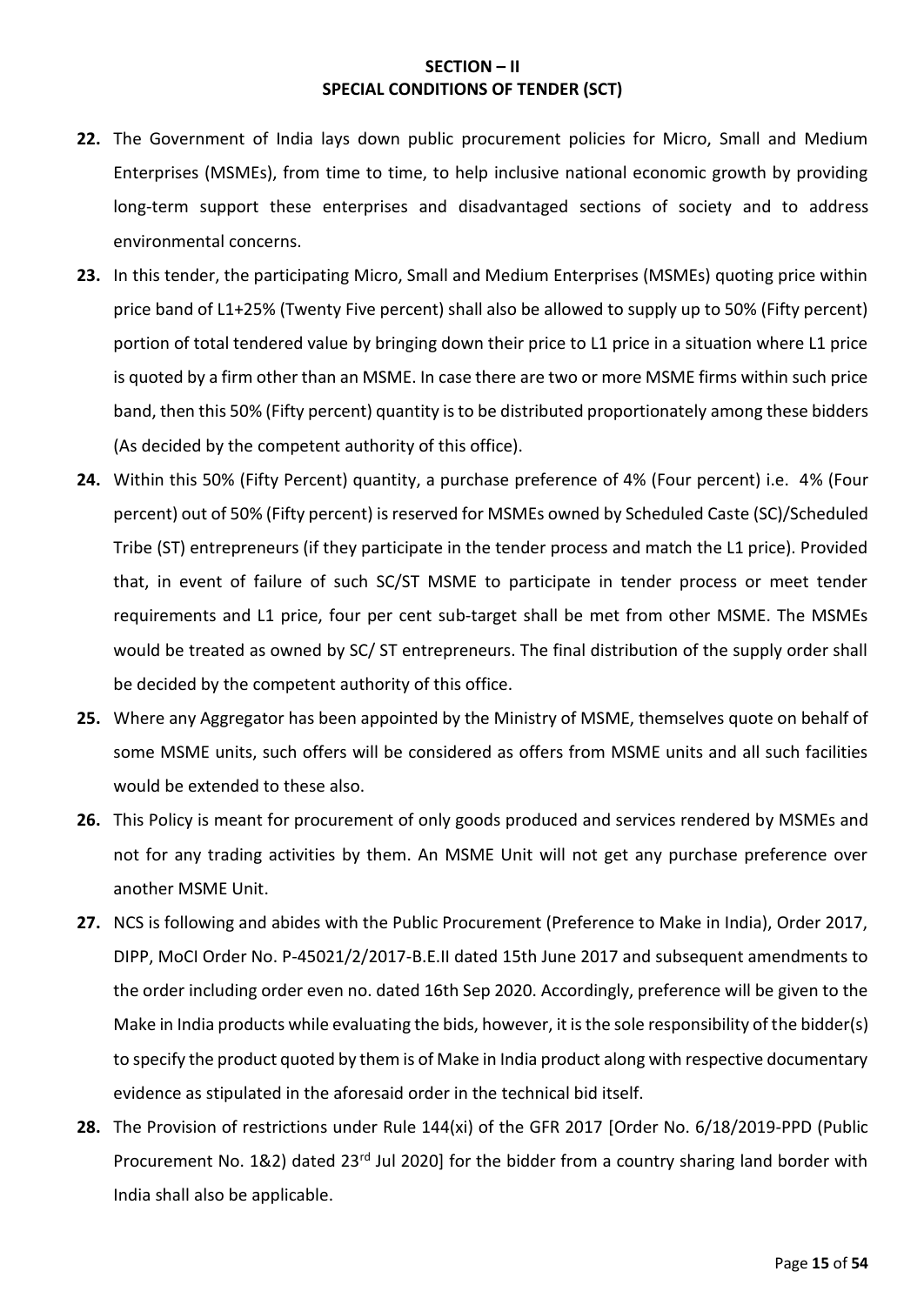## **Section III Technical Specifications**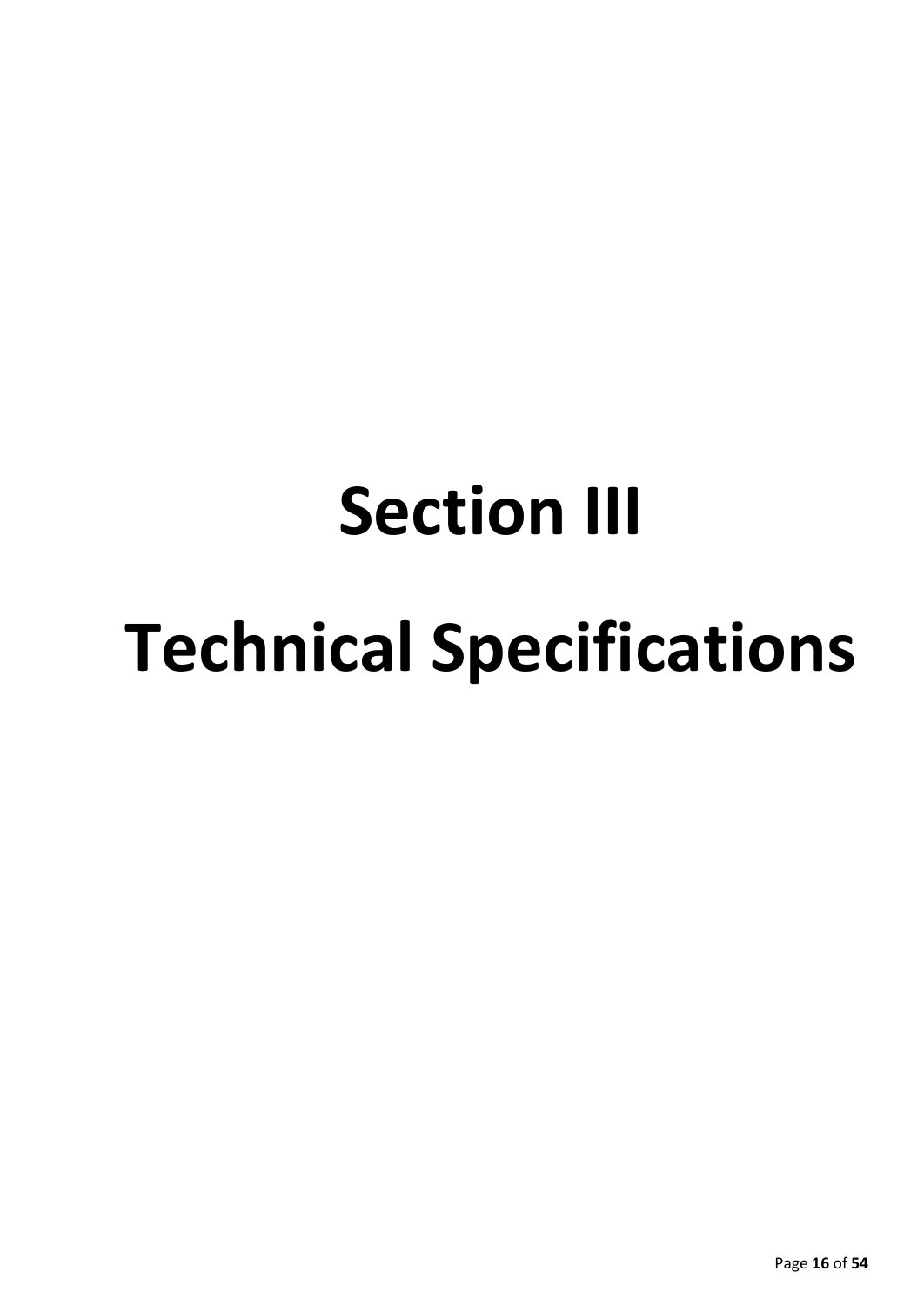#### **SECTION-III Technical Specification**

#### **29 Background:**

- **29.1** National Center for Seismology (NCS) is the nodal agency of the Government of India for monitoring of earthquake activity in the country. NCS maintains National Seismological Network (NSN) of 115 stations each having state of art equipment and spreading all across the country covering the length and width. NCS monitors earthquake activity all across the country through its 24x7 round the clock monitoring center. NCS also monitors earthquake swarm and aftershock through deploying temporary observatory close to the affected region.
- **29.2** Each field stations comprises of VSAT and seismic equipment which are DC powered through a separate battery bank. The battery bank of VSAT equipment consists of 4 nos. of batteries (each of rating 12V 100AH). Similarly, the battery bank of seismic equipments consists of 4 nos. batteries (each of rating 12V 100AH). These two battery banks are being continuously charged through solar panel separately. The battery bank is primary source of power for smooth operation of seismic and VSAT equipments installed at each observatory. The batteries at these observatories have become old and require immediate replacement.
- **29.3** The present proposal is for the supply, transportation, installation and commissioning of dry storage maintenance free batteries, replacement of existing faulty solar panels, installation of additional solar panels to increase the wattage, installation of new solar panels, conduiting of solar power cables, electrical earthing at Seismological stations as and when required. The list and address of each field stations are given at Annexure-7. The bidder should buy-back the existing old batteries at each field station detailed in Annexure-7

#### **30 Scope of the Services:**

**30.1** Rate contract for supply, transportation, installation and commissioning of Sealed Maintenance Free (SMF) batteries of following type, ratings and quantity at the existing field stations as detailed in **Annexure-7** and at new stations coming up in future; if any

| <b>Battery bank for</b>      | Rating of each<br>battery | No. of batteries at<br>each field station |
|------------------------------|---------------------------|-------------------------------------------|
| Seismic equipment            | 12V 100AH                 | Four                                      |
| VSAT communication equipment | 12V 100AH                 | Two                                       |

The bidder should buy-back the existing old batteries at each field station after its replacement, detailed in Annexure-7.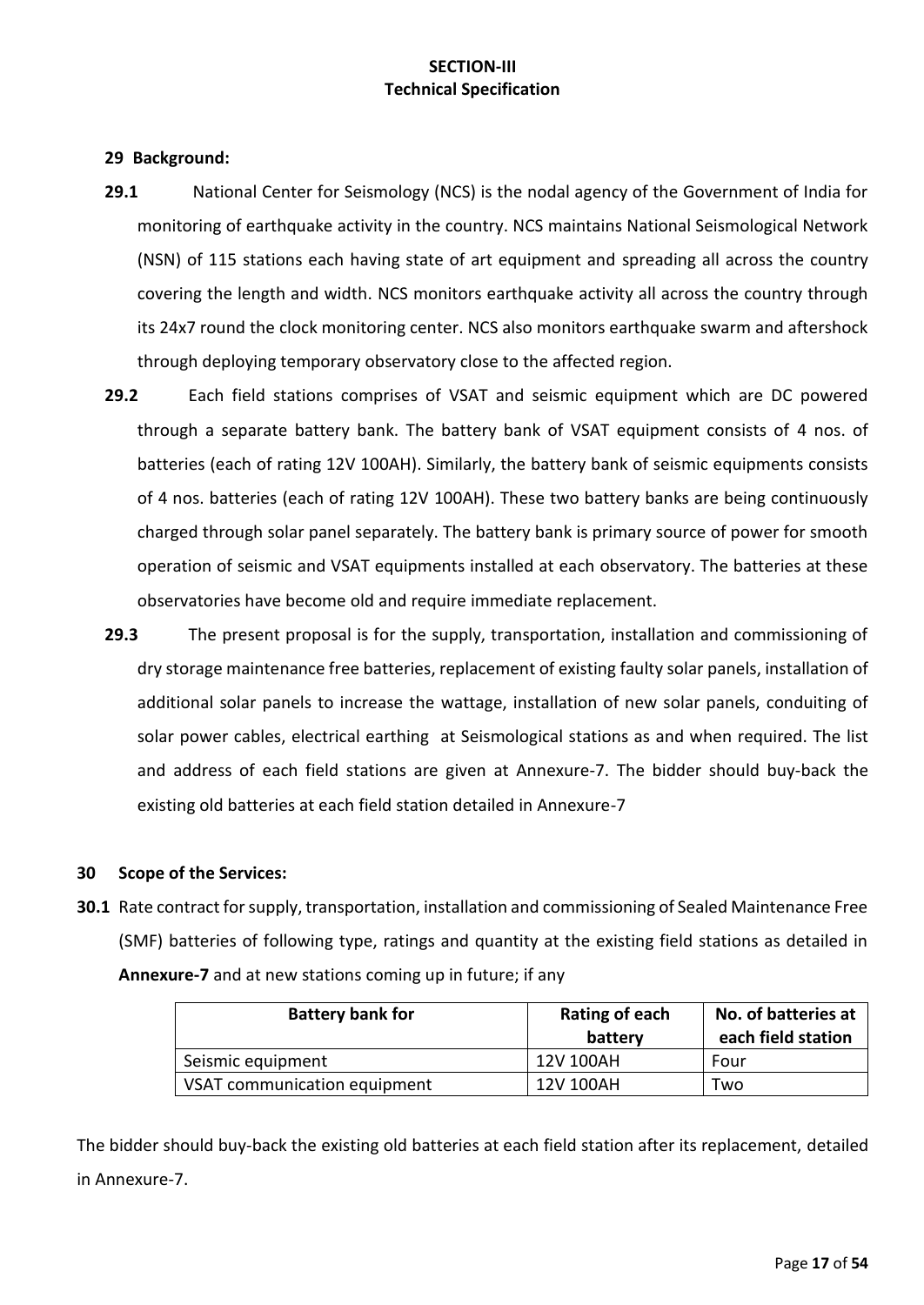**30.2** Rate contract for supply, transportation, installation and commissioning of Solar Panels. This will include replacement of existing faulty solar panels, installation of additional solar panels to increase the wattage, installation of new solar panels, conduiting of solar panel cables, electrical earthing at Seismological stations as and when required. The works includes replacement of solar charge controller (if required), cabling, its mount-rod, accessories for fixing and installation on roof-top or ground surface, iron-caging of solar panels (if required) as per the site requirement at the existing field stations as detailed in **Annexure-7** and at new stations coming up in future; if any

| Solar panels                              | <b>Specifications</b>                    | Quantity          |
|-------------------------------------------|------------------------------------------|-------------------|
| 80 W solar panels with solar charge       | Each solar panel                         | One to four solar |
| controller                                | rating 80W with                          | panels (depending |
|                                           | compatible solar                         | upon the site)    |
|                                           | charge controller                        |                   |
| Cabling, mounting rod, accessories,       | As per site requirement                  |                   |
| installation and commissioning. All the   |                                          |                   |
| cables required to be passed through hard |                                          |                   |
| plastic conduit pipe                      |                                          |                   |
| Iron-Caging of Solar Panels               | As per the size of solar panels          |                   |
| Electrical-earthing                       | chemical earthing with voltage less than |                   |
|                                           | 3V AC.                                   |                   |
| Iron-caging of the solar panels           | As per site requirement                  |                   |

- **30.3 Duration of contract**: Initially the contract shall be valid for TWO year. It can be extendable on yearto year basis upto the maximum period of four years under the same payment terms and conditions based on satisfactory performance in the preceding year.
- **30.4** The warranty of supplied batteries shall be ONE year from the date of acceptance.
- **30.5** The bidder shall deliver the batteries, solar panels, all material detailed under the above clauses 30.1 and 30.2 safely at each site.
- **30.6** Transportation, installation and successful commissioning of equipment at site shall be the responsibility of the bidder.
- **30.7** The replacement of batteries, solar panels and other related works required to be executed by the Bidder at each site under the guidance and technical support of the NCS. In this connection, the Bidder should inform in advance about their plan of visit and work schedule of execution before visiting the site.
- **30.8** The bidder should provide the complete schedule giving the details of date of supply and installation of batteries at each field stations. These details are to be provided within 2 days from the date of issue of work order.
- **30.9 Schedule of delivery & installation**: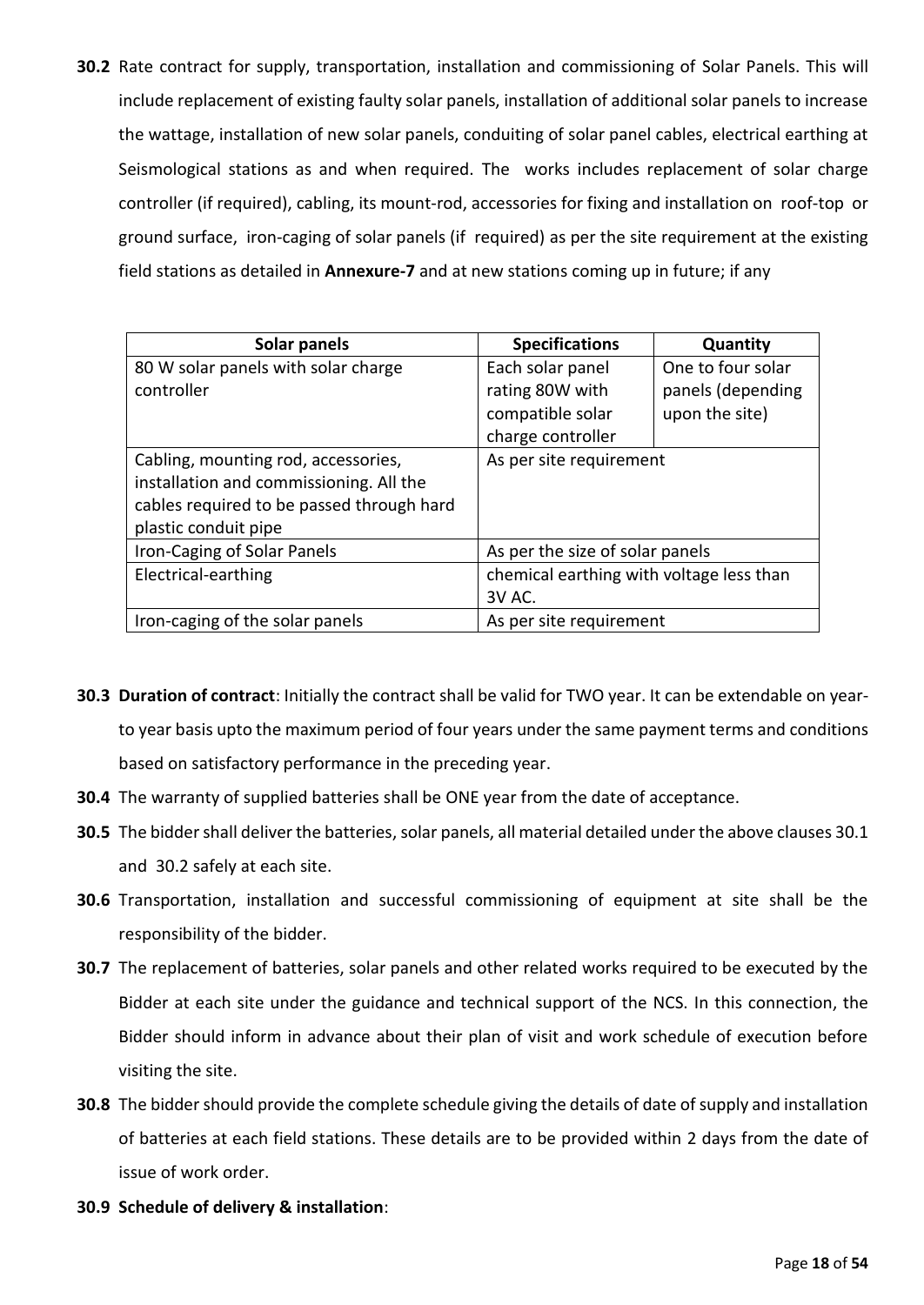#### **30.9.1 For replacement of batteries (under buy-back arrangement of old existing batteries):**

All the batteries must be transported, installed and commissioned within the following number of days as given in the table below from the date of issue of supply order.

| <b>Region of operation</b>          | No. of days |
|-------------------------------------|-------------|
| Mainland (M)                        |             |
| Himalayan & North-East region (HNE) | 15          |
| Andaman & Nicobar Islands (A&N)     | 30          |
| Lakshadweep Islands (LD)            | 30          |

**30.7.2 For replacement of Solar Panels with accessories:** All the solar panels, solar charge controller, its cables, stand mounting rod with accessories / roof-mounting with accessories, electricalearthing material etc. must be transported, installed and commissioned within the number of days as per the above table from the date of issue of supply order.

#### **31 Penalty: Delay in replacement of batteries / Solar panelsshall attract the penalty as per the details given in the following table.**

In case of any problem arising due to not supplying of batteries as per the table given above, penalty shall be imposed as per the following criteria.

**31.1** Penalty will charged as given below:

|  |  | Table penalty charges. |
|--|--|------------------------|
|--|--|------------------------|

| <b>Region</b>       | No of days taken to<br>install<br>the<br>new | Penalty charges (against to the charges<br>corresponding to that particular station |
|---------------------|----------------------------------------------|-------------------------------------------------------------------------------------|
|                     | batteries                                    | given in the work order.)                                                           |
| Mainland (M)        | $8 - 15$                                     | 20 %                                                                                |
|                     | 16-45                                        | 50 %                                                                                |
|                     | >45                                          | 75%                                                                                 |
| Himalayan & North-  | $16 - 30$                                    | 20 %                                                                                |
| East region (HNE)   | 31-45                                        | 50 %                                                                                |
|                     | $>45$                                        | 75%                                                                                 |
| Andaman & Nicobar   | $20 - 35$                                    | 20 %                                                                                |
| Islands (A&N) &     | $36 - 60$                                    | 50 %                                                                                |
| Lakshadweep Islands | >60                                          | 75%                                                                                 |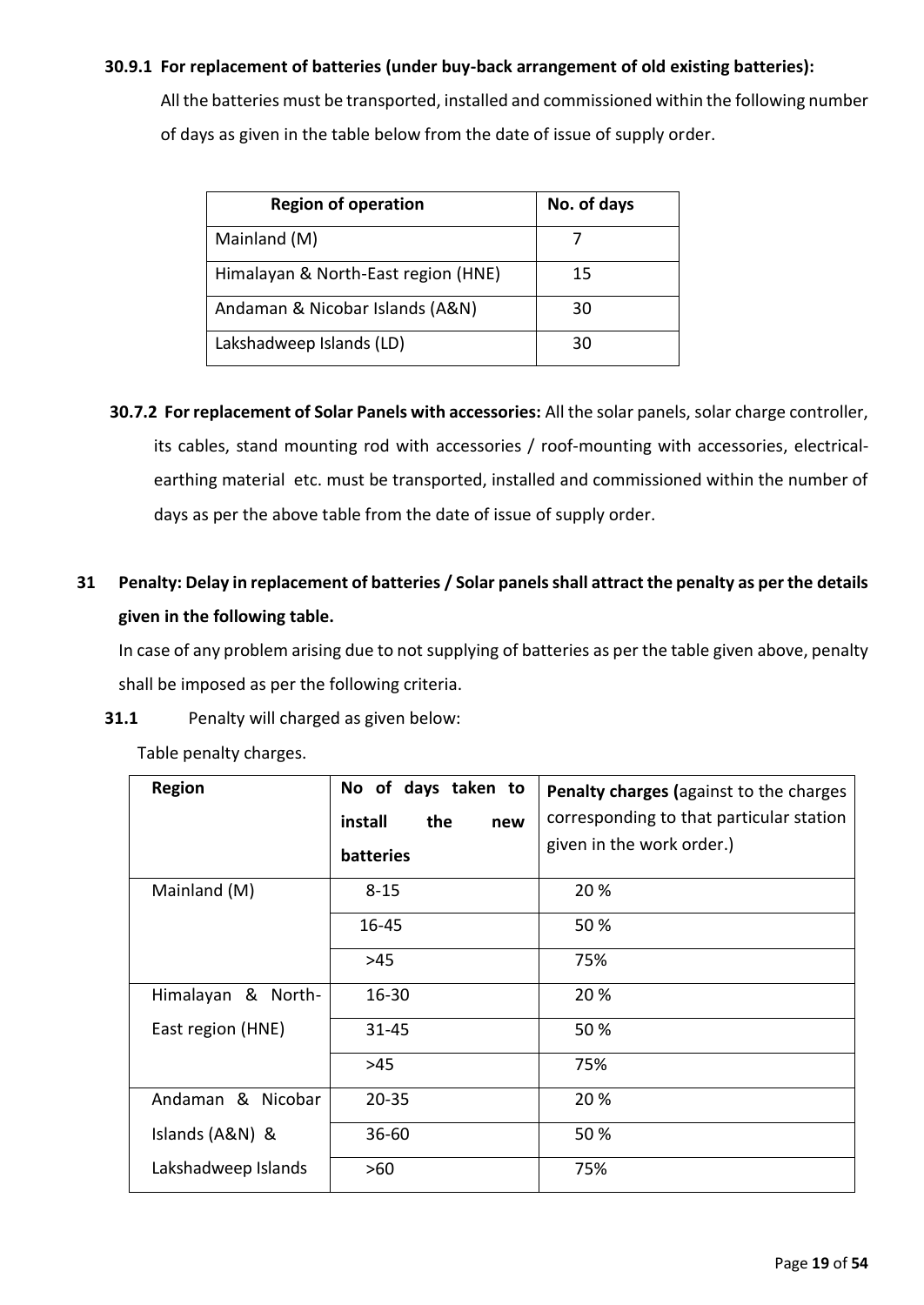#### **32 Successful Bidder's Responsibility:**

- **32.1** It shall be the responsibility of the selected Bidder to undertake the supply order as and when issued.
- **32.2** As per the requirement of NCS, New Delhi, the Bidder shall have to be in a position to provide services at any time and the quantity, deliverables and services is as per the requirement at each of the station.
- **32.3** The selected bidders shall have to provide acceptance to the offer issued by NCS for honouring all tender conditions and adherence to all aspects of fair trade practices in executing the work order placed by NCS.
- **32.4** In the event, the selected Company or the concerned division of the Company is taken over /bought over by another company, all the obligations and execution responsibilities under the agreement with the NCS, should be passed on for compliance by the new company in the negotiation for their transfer.
- **32.5** In case of selected Bidder is found in breach of any condition(s) of tender or work order, at any stage during the course of contract service period, the legal action as per rules/laws, shall be initiated against the bidder and Bank Guarantee/Security Deposits shall be forfeited, besides debarring and blacklisting the bidder concerned for at least three years, for further dealings with any Government organization.
- **32.6** The Bidder should not assign or sublet the service contract or any part of it to any other agency in any form. Any such eventuality shall result in termination of contract and forfeiture PBG concerning such Bidders / parties.
- **32.7** NCS shall not be responsible for damages of any kind for any mishap/injury/accident caused to service engineer/person involved during the supply, installation and commissioning of batteries at any station by the Service provider while performing duty. All liabilities, legal or monetary, shall be borne by the Service provider.
- **32.8** NCS may, at any time, terminate the Service Contract by giving written notice to the Bidder without any compensation, if the recommended bidder becomes bankrupt or otherwise insolvent, provided that such termination will not prejudice or affect any right of action or remedy which has accrued or will accrue thereafter to NCS.
- **32.9** No deviations from these terms and conditions will be accepted; violation thereof will lead to rejection of the bid and forfeiture of PBG.
- **32.10** The Director, NCS reserves its right to terminate the maintenance contract at any time without assigning any reason. The Bidder will not be entitled to claim any compensation against such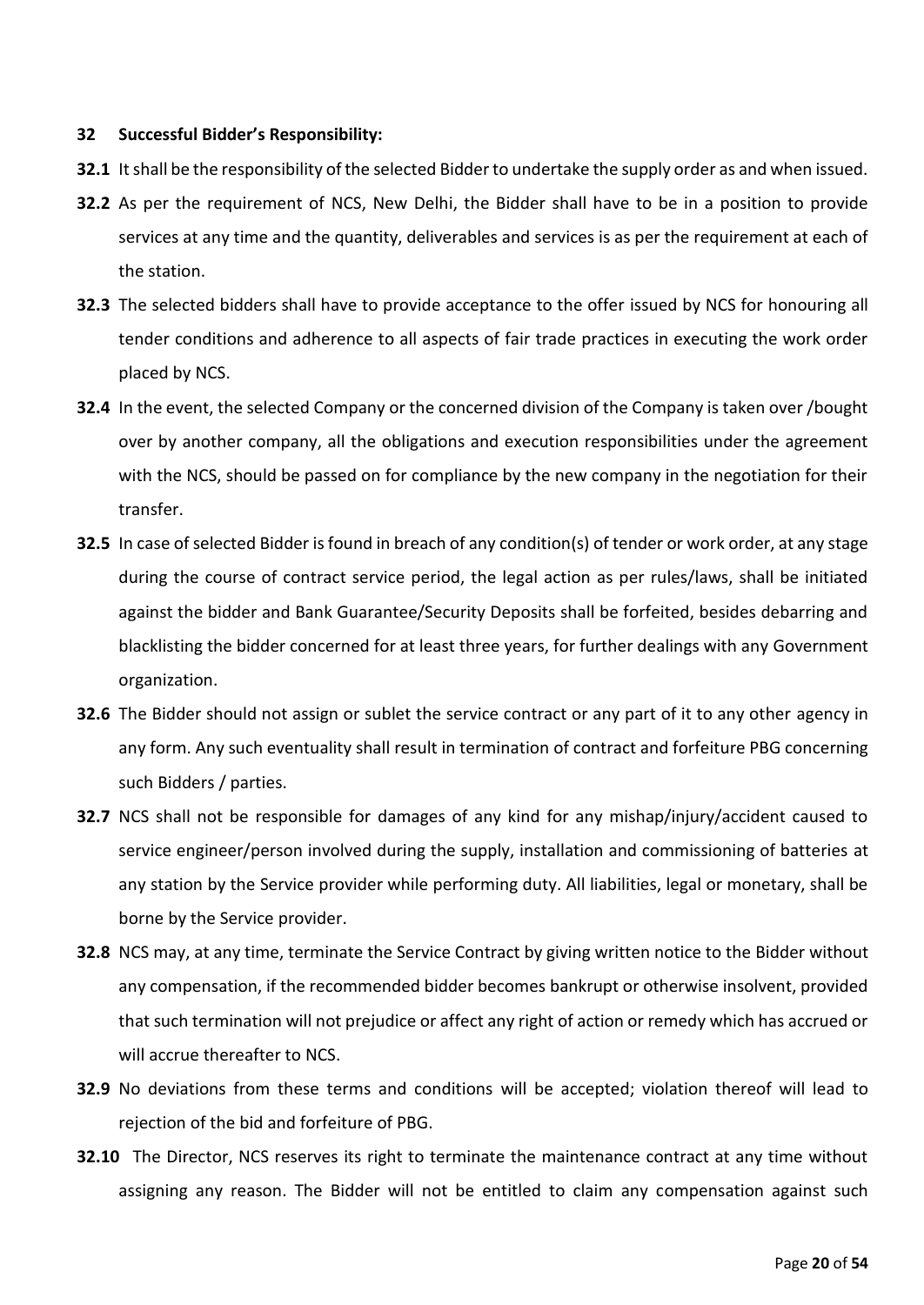termination. However, while terminating the contract, if any payment is due to the contractor for maintenance services already performed in terms of the contract, the same would be paid to the contractor as per the contract terms.

**32.11** The contract can be terminated by NCS with prior notice of THREE months, without assigning any reason. In this connection the decision of Director, NCS shall be final and binding on the Bidder/Service Provider.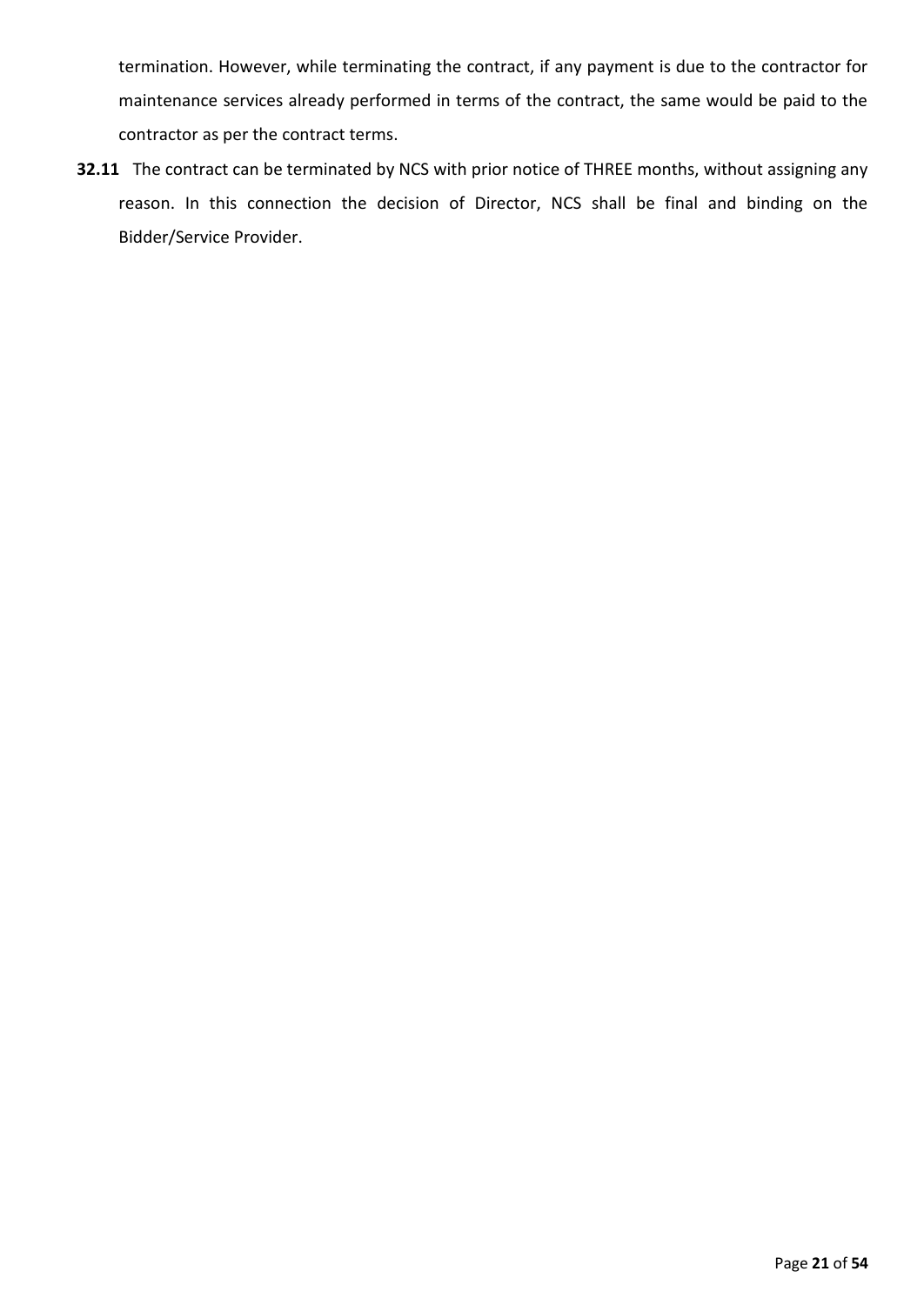#### **CHECKLIST**

| SNo. | <b>Activity</b>                                                                                                                                                                                                               | Compliance<br>Yes/No/N.A | Page No. of<br>your bid |
|------|-------------------------------------------------------------------------------------------------------------------------------------------------------------------------------------------------------------------------------|--------------------------|-------------------------|
| 1.   | Company Profile, Infrastructure, and Registration Certificate                                                                                                                                                                 |                          |                         |
| 2.   | Details of Permanent Income Tax account number& GST number?<br>(Attach a copy)                                                                                                                                                |                          |                         |
| 3.   | Have you enclosed all supporting documents as mentioned at 8.11                                                                                                                                                               |                          |                         |
| 4.   | Copy of Tender document with each page signed and stamped as<br>per Clause no. 8.8 in Section-I.                                                                                                                              |                          |                         |
| 5.   | Have you enclosed Tender Acceptance Form (Annexure-2) duly<br>filled and signed (i.e., terms and conditions are acceptable) with<br>original set of tender. Tenders may be ignored if not signed.                             |                          |                         |
| 6.   | Have you enclosed clause-by-clause compliance statement for the<br>general terms and RFP requirements mentioned under Section-1,<br>Section-II and Section- III.                                                              |                          |                         |
| 7.   | Supporting documents for the terms mentioned under "Bidders<br>Eligibility Criteria" (Clause no.7).                                                                                                                           |                          |                         |
| 8.   | Have you submitted copy of the last purchase order(s) and<br>performance certificate from users?                                                                                                                              |                          |                         |
| 9.   | List of Service Centres/authorized service centres in India                                                                                                                                                                   |                          |                         |
| 10.  | State whether the business dealings with you have been<br>banned/blacklisted by the Ministry of Earth Sciences (MoES) or any<br>other State/Central Government Department, in the past, as per<br>clause no. 8.3 at Section-I |                          |                         |
| 11.  | Have you submitted the complied Un-priced bid containing Bill of<br>Materials?                                                                                                                                                |                          |                         |
| 12.  | Name of the firm who quoted the price.                                                                                                                                                                                        |                          |                         |
| 13.  | Name of the supplier with complete address to whom work order<br>to be placed.                                                                                                                                                |                          |                         |
| 14.  | Contact person from the firm for correspondence with complete<br>postal address with Email.                                                                                                                                   |                          |                         |

Signature of Bidder:

Full name, designation and address of the person signing (in block letters):

Whether signing as Proprietor/Partner/Constituted Attorney/duly authorized by the Company: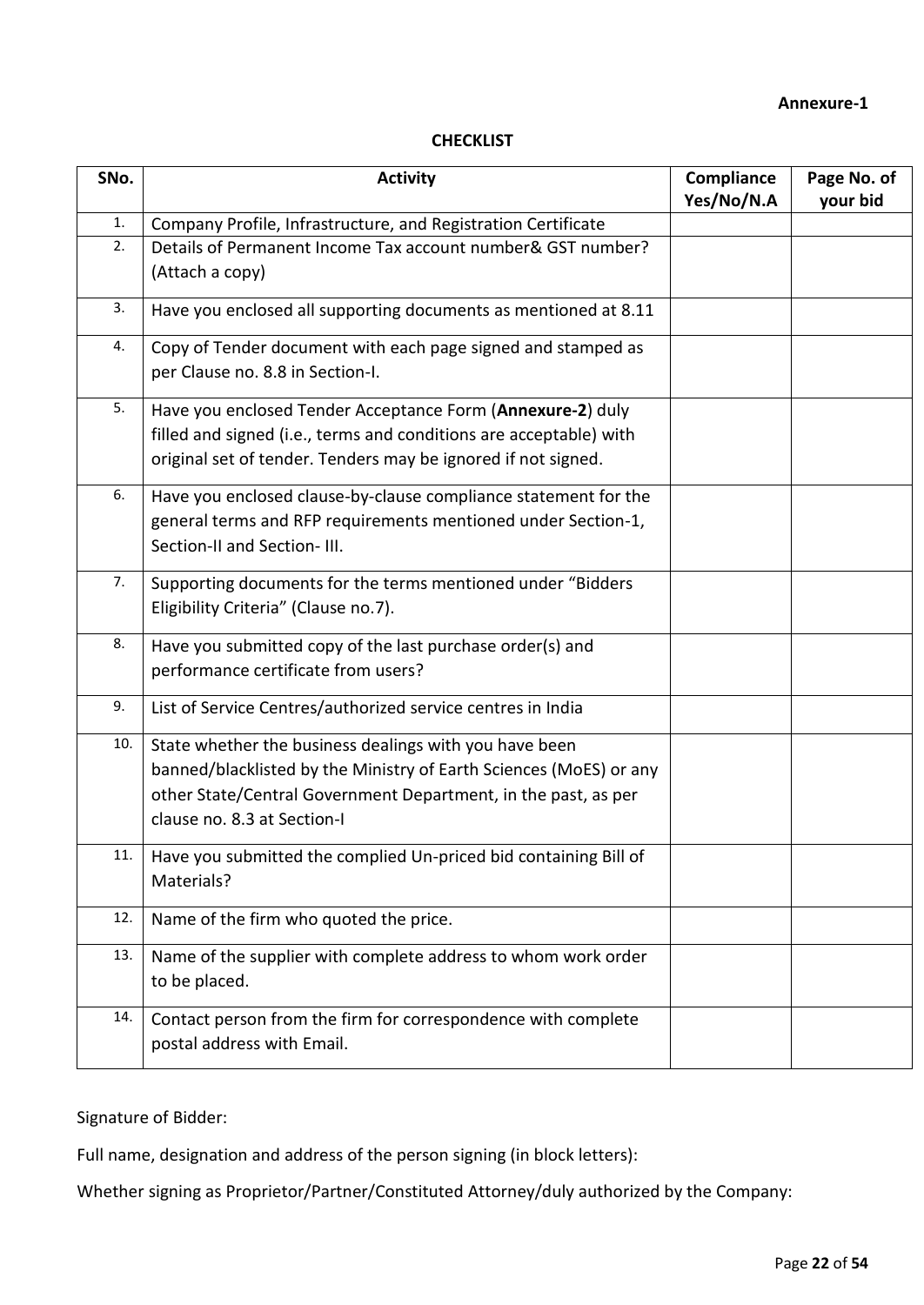#### **TENDER ACEPTANCE FORM**

(For all the terms & conditions of tender document are acceptable to Tenderer)

To

The Director, National Centre for Seismology,

Mausam Bhawan Complex, Lodi Road, New Delhi-110003

Ref: TE document No. NCS/\_\_\_\_\_\_\_\_\_\_\_\_\_\_\_\_\_\_\_\_\_\_\_\_\_\_\_\_\_\_\_dated \_\_\_\_\_\_\_\_\_\_\_

I/We, the undersigned have examined the above mentioned TE document, including amendment/corrigendum No. \_\_\_\_\_\_\_\_\_, dated \_\_\_\_\_\_\_\_ (if any), the receipt of which is hereby confirmed. We now offer to services in conformity with your above referred document.

If our tender is accepted, we undertake to supply the goods and perform the Services of "Rate contract for Replacement of Batteries, Solar Panels and other related services required at various seismological observatories spread across the country**"** as mentioned in tender document with the requirements, terms and conditions specified in the Section I, Section II and Section III of tender document.

I/We further confirm that, if supply / purchase order is placed to firm, we shall provide performance security of required amount in an acceptable form for due performance of the contract.

I/We agree to keep our tender valid for acceptance as required in tender document or for subsequently extended period, if any, agreed to by us. I/We also accordingly confirm to abide by this tender up to the aforesaid period and this tender may be accepted any time before the expiry of the aforesaid period. I/We further confirm that, until a formal contract is executed, this tender read with your written acceptance thereof within the aforesaid period shall constitute a binding contract between us.

I/We further understand that you are not bound to accept the lowest or any tender you may receive against your above-referred tender enquiry.

#### **We confirm that we do not stand deregistered/banned/blacklisted by any Govt. Authorities**.

I/We confirm that we fully agree to the terms and conditions specified in above mentioned TE document, including amendment/ corrigendum etc. if any.

> (Signature with date and seal of the company) (Name and designation)

Duly authorised to sign tender for and on behalf of Bidder / Tenderer

**Note : Firm/company shall use their own printed letter head for issuing this certificate Acceptance shall be unconditional.**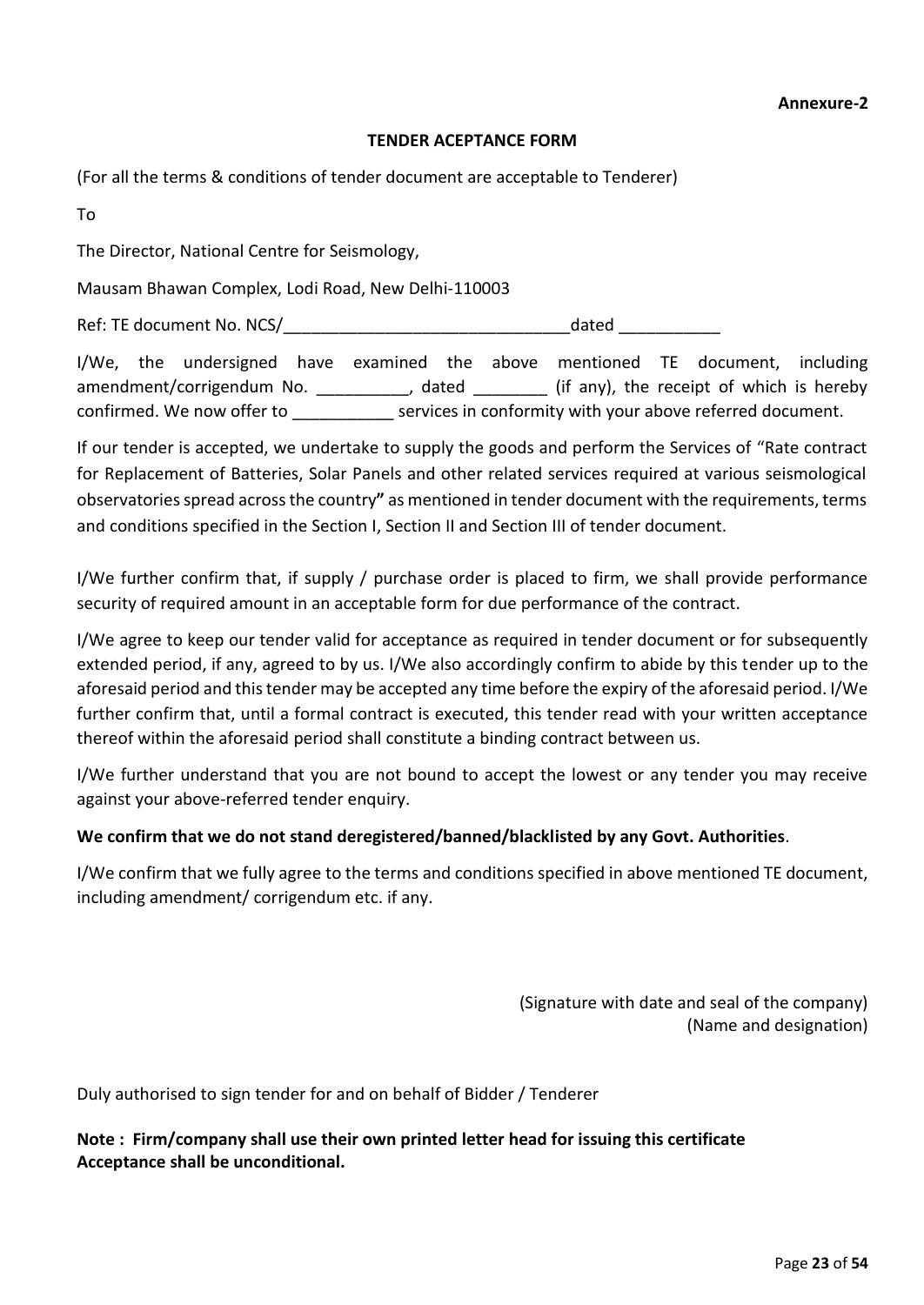#### **MANUFACTURER'S AUTHORISATION FORM**

(Bidders, quoting products other than his own manufactured products, shall submit this certificate in following format on the Letter Head of the firm)

To, The Director, National Centre for Seismology, IMD Campus, Mausam Bhawan, Lodi Road, New Delhi-110003

Sub: Manufacturer Authorization for Tender No \_\_\_\_\_\_\_\_\_\_\_\_\_\_\_\_\_\_\_\_\_\_\_\_\_\_\_\_\_\_\_\_\_\_

Sir,

We, **<OEM / Manufacturer Name>** having our registered office at **<OEM / Manufacturer Address>**, are an established and reputed manufacturer of ……………………. We confirm that **<Bidder Name>** having its registered office at **<Bidder Address>** is our authorized partner for ………………………….. We authorize them to quote for ……………………………. In the abovementioned tender.

We hereby confirm that we shall provide all service and maintenance support to our authorized partner during the entire contract period. We also ensure to provide required spares and service support to the above authorized partner while offering onsite maintenance services.

\_\_\_\_\_\_\_\_\_\_\_\_\_\_\_\_\_\_\_\_\_\_\_\_\_\_\_\_\_\_\_\_\_\_\_\_\_\_\_\_\_\_\_\_\_\_\_\_\_\_\_\_\_\_\_\_\_\_\_\_\_\_\_\_\_\_\_\_\_\_\_\_\_\_\_\_\_\_\_\_\_\_\_\_\_

Yours faithfully,

 $\overline{\phantom{a}}$ 

[Signature with date, name and designation] for and on behalf of Messrs

[Name & address of the manufacturers along with Seal of the firm]

Note: This letter of authorisation should be on the letter head of the manufacturing firm and should be signed by a person competent and having legal binding to the manufacturer (original letter to be attached or to be shown at the time of opening of bids).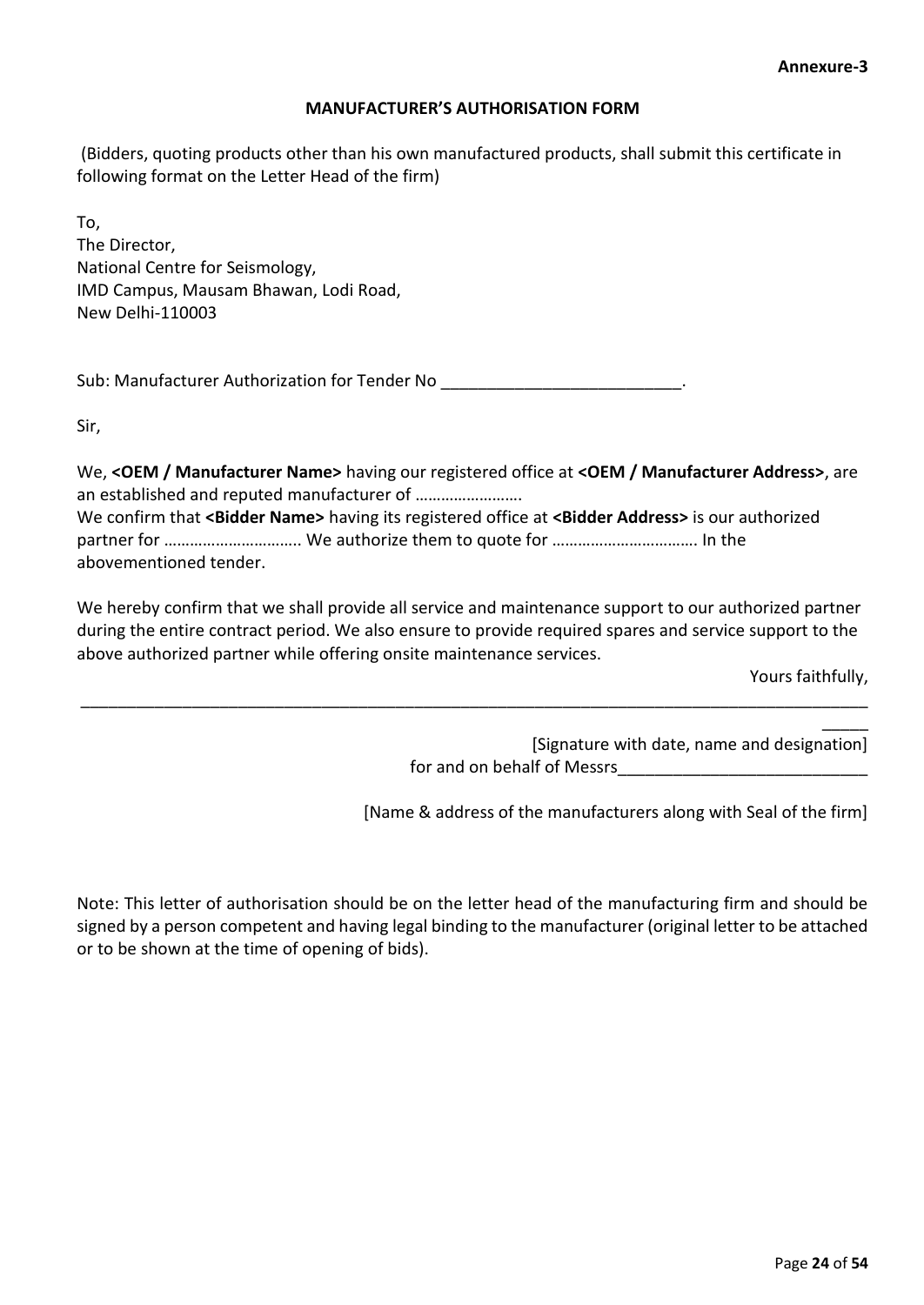#### **BID SECURITY DECLARATION FORM**

| Whereas                                                           |              |        |                                 |                  |     |                                 |         |
|-------------------------------------------------------------------|--------------|--------|---------------------------------|------------------|-----|---------------------------------|---------|
| (hereinafter called the tenderer) has submitted their offer dated |              |        |                                 |                  |     |                                 | for the |
| supply of                                                         |              |        | (hereinafter called the tender) |                  |     |                                 |         |
| Against the Purchaser's Tender No.                                |              |        |                                 |                  |     | <b>KNOW</b>                     | ALL     |
| MEN by these presents that WE                                     |              |        |                                 |                  |     |                                 |         |
| οf                                                                |              |        |                                 |                  |     | having our registered office at |         |
| are bound unto                                                    | (hereinafter | called | the                             | "Purchaser"). In | the | sum                             | οf      |
|                                                                   |              |        |                                 |                  |     |                                 |         |

For which payment will and truly to be made to the said Purchaser, the Bank binds itself, its successors and assigns by these presents. Sealed with the Common Seal of the said Bank day of this \_\_\_\_\_\_\_\_\_\_\_\_\_\_\_\_\_\_\_\_\_\_\_\_\_\_ 2021.

THE CONDITIONS OF THIS OBLIGATION ARE:

- (1) If the tenderer withdraws or amends or modifies or impairs or derogates from the Tender in any respect within the period of validity of this tender.
- (2) If the tenderer having been notified of the acceptance of his tender by the Purchaser during the period of its validity
- (3) If the tenderer fails to furnish the Performance Security for the due Performance of the contract.
- (4) Fails or refuses to accept/execute the contract.

We undertake to pay the Purchaser up to the above amount upon receipt of its first written demand, without the Purchaser having to substantiate its demand, provided that in its demand the Purchaser will note that the amount claimed by it is due to it owing to the occurrence of one or both the two conditions, specifying the occurred condition or conditions.

This guarantee will remain in force up to and including 45 days after the period of tender validity and any demand in respect thereof should reach the Bank not later than the above date.

> (Signature of the authorized officer of the Bank) Name and designation of the officer Seal, name & address of the Bank and address of the Branch

**Note:** Whenever the bidder chooses to submit the Bid Security in the form of Bank Guarantee, then he should advise the banker issuing the Bank Guarantee to immediately send by Registered Post (A.D.) an unstamped duplicate copy of the Guarantee directly to the Purchaser with a covering letter to compare with the original BG for the correctness, genuineness, etc.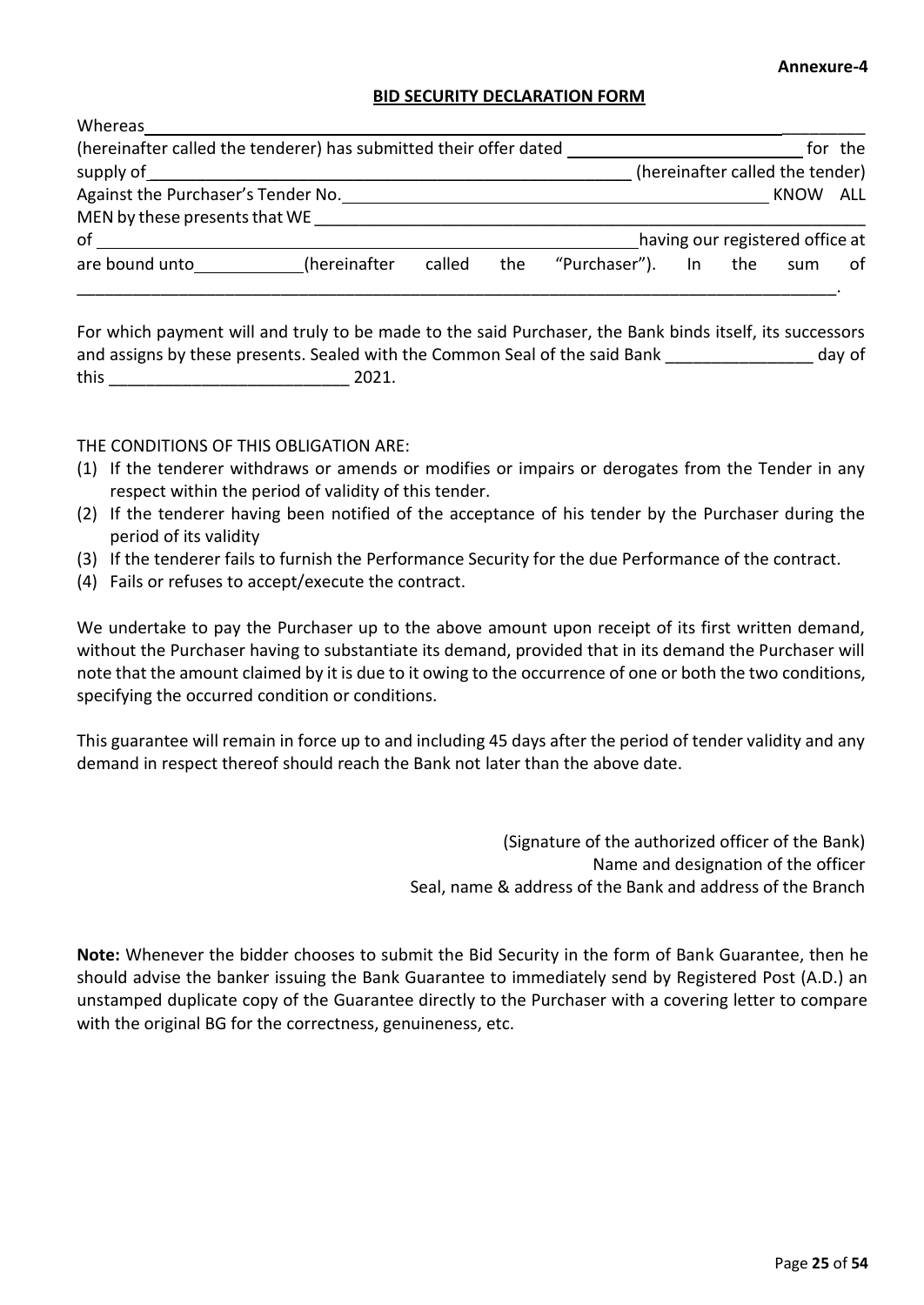#### **COMPLIANCE STATEMENT**

| SNo.          | <b>Tender Clause No.</b>                                                                                                                                      | Compliance<br>(Yes/No) |
|---------------|---------------------------------------------------------------------------------------------------------------------------------------------------------------|------------------------|
| $\mathbf{1}$  | Undertaking for the compliance of<br>each and every term and conditions<br>mentioned under<br>Section-1,<br>Section-II and Section-III of Tender<br>document. |                        |
| $\mathcal{P}$ | Compliance of work component of<br>contract as per Annexure-6.                                                                                                |                        |

#### **STATEMENT OF DEVIATIONS FROM TECHNICAL CONDITIONS**

| <b>CLAUSE NUMBER</b> | <b>DESCRIPTION OF ITEM SPECIFICATION</b> | <b>DEVIATION IN</b> | <b>BRIEF REASONFOR THE</b> |
|----------------------|------------------------------------------|---------------------|----------------------------|
| <b>OF TENDER</b>     | <b>WHERE DEVIATING</b>                   | <b>THEOFFER</b>     | <b>DEVIATION</b>           |
| <b>DOCUMENT</b>      |                                          |                     |                            |
|                      |                                          |                     |                            |
|                      |                                          |                     |                            |
|                      |                                          |                     |                            |
|                      |                                          |                     |                            |
|                      |                                          |                     |                            |
|                      |                                          |                     |                            |
|                      |                                          |                     |                            |
|                      |                                          |                     |                            |
|                      |                                          |                     |                            |

**Note: Deviations on the lower side of technical specs/services will not be accepted**

#### **Signature of the Bidder**

**Name & Designation: Date Place Company Seal**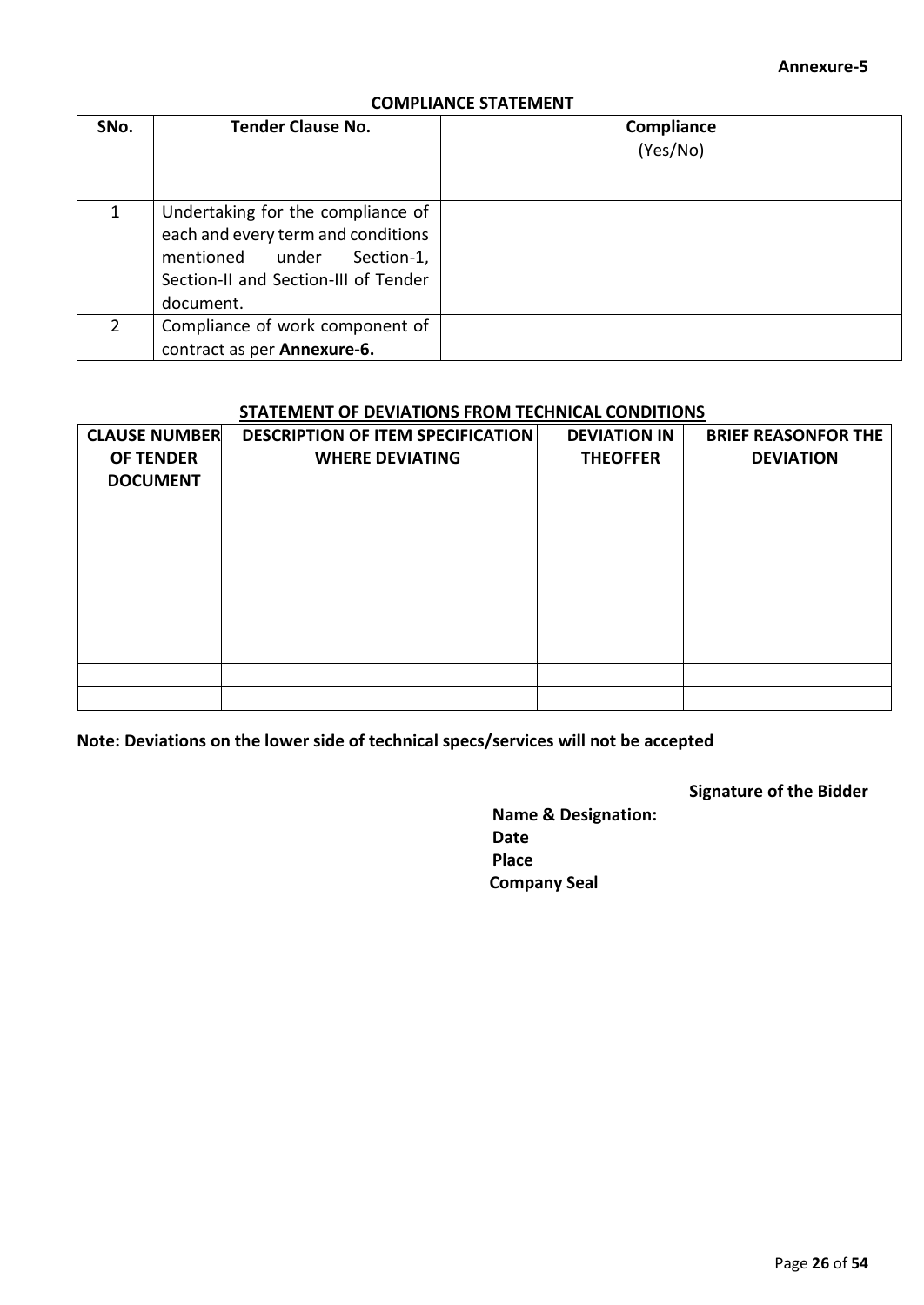| SN                            | <b>Items Description</b><br>B          |            | Quantity       | <b>Unit Rate</b><br>(Rs.) | <b>GST on</b><br>rate (Rs.) | <b>Effective</b><br>Rate<br>(Rs.)<br>$F=D+E$ | <b>Total</b><br>(Rs.)<br>$G = C \times F$ |
|-------------------------------|----------------------------------------|------------|----------------|---------------------------|-----------------------------|----------------------------------------------|-------------------------------------------|
| A                             |                                        |            | $\mathsf{C}$   | D                         | E                           |                                              |                                           |
| $\mathbf{1}$                  | Supply Transport,                      | M          | 15             |                           |                             |                                              |                                           |
|                               | Install and<br>Commissioning of        | <b>HNE</b> | 15             |                           |                             |                                              |                                           |
|                               | <b>12V 100AH</b><br>battery with buy-  | A&N        | $\overline{2}$ |                           |                             |                                              |                                           |
| back of old                   | batteries                              | LD         | $\mathbf{1}$   |                           |                             |                                              |                                           |
| $\overline{2}$<br>Install and | Supply Transport,                      | M          | 15             |                           |                             |                                              |                                           |
|                               | Commissioning of                       | <b>HNE</b> | 15             |                           |                             |                                              |                                           |
|                               | 12V 65AH battery<br>with buy-back of   | A&N        | $\overline{2}$ |                           |                             |                                              |                                           |
|                               | old batteries                          | LD         | $\mathbf{1}$   |                           |                             |                                              |                                           |
| $\mathbf{3}$                  | Supply Transport,<br>Install and       | M          | 15             |                           |                             |                                              |                                           |
|                               | Commissioning of                       | <b>HNE</b> | 15             |                           |                             |                                              |                                           |
|                               | 80W Solar Panels<br>with conduiting of | A&N        | $\overline{2}$ |                           |                             |                                              |                                           |
|                               | cables                                 | LD         | $\mathbf{1}$   |                           |                             |                                              |                                           |
| 4                             | Iron-caging for                        | M          | 5              |                           |                             |                                              |                                           |
|                               | solar panels                           | <b>HNE</b> | 5              |                           |                             |                                              |                                           |
| 6                             | <b>Electrical Earthing</b>             | M          | 10             |                           |                             |                                              |                                           |
|                               | (chemical)                             | <b>HNE</b> | 10             |                           |                             |                                              |                                           |

#### **PRICE BID FORMAT**

M: Mainland ; HNE: Himalayan & North-East region ; A&N: Andaman & Nicobar Islands; LD: Lakshadweep Islands

#### **Note:**

- **1. Above rates shall remain fixed during the entire period and extended period of the contract, for work orders issued time to time as per the requirement of the Purchaser**
- **2. Unpriced Bill of Materials (BoM) should be submitted with the Technical Bid.**
- **3. Price bid (in pdf format excluding note/instructions) shall be uploaded on eprocure.gov.in**
- **4. The above requirement is tentative for 1st year of the contract, which may slightly vary as per actual requirement.**

**Signature of Tenderer\_\_\_\_\_\_\_\_\_\_\_\_\_\_\_\_\_\_\_\_\_\_\_\_\_ Seal of Tenderer\_\_\_\_\_\_\_\_\_\_\_\_\_\_\_\_\_**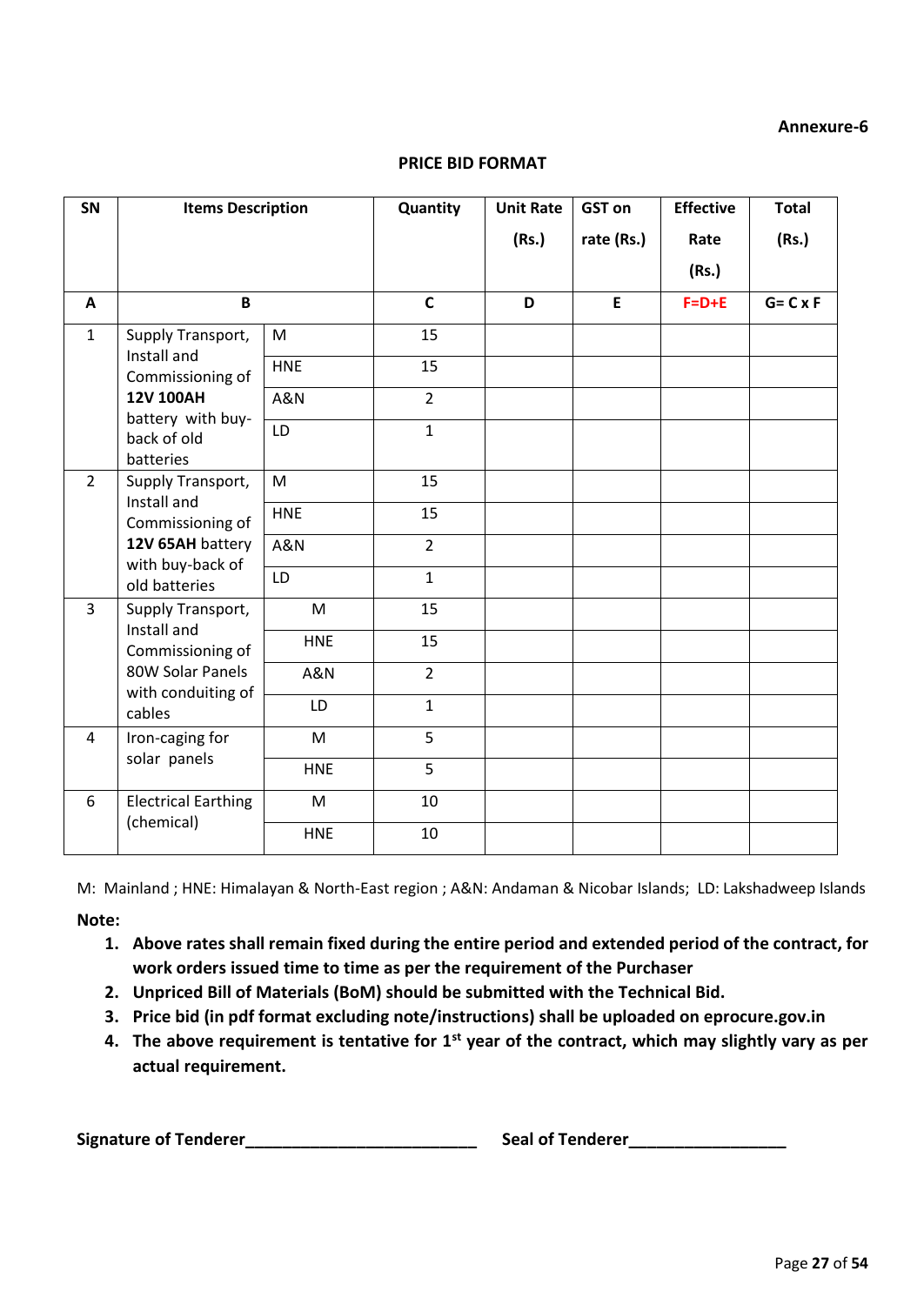| S.No: | State/UT                 | <b>Name of Station</b><br>(Station Code) | <b>Observatory Address</b>                                                                                                                                                                      | <b>Contact Details</b>                                                                                              | E-Mail                |
|-------|--------------------------|------------------------------------------|-------------------------------------------------------------------------------------------------------------------------------------------------------------------------------------------------|---------------------------------------------------------------------------------------------------------------------|-----------------------|
| 1.    | Andama<br>n &<br>Nicobar | Camphell Bay<br>(CMBY)                   | Seismological Observatory,<br>India Meteorological<br>Department, Rajiv Nagar,<br>Near Old Assistant<br>Commissioner Office,<br>Campbell Bay, Great<br>Nicobar, A&N Islands,<br>Pincode: 744202 | Mr. M.V. Jose<br>Ph/Fax: 03192-<br>264217/264218<br>/ 264070                                                        |                       |
| 2.    | Andama<br>n &<br>Nicobar | Diglipur<br>(DGPR)                       | Seismological Observatory,<br>$KL-2$ type-1, ward no.-2<br>Kalara, Naba gram police<br>station, Kali Ghat, Diglipur<br>(Post), North Middle<br><b>Andaman District</b><br>(Post)-744202         | Mr. TejBahadur<br><b>Executive Engineer</b><br>Fax:03192-272203<br>PH: 03192-272473<br>Laxman Prasad<br>09474276319 |                       |
| 3.    | Andama<br>n &<br>Nicobar | Port Blair<br>(PBA)                      | Seismological Observatory,<br>Meteorological Office,<br>Shadipur (P.O.), Portblair-<br>744 106, Andaman &<br>Nicobar Islands                                                                    | PH:03192-227750                                                                                                     | imd.pbl@gmail.c<br>om |
| 4.    | Andhra<br>Pradesh        | Vijayawada<br>(VJD)                      | Seismological Observatory,<br>H. No. 32-30-15, Ist Mayor<br>Street, Maruthi Nagar,<br>Vijayawada-520004                                                                                         | PH. 0866-2430585,<br>Shiv Nageshwar Rao-<br>08897141890 (M)                                                         |                       |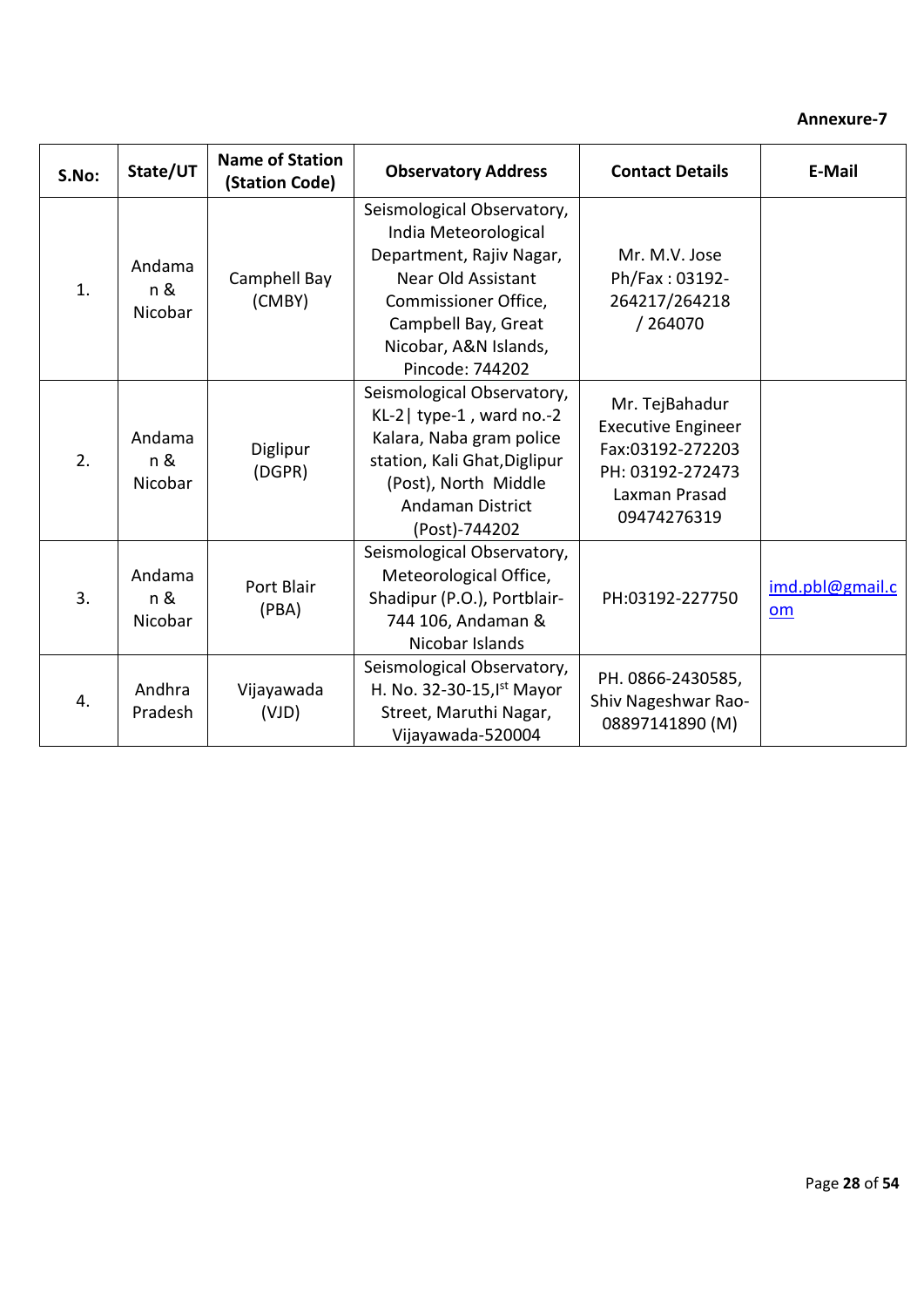|    |         |                | Dr.Romanbabu Meetei              |                      |                 |
|----|---------|----------------|----------------------------------|----------------------|-----------------|
|    |         |                | Oinam, Ph.D                      |                      |                 |
|    |         |                | Assistant Professor.             |                      |                 |
|    |         |                | Department of Civil &            |                      |                 |
|    |         |                | <b>Environmental Engineering</b> |                      |                 |
|    |         |                | Indian Institute of              |                      |                 |
|    |         |                | Technology (IT) Tirupati.        |                      |                 |
|    |         |                | Office : 0877 2503161,           | Phone: +91 877 250   | email:          |
|    | Andhra  |                | Mobile - 8802046327              | 3168 (O) Mobile: +91 |                 |
| 5. | Pradesh | Tirupati       | and                              | 83339 80223; +91     | amk@ittp.ac.in, |
|    |         |                | Dr. A. Murali Krishna            | 70860 46500          | adapamk@gmail   |
|    |         |                | Professor,                       |                      | .com            |
|    |         |                | Dept. of Civil &                 |                      |                 |
|    |         |                | Environmental Engg.              |                      |                 |
|    |         |                | Dean, Planning &                 |                      |                 |
|    |         |                | Infrastructure Indian            |                      |                 |
|    |         |                | Institute of Technology          |                      |                 |
|    |         |                | Tirupati,                        |                      |                 |
|    |         |                | Andhra Pradesh- 517506           |                      |                 |
|    |         |                | Seismological Observatory,       |                      |                 |
|    |         |                | Cyclone Warning Centre,          | PH.0891-2555163      |                 |
|    | Andhra  | Vishakhapatnam | India Meteorological             | GV Nageshwar Rao -   |                 |
| 6. | Pradesh | (VISK)         | Department, A.U. Out             | 9014585887           |                 |
|    |         |                | Gate, Beach Road,                |                      |                 |
|    |         |                | Visakhapatnam-530 017            |                      |                 |
|    |         |                | Dr. K. V. Swamy                  |                      |                 |
|    |         |                | Asst. Professor, Dept. of        |                      |                 |
|    |         |                | Geology & Director IQAC,         | Phone (O):0883-      |                 |
|    |         |                | <b>Nodal officer AISHE</b>       | 2566042; Mobile:     |                 |
| 7. | Andhra  | Rajhamundry    | Adikavi Nannaya                  | 9494185691.          |                 |
|    | Pradesh |                | University,                      | Kishore              |                 |
|    |         |                | NH-16 Rajahmundry -              | PH: 09493456654      |                 |
|    |         |                | 533296, AP,                      |                      |                 |
|    |         |                | India.                           |                      |                 |
|    |         |                | Oficer-In-Charge                 |                      |                 |
|    |         |                | (Mr. Vamsi Krishna,              |                      |                 |
|    |         |                | 09490200212)                     | Tel. No. 08554-255   |                 |
| 8. | Andhra  | Anantapur      | <b>Pilot Ballon Observatory</b>  | 1783.                | pboanantapur@   |
|    | Pradesh |                | Near SK University,              |                      | gmail.com       |
|    |         |                | SV Puram.                        |                      |                 |
|    |         |                | Anantapur-515003                 |                      |                 |
|    |         |                |                                  |                      |                 |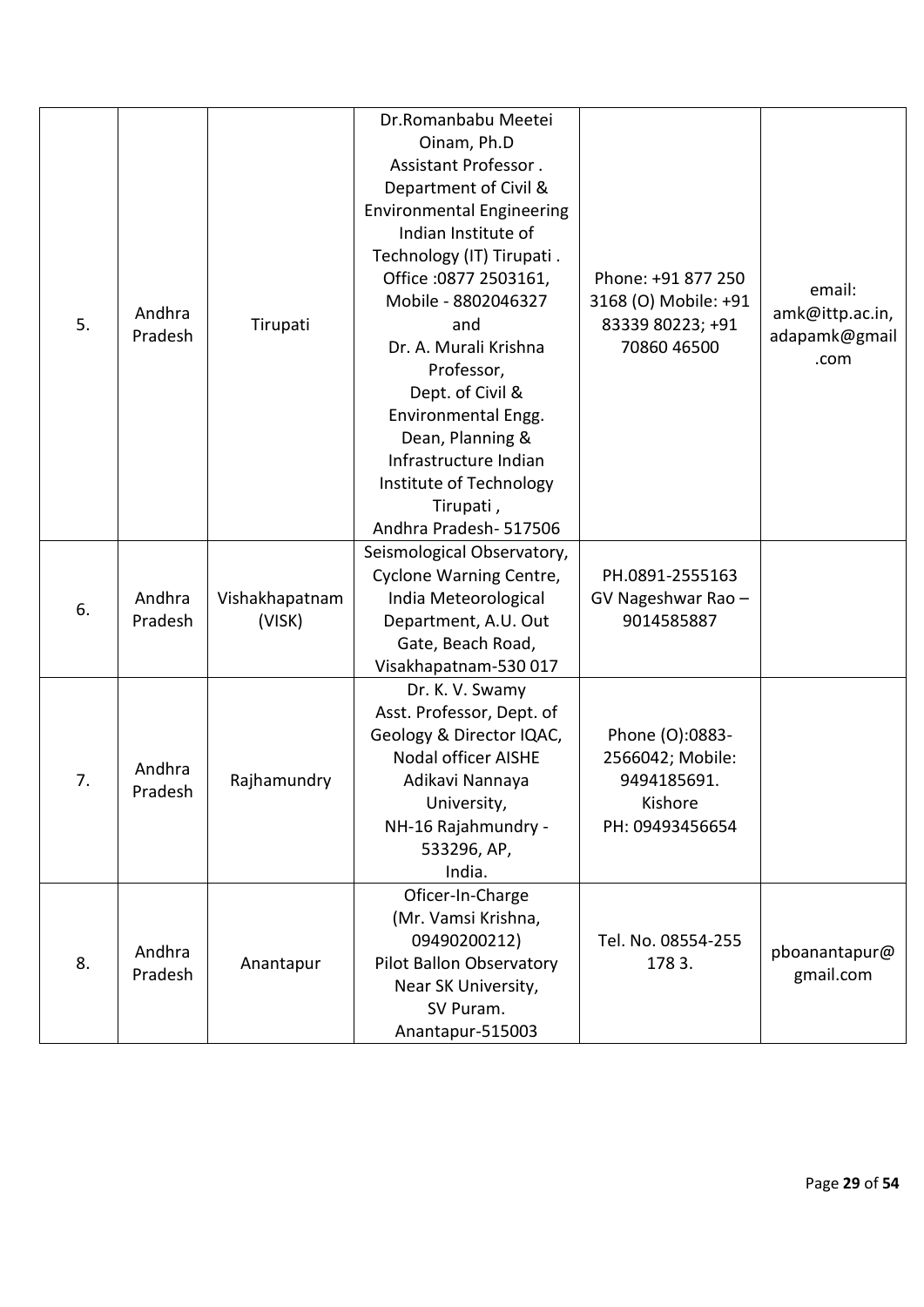| 9.  | Andhra<br>Pradesh     | Kurnool                        | <b>DVLN Somayajulu</b><br>The Director Indian<br>Institute of Information<br>Technology.<br>Design and Manufacturing,<br>Kurnool (An Institute of<br>National Importance under<br>an Act of Parliament)<br>Jagannathagattu,<br>Dinnedevarapadu, Kurnool<br>$-518007$ | Tel:+91 9490536547<br>Landline: 08518-<br>289100                                                                     |  |
|-----|-----------------------|--------------------------------|----------------------------------------------------------------------------------------------------------------------------------------------------------------------------------------------------------------------------------------------------------------------|----------------------------------------------------------------------------------------------------------------------|--|
| 10. | Arunacha<br>I Pradesh | <b>Upper siang</b><br>(Tuting) | Shri Starlie Jamoh<br>Pradesh ADC, Tuting, ADC<br>Office, Tuting-791105                                                                                                                                                                                              | 9436895220/087308<br>89381                                                                                           |  |
| 11. | Arunacha<br>I Pradesh | Hayuliang                      | Shri Sode Potom,<br>Addl. Deputy<br>Commissioner<br>O/o- Addl Deputy<br>Commissioner,<br>Hayuliang, Anjaw -District,<br>Arunachal Pradesh-792104                                                                                                                     | 9436694230<br>Shri Desamu Kri, Asst<br>9436221722<br>/9862866125<br>(nodal contact point)                            |  |
| 12. | Arunacha<br>I Pradesh | Itanagar<br>(ITAN)             | DDMO, $O/O$ Dy.<br>Commissioner, Yupia,<br>District: Papum Pare,<br><b>Arunachal Pradesh-</b><br>791110.                                                                                                                                                             | 0360-2290793(O),-<br>Ph :- 9436225275(<br>Smt. Y.Jerang,<br>DDMO)<br>Tachi Topu(guard)-<br>9402900940,<br>9402991313 |  |
| 13. | Arunacha<br>I Pradesh | Pasighat<br>(PASG)             | Seismological Observatory,<br>DDMO, O/o Dy.<br>Commissioner, Pasighat.,<br>District: East Siang,<br>Arunachal Pradesh-791102                                                                                                                                         | <b>DDMO Pasighat-</b><br>9436053326,<br>9436632759                                                                   |  |
| 14. | Arunacha<br>I Pradesh | Tawang<br>(TAWA)               | <b>Chaubey Jee, DDMO</b><br>Seismological Observatory,<br>O/o Dy. Commissioner,<br>Tawang, District: Tawang,<br>Arunachal Pradesh-790104                                                                                                                             | $Ph:$ -<br>9436078928(Chaube<br>y jee)                                                                               |  |
| 15. | Arunacha<br>I Pradesh | Ziro<br>(ZIRO)                 | Seismological Observatory,<br>C/o Shri JD PRASAD, PD,<br>DRDA, Manipolyang, O/o<br>Dy. Commissioner, District:<br>Lower Subansiri, Ziro,<br>Arunachal Pradesh-791120                                                                                                 | $Ph:$ -<br>9436045746(project<br>officer)<br>9436225248(JD<br><b>PRASAD)</b><br>U.Singh -<br>8729902500              |  |

Page **30** of **54**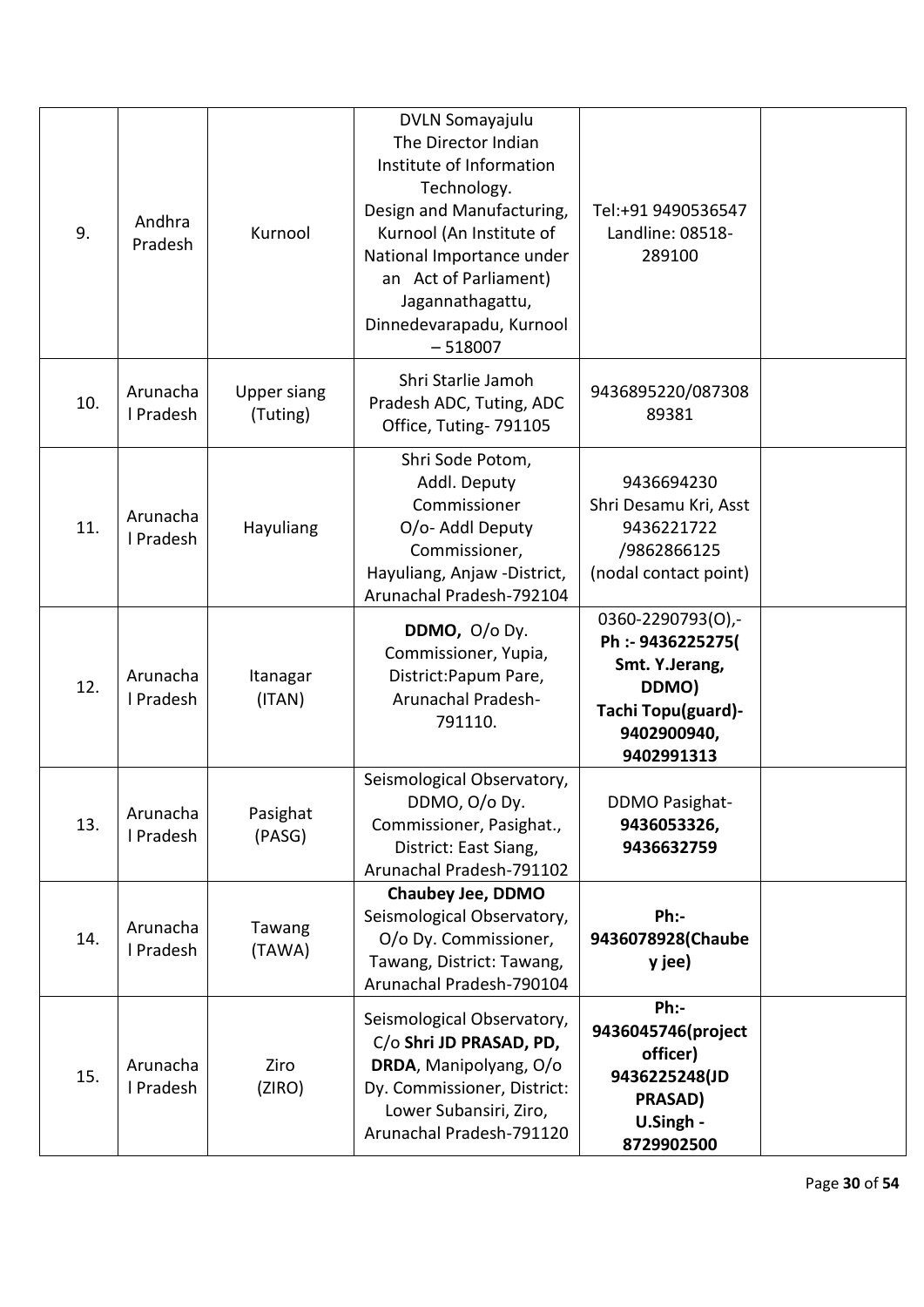| Ph:-9957229795,<br>8876841117(DDMO<br><b>DHUBARI</b> )                                                     | Circle Officer, DDMO, O/o<br>Dy. Commissioner, Dhubri,<br><b>Assam Pin-783301</b>                                                                                   | <b>Dhubri</b><br>(DHUB) | Assam | 16. |
|------------------------------------------------------------------------------------------------------------|---------------------------------------------------------------------------------------------------------------------------------------------------------------------|-------------------------|-------|-----|
| Ph :- 0373-<br>2316063(O)<br>Ph:<br>9678468787(Hatikak<br>oti)                                             | DDMO, O/o Dy.<br>Commissioner, Dibrugarh<br>(Post) Assam-786003.                                                                                                    | Dibrugarh<br>(DIBR)     | Assam | 17. |
| Dr Sanjay Shaw, Sc-E<br>Ph:<br>03612840238(office),<br>03612840243(office)<br>Ph :- 9864232832             | Office of DDGM Regional<br><b>Meteorological Centre</b><br>Guwahati, LGBI Airport,<br>Guwahati Assam-<br>781039.                                                    | Guwahati<br>(GUWA)      | Assam | 18. |
| Ph :- 0376-<br>2320020(O)<br>Kiron Hazarika-<br>(guard)-9365021443                                         | Seismological Observatory,<br>C/o Principal, Jorhat<br>Engineering College,<br>District : Jorhat,<br>Pincode-785007                                                 | Jorhat<br>(JORH)        | Assam | 19. |
| Ph:<br>8178675781(Rahul<br>S.A.                                                                            | Officer In-charge,<br>Seismological Observatory,<br>Tirap Gate, Via Ledo, Distt.<br>Tinsukia (Assam) - 786182.                                                      | Lekhapani<br>(LKP)      | Assam | 20. |
| Ph :- 03842-<br>231193(O)<br>Nitin Garg(S.A.)-<br>9810830741,<br>9518072092<br>Aman Raj(SA)-<br>8409209055 | Officer-in-charge,<br>Meteorological Office,<br>Silchar, Choudhury Villa,<br>Shibalik Park, Lane No. L-<br>10, PO-Meherpur, Distt-<br>Cachar PIN :- 788015<br>Assam | Silchar<br>(SILR)       | Assam | 21. |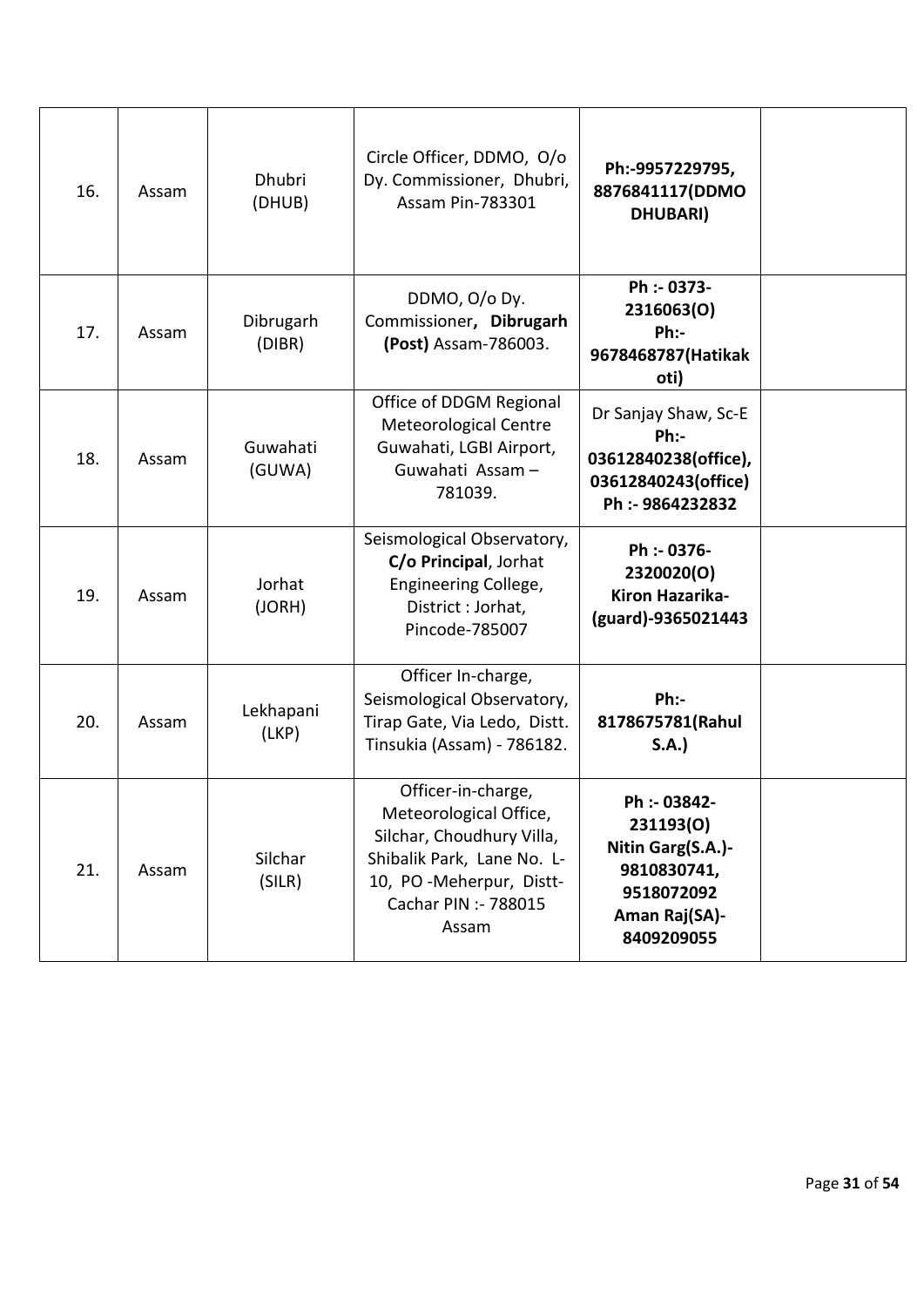| 22. | Assam        | Tezpur<br>(TEZP)    | DDMO, Office Dy.<br>Commissioner, P.O.<br>Tezpur, District Sonitpur :<br>Assam - 784001<br>(Seismological Observatory<br>located at old ADC<br>Residential Quarter,<br>Agnigarh) | Ph:- 9854122731<br>Nazir, Tezpur DC<br>office<br>Sh Rajiv<br>Goswami943538108<br>0<br>Guards-<br>7896860077(Dhruvo<br>nath),8876887163(H<br>aris Sharma),<br>8135076797(kulkesh<br>war),<br>8399853670(Vishnu)                                                         | $dc -$<br>sonitpur@nic.in                       |
|-----|--------------|---------------------|----------------------------------------------------------------------------------------------------------------------------------------------------------------------------------|------------------------------------------------------------------------------------------------------------------------------------------------------------------------------------------------------------------------------------------------------------------------|-------------------------------------------------|
| 23. | <b>Bihar</b> | Gaya<br>(GAYA)      | Seismological Observatory,<br>ManregaBhawan, Block<br>Office Complex, Wazirganj<br>(Gaya)-805131, District<br>Gaya(Bihar)                                                        | Mr.Dilip Singh<br>PH:09708662990<br>PH:8210528060                                                                                                                                                                                                                      |                                                 |
| 24. | <b>Bihar</b> | Jamui<br>(JMUI)     | Seismological Observatory,<br>Sub divisional Office<br>Complex, Near<br>Collectorate, Jamui, JAMUI<br>(BIHAR)-811307                                                             | Mr. Rajeev Ranjan<br>(nazir transfer)<br>PH:09934478745<br>Mr Naveen (Nazir)<br>6200827878                                                                                                                                                                             |                                                 |
| 25. | <b>Bihar</b> | Araria<br>(ARIA)    | Seismological Observatory,<br>Premises of Old Sub-<br>Divisional Office, Near<br>Office Of UtpadVibhag,<br>Campus of Collectorate,<br>Araria, District-<br>Arariya(Bihar)-854311 | Mr. Prince<br><b>Contact Number</b><br>9936906113<br><b>Secondary Number:</b><br>7979962548                                                                                                                                                                            | Arariya District<br>HQ Fax No. -<br>06453222124 |
| 26. | <b>Bihar</b> | Sitamarhi<br>(STMR) | Seismological Observatory,<br>E-KishanBhawan, Block<br>Office Premises, CO Office<br>Campus, Bairganiya,<br>District-Sitamarhi (Bihar)-<br>854311                                | Mr. Satya Prakash<br>Sharma<br>PH:09431803899<br>Mr. Amit Kumar (CO)<br>PH:09931064408<br>Shri Somprakash:<br>7033850576 (20km<br>far from observatory)<br>Mr. Mandal:<br>8544132680<br>(primary), (Caretaker)<br>9546235981<br>(Mandal's friend,<br>only urgent work) |                                                 |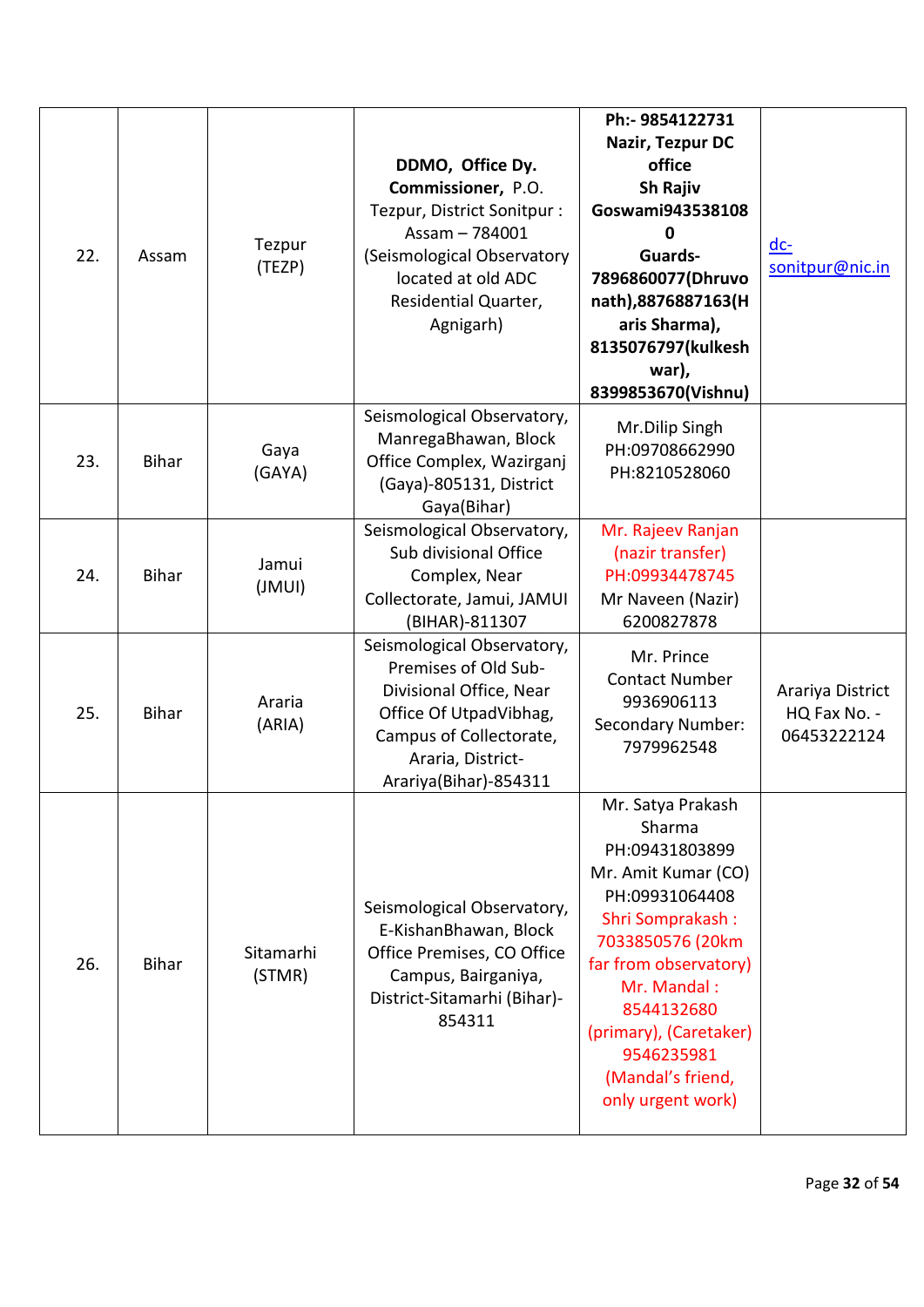| 27. | <b>Bihar</b>         | Valmiki Nagar<br>(VLK)           | Seismological Observatory,<br>India Meteorological<br>Department, Valmikinagar-<br>845107, West Champaran<br>(Distt.), Bihar                                                     | Sudhanshu Kumar SA<br>8102658366                                                                                |                                                                                     |
|-----|----------------------|----------------------------------|----------------------------------------------------------------------------------------------------------------------------------------------------------------------------------|-----------------------------------------------------------------------------------------------------------------|-------------------------------------------------------------------------------------|
| 28. | Chandiga<br>rh (U.T) | Chandigarh<br>(CGRH)             | Seismological Observatory,<br>Meteorological Centre,<br>Sector 39-C, Chandigarh,<br>Union Territory - 160036                                                                     | Raj Kumar Jaswal<br>PH: 8988210427                                                                              |                                                                                     |
| 29. | Chattissg<br>arh     | Bilaspur<br>(BLSP)               | Seismological Observatory,<br>India Meteorological<br>Department, near Gitanjali<br>City, near Pratham Hospital,<br>In front of Rice Mill,<br>Bahatrai Road, Bilaspur-<br>495006 | PH:07752-211162,<br>Mr DAS-8770398763                                                                           | 1)<br>mahendr<br>ametpen<br>dra@gm<br>ail.com<br>sobilaspu<br>2)<br>r@gmail.<br>com |
| 30. | Chattissg<br>arh     | Kanker<br>(KNKR)                 | Seismological Observatory,<br>Room No.:-28, Near<br>Collectorate Building,<br>Kanker, North Baster,<br>Chattisgarh-494334                                                        | Mr. R.K. Vaishno<br>(NDC)<br>PH:08084220622<br>Mr.Ranji Kr. Lal,<br>Assistant<br>Commissioner<br>PH:08969309370 |                                                                                     |
| 31. | Chattissg<br>arh     | Raipur                           | Meteorological Center<br>Near MMI Hospital<br>Lalpur, Raipur (C.G.)<br>Pincode-492015                                                                                            | Phone No.:- (0771)<br>2103999, 2413589<br>Fax No.- (0771)<br>2413589                                            | $E$ -mail:<br>metcentreraipur<br>@gmail.com                                         |
| 32. | Chattissg<br>arh     | Jagdalpur                        | Sh. R.K. Sori<br>Mausam office,<br>kumharpara, Jagdalpur<br>District-Bastar<br>Chhattisgarh-494001                                                                               | Sh. R.K. Sori<br>Landline ph. No.<br>07782227383.                                                               |                                                                                     |
| 33. | Delhi                | Ayanagar<br>(AYAN)               | Seismological Observatory,<br>MausamVibhag, Ayanagar,<br>Mehrauli Gurgaon Road,<br>(M. G. Road), New Delhi<br>Pincode-110047                                                     | PH: 011-65668041<br>Mr. Rajinder Bhat<br>Mobile No:<br>8830931609<br>Ayanagar Office No:<br>9013286821          |                                                                                     |
| 34. | Delhi                | Lodi Road, New<br>Delhi<br>(LDR) | Seismological Observatory,<br>R.No. 303, SatMet Building<br>MausamBhavanComplex,pi<br>n code-110003                                                                              | PH. 011-43824504                                                                                                |                                                                                     |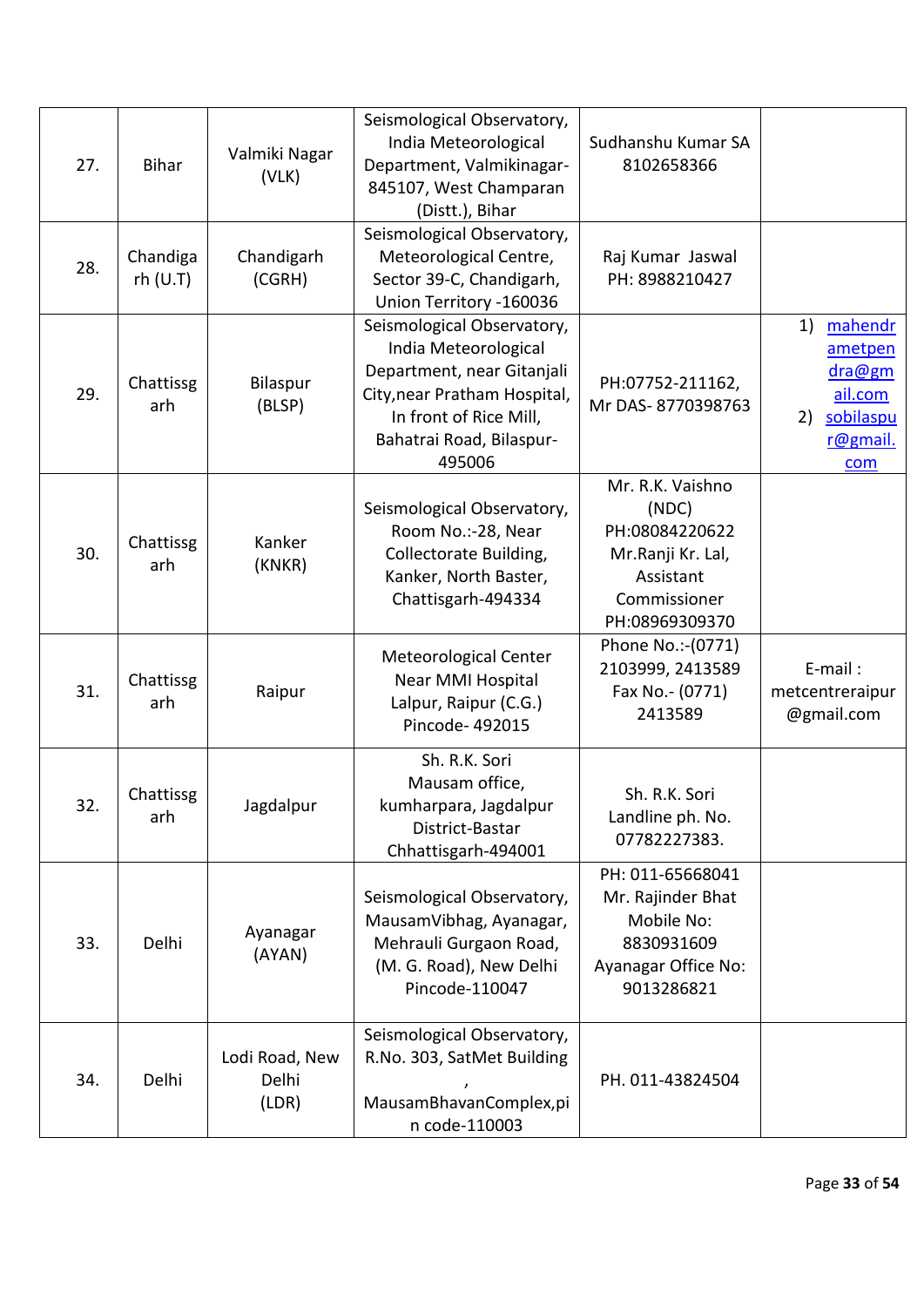|     |         |                                      | Seismological Observatory,                                                                                                                      |                                                                                                 |                                                                                                    |
|-----|---------|--------------------------------------|-------------------------------------------------------------------------------------------------------------------------------------------------|-------------------------------------------------------------------------------------------------|----------------------------------------------------------------------------------------------------|
| 35. | Delhi   | Najafgarh<br>(Ujwa), Delhi<br>(NJFR) | PHC (Primary Health<br>Centre) Ujwa,<br>Dr.Charan Singh Director,<br><b>Rural Health Training</b><br>Centre, Najafgarh, New<br>Delhi-110036     | Mr Arun, Care taker<br>PH: 9891002172                                                           |                                                                                                    |
| 36. | Delhi   | Narela, Delhi<br>(NARL)              | Seismological Observatory,<br>SDM office, MPCC building,<br>Naya Bans, New Delhi -<br>110082                                                    | Mr. Ravi, PS to SDM,<br>Narela<br>Ph: 011-27844214,<br>9873218079                               |                                                                                                    |
| 37. | Delhi   | Ridge, Delhi<br>(NDI)                | Seismological Observatory,<br>India Meteorological<br>Department, Flag Staff<br>Road, Kamala Nehru Ridge,<br>Delhi-110007                       | PH:011-27662607<br>Vedprakash-<br>7217794527                                                    | aditya.gupta196<br>0@gmail.com                                                                     |
| 38. | Delhi   | Jamia University<br>$($ JMIU $)$     | Seismological Observatory,<br>Department of Geography,<br>Faculty of Natural Science,<br>JamiaMilliaIslamia, Jamia<br>Nagar, New Delhi - 110025 | Dr. Masood, Head<br>Geography Dept.<br>PH: 011-26981717<br>(Ext.3312),<br>9990948270            |                                                                                                    |
| 39. | Delhi   | NPL Pusa, New<br>Delhi<br>(NPL)      | Seismological Observatory,<br>Room No-206, CSIR-NPL<br>Pusa, K.S. Krishnan Marg,<br>New Delhi -110012                                           | Dr A.K. Updhayaya,<br>Scientist<br>Ph:011-45608241,<br>9718885798<br>Jitendra:<br>PH:7411432564 |                                                                                                    |
| 40. | Goa     | Goa<br>(GOA)                         | Seismological Observatory,<br>Met Centre,<br>India Meteorological<br>Department, Altino Hill,<br>Panjim, Goa-403 001                            | PH:0832-2425547<br><b>Mr Rahul (Scientist</b><br>$H^{\prime}B^{\prime\prime}$ -<br>9643958464   |                                                                                                    |
| 41. | Gujarat | Bhavnagar<br>(BHV)                   | Seismological Observatory,<br>India Meteorological<br>Department, Circuit House,<br>Waghawadi Road,<br>Bhavnagar-364002 Gujarat                 | PH: 0278-2561194<br>/2560451/52/53,<br>09909527170                                              | <i><u>irchicholi</u></i><br>1)<br>kar@gm<br>ail.com<br>seismobh<br>2)<br>avnagar<br>@gmail.c<br>om |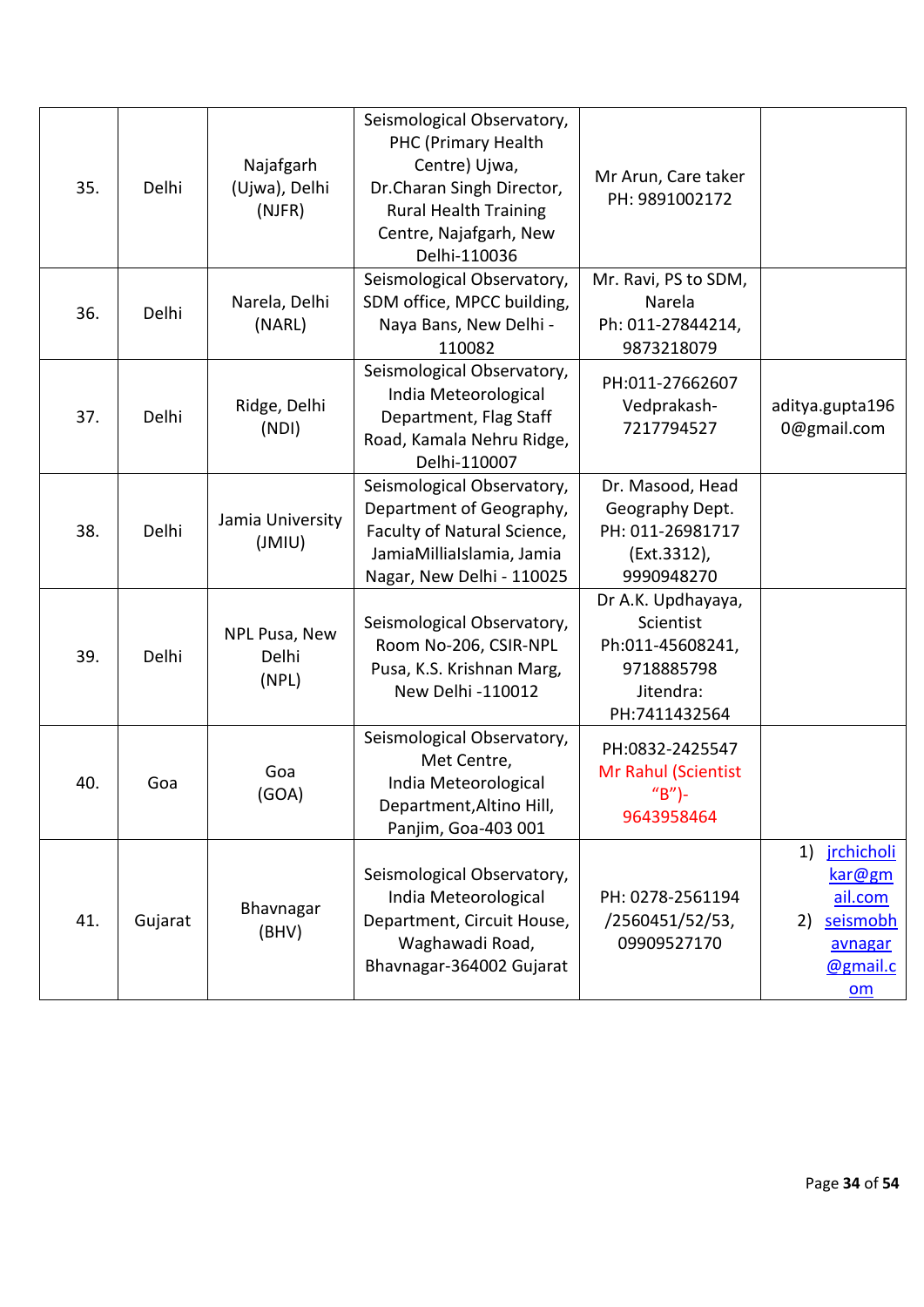| 42. | Gujarat | Bhuj<br>(BHUJ)        | Seismological<br>Observatory, India<br>Meteorological<br>Department, Patwarinaka,<br>Kodaki Road,<br>Opposite Bharat Dudh<br>Dairy,<br>Bhuj-370 001, Gujarat | PH: 02832-221352<br>Mr.<br>YogeshkumarBhat,<br>MTS-8866697407                                           |  |
|-----|---------|-----------------------|--------------------------------------------------------------------------------------------------------------------------------------------------------------|---------------------------------------------------------------------------------------------------------|--|
| 43. | Gujarat | Surat                 | Officer-In-Charge,<br>Pilot Balloon Observatory,<br>India Meteorological<br>Department,<br>Old RTO Compound,<br>New Magdlla,<br>SURAT-395 007                |                                                                                                         |  |
| 44. | Gujarat | Veraval               | Office-In charge<br>Pilot Baloon Observatory,<br>Rajendra Bhawan Road,<br>Near Fisheries Colony,<br>Veraval, Gir - Somnath -<br>362265                       |                                                                                                         |  |
| 45. | Haryana | Bahadurgarh<br>(BHGR) | Seismological Observatory,<br>Old Mini-Secretariat, Main<br>Delhi-Rohtak Road,<br>Bahadurgarh-124 507,<br>District Jhajjar, Haryana                          | No contact person                                                                                       |  |
| 46. | Haryana | Ganaur<br>(GNR)       | Seismological Observatory,<br>SDM office, Ganaur(Post),<br>GanaurSonipat, pincode-<br>131101                                                                 | Mr. Sonu (Steno to<br>SDM) PH:0130-<br>2460810,<br>991677483(M)<br>Electrician Vijendra -<br>7988524285 |  |
| 47. | Haryana | Jhajjar<br>(JHJR)     | Seismological Observatory,<br>PWD Office(Building &<br>Road Branch), Near<br>BaghJohra Stadium Jhajjar-<br>124103 Haryana                                    | Shri Jai Bhagwan, SDE<br>PH:9728930302<br>Shri Ram Milan<br>PH: 09050649880                             |  |
| 48. | Haryana | Kundal<br>(KUDL)      | Seismological Observatory,<br>Smt. SeoBai w/o Sh. Puran<br>Singh, Village -<br>Kundal, Distt. - Rewari<br>(Haryana), Pincode-123101                          | Mr. Brahmpal<br>PH: 09992298282<br>Mr. Gopal<br>8059064401                                              |  |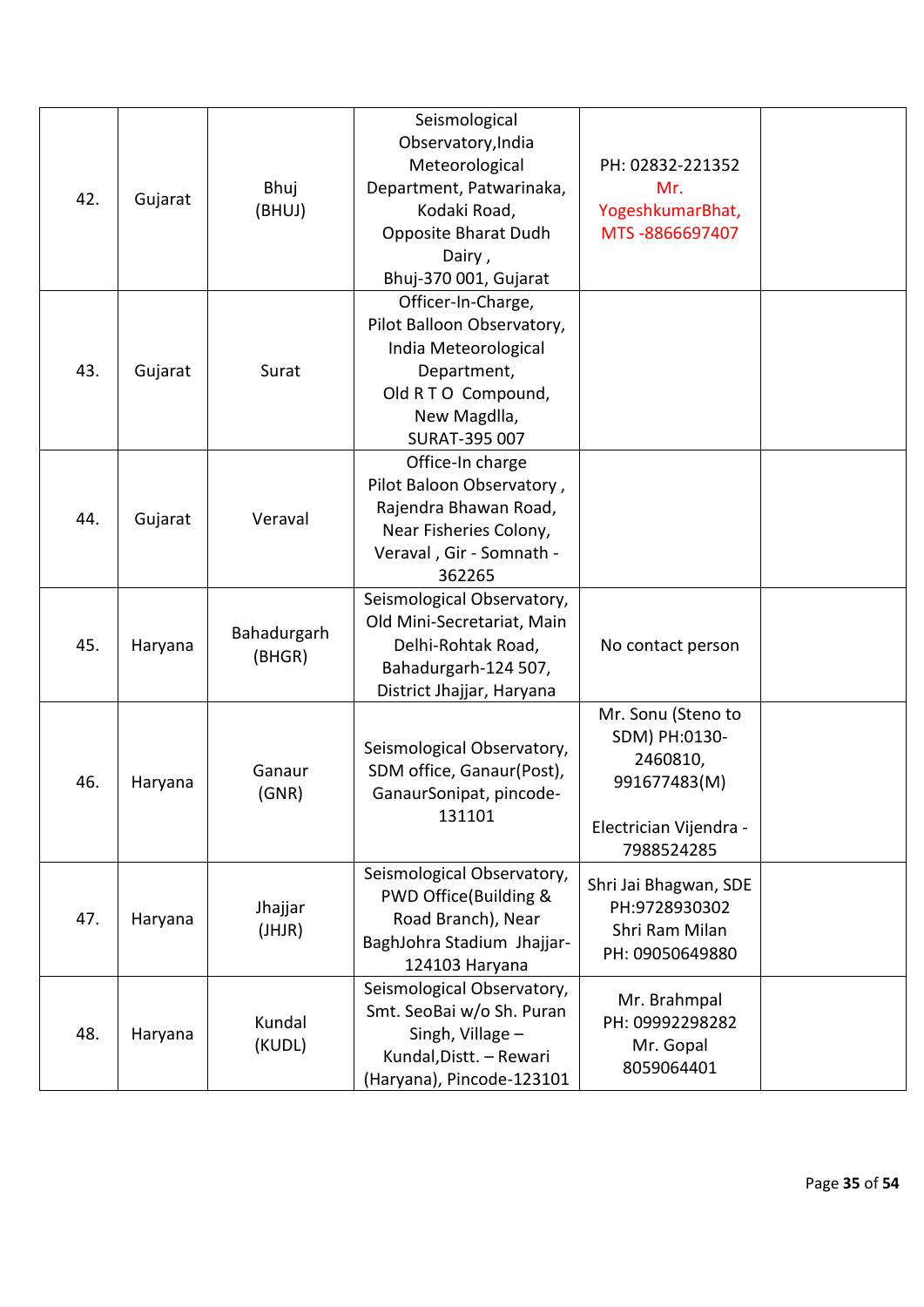| 49. | Haryana             | Kurushetra<br>(KKR)    | Seismological Observatory,<br>Department of Geophysics,<br>Kurukshetra University,<br>Distt - Kurukshetra,<br>Haryana, Pincode-136119                               | MR. KULWANT<br><b>SINGH</b><br>PH: 09812285900                                                                                                    |  |
|-----|---------------------|------------------------|---------------------------------------------------------------------------------------------------------------------------------------------------------------------|---------------------------------------------------------------------------------------------------------------------------------------------------|--|
| 50. | Haryana             | Palwal<br>(PLWL)       | Seismological Observatory,<br>Mini Secretariat, Room No.<br>20, Palwal-121102,<br>Haryana                                                                           | Mr Birsingh<br>9812055417<br>Mr Dharamendra<br>9671610990<br>Surendar (Electrician)<br>9991443391                                                 |  |
| 51. | Haryana             | Rohtak<br>(RTK)        | Seismological Observatory,<br>Sh. KhushabiLalMaggu, S/o<br>Sh. Ram LalMaggu, Village<br>& P.O.- Bansi, Tehsil-<br>Maham, District - Rohtak<br>(Haryana), Pin-124111 | Mr. Rajesh<br>PH: 01257-270696<br>Rinku-8708353673<br>Vishal:- 9812470300                                                                         |  |
| 52. | Haryana             | Sohna<br>(SONA)        | Seismological Observatory,<br>Smt. Ram Murti, Ward No.<br>11, Village $-$<br>Thakurwada, Distt. -<br>Gurgaon (Haryana), PIN-<br>122103.                             | Mr. Raj.<br>PH: 09992287962                                                                                                                       |  |
| 53. | Haryana             | Pataudi<br>(PTDI)      | Seismological Observatory,<br>Community Health Center,<br>In Front of Municipal<br>Corporation, Pataudi,<br>Gurugram, Haryana-<br>122051                            | Dr. HajariLal, SMO<br>PH:09999066661<br>Sh. Jitender<br>PH:09728708668                                                                            |  |
| 54. | Haryana             | Faridabad              | <b>Block Development and</b><br>Panchayat oftice.<br>opposite H.No.131, Sector<br>16A.<br>Faridabad,<br>Haryana 121001.                                             |                                                                                                                                                   |  |
| 55. | Himachal<br>Pradesh | <b>Bhakra</b><br>(BHK) | Seismological Observatory,<br>India Meteorological<br>Department, 16 LVR<br>Bunglow, Nangal<br>TownShip, Nangal-140124                                              | PH: 01887-223095<br>Mr. Mahan Gurung-<br>9041290612<br>Mr. Des $\text{Raj}$ –<br><b>Contract Staff</b><br>9878045445<br>Praveen<br>PH: 9988396745 |  |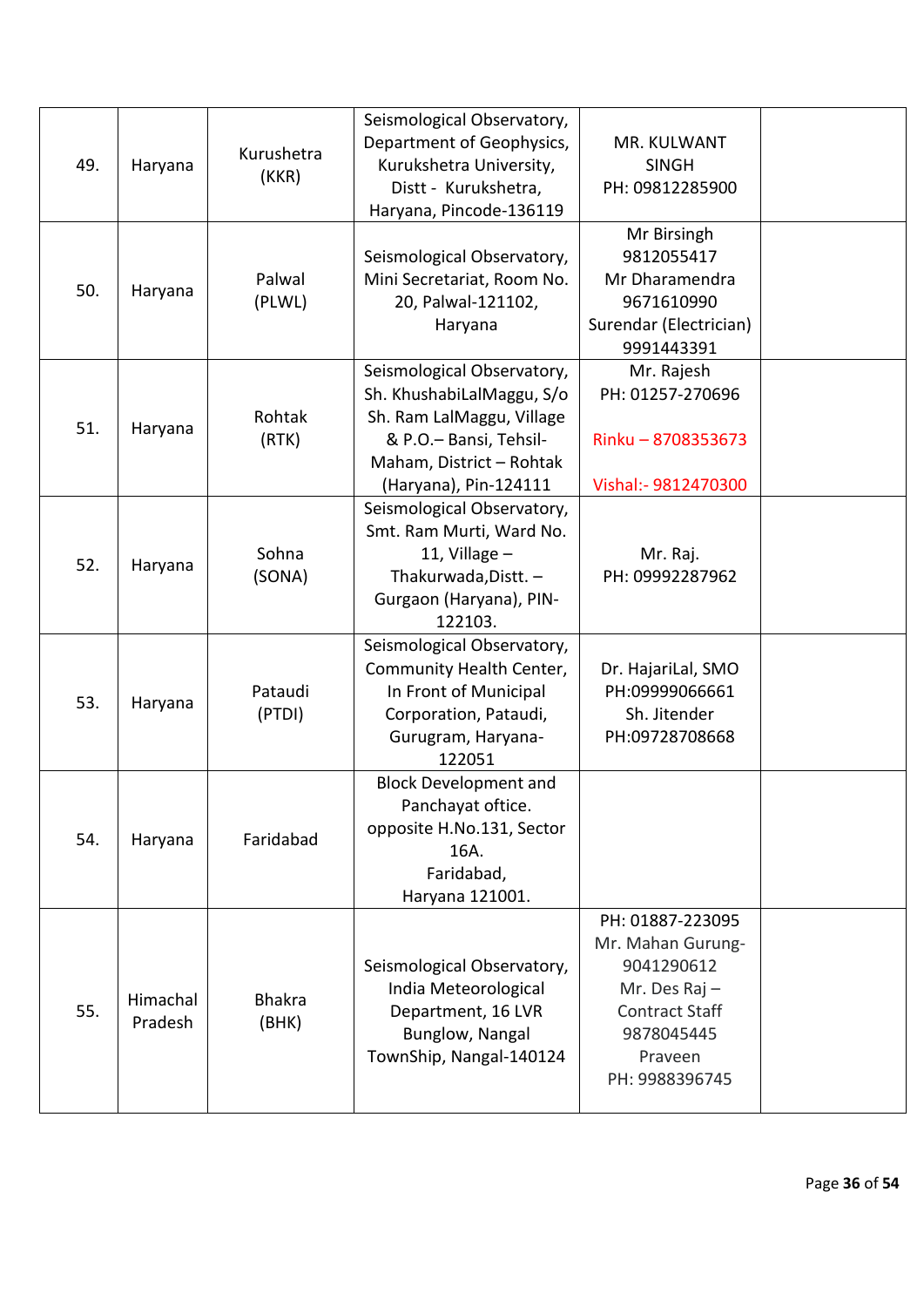| 56. | Himachal<br>Pradesh | Dharamshala<br>(DHRM)         | Seismological Observatory,<br>Wadia Institute of<br>Himalayan Geology, Dal<br>Lake (P.O), Upper<br>Dharamshala-176 216,<br>Kangra (District), Himachal<br>Pradesh        | Mr. R.M. Sharma<br>Senior Technical<br>Assistant<br>Mobile No.-<br>9882122330<br>Mr. Umed Singh -<br>08988362659                                                                                                                                                                                               |                                                                                                       |
|-----|---------------------|-------------------------------|--------------------------------------------------------------------------------------------------------------------------------------------------------------------------|----------------------------------------------------------------------------------------------------------------------------------------------------------------------------------------------------------------------------------------------------------------------------------------------------------------|-------------------------------------------------------------------------------------------------------|
| 57. | Himachal<br>Pradesh | Kalpa<br>(KLP)                | Seismological Observatory,<br>House of Shri J.K.Negi,<br>Village Dhuni, Kalpa (Post)-<br>172108, Kinnaur District,<br>(H.P.)                                             | Sh. J. K. Negi<br>PH:09418109888<br>PH: 8957860250<br>Aditya Avasti (IMD<br>Kalpa)<br>PH: 8146222388                                                                                                                                                                                                           |                                                                                                       |
| 58. | Himachal<br>Pradesh | Shimla<br>(SMLA)              | Seismological Observatory,<br>Upper Bharari, Shimla -171<br>001, H.P.                                                                                                    | PH. 0177-2806724                                                                                                                                                                                                                                                                                               |                                                                                                       |
| 59. | Himachal<br>Pradesh | Sundernagar<br>(SNDN)         | Seismological Observatory,<br>India Meteorological<br>Department, LAB Building,<br>Opposite Arya<br>SamajMandir, BBMB<br>Colony, Sundernagar<br>Township (Post)- 174 402 | Mr. Rajeev Kumar<br>PH:09418414784<br>Mr. Premchauchan<br>PH:09418030592<br>UmeshNaik, (Addl. SE<br>, BBMB, Sundernagar<br>$) - 8091767115$<br>Mr. Bal Kisan, J.E.<br>Mob.No.0981665949<br>Rajiv Kumar Mob.<br>No. (Supervisor<br>)8219047514<br>Ram Kewal Arya<br>Samaj (Security<br>Guard)<br>PH: 9816103863 | xentownsnr@bb<br>mb.nic.in<br>(Email id of<br>office of<br>executive<br>engineer BBMB<br>Sundernagar) |
| 60. | Himachal<br>Pradesh | Pongdam/Talwar<br>a<br>(TLWR) | Seismological Observatory,<br><b>BBMB Seismological</b><br>Observatory, Village<br>Ghamroor, Tehsil Jaswan,<br>District Kangra (H.P)-176<br>502                          | Somraj Junior<br>Engineer -<br>7018167847<br>Mr. Tejpal Singh, SDO<br>PH: 09417456978<br>Armesh Kumar (key<br>holder)<br>7347549045                                                                                                                                                                            |                                                                                                       |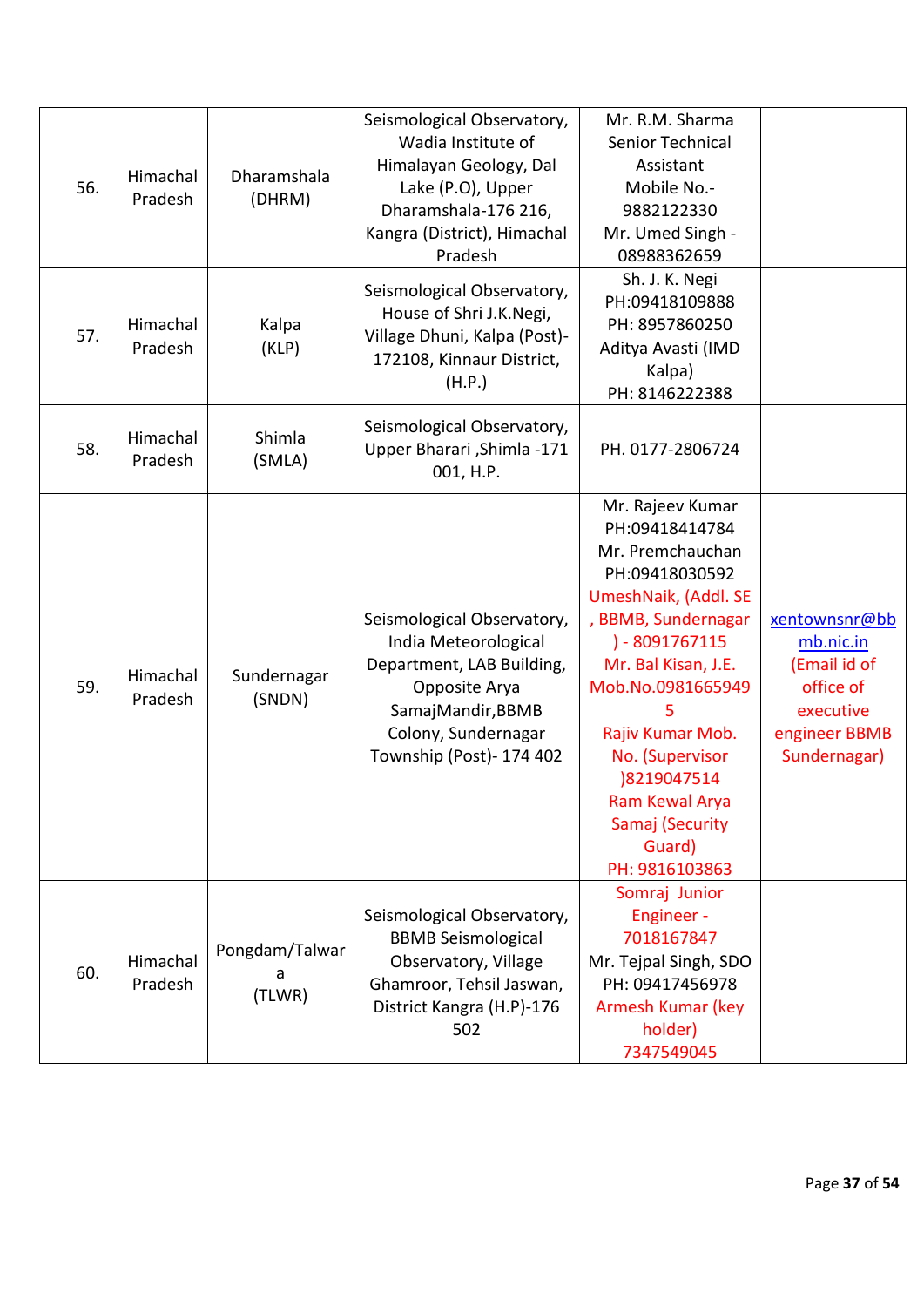| 61. | Himachal<br>Pradesh | <b>Tissa</b><br>(TSSA)         | Seismological Observatory,<br>PanchayatSamiti Hall,<br>Office of the Block<br>Development Officer,<br>Development Block Tissa at<br>BhanjraruTissa, Churah,<br>District of Chamba,<br>Himachal Pradesh-176316 | Babnesh kumar<br>chadda (BDO) ---<br>7018768023<br>Mr. Arun<br>Chauhan(981780831<br>9) Junior engineer                                                                                                                                          |                                                                                 |
|-----|---------------------|--------------------------------|---------------------------------------------------------------------------------------------------------------------------------------------------------------------------------------------------------------|-------------------------------------------------------------------------------------------------------------------------------------------------------------------------------------------------------------------------------------------------|---------------------------------------------------------------------------------|
| 62. | Jammu &<br>Kashmir  | Jammu<br>(JMU)                 | Seismological Observatory,<br>Met. Office JAMMU,<br>Phase-I,<br>BantslabRajenderNagaer,<br>Jammu-180007                                                                                                       | PH:0191-2597797,<br>09419206895<br>Rajesh Kapur<br>Mobile No.<br>6006850682                                                                                                                                                                     | 1)<br>rajeesusa<br>i1@gmail<br>.com<br>mojamm<br>2)<br>u@ymail.<br>com          |
| 63. | Jammu &<br>Kashmir  | Srinagar<br>(SRIN)             | Seismological Observatory,<br>Met.Center, Rambagh,<br>Srinagar-190015                                                                                                                                         | PH. 0194-2430115<br>Mr. F.A. Bhat<br>Srinagar<br>09419427406                                                                                                                                                                                    |                                                                                 |
| 64. | Jharkhan<br>d       | <b>Bokaro Thermal</b><br>(BOK) | Seismological<br>Observatory, India<br>Meteorological<br>Department, Bokaro<br>Thermal (Post), District<br>Bokaro - 829 107<br>(Jharkhand)                                                                    | PH:06549-266781<br>PinakiMandal, OIC<br>Mobile no.<br>09831027478                                                                                                                                                                               |                                                                                 |
| 65. | Jharkhan<br>d       | Khunti<br>(KNTI)               | Seismological Observatory,<br>District Transport Office,<br>District Court Complex,<br>Khunti District-835210                                                                                                 | Sh. Vijay Kumar<br>PH:08083582782                                                                                                                                                                                                               |                                                                                 |
| 66. | Jharkhan<br>d       | Sahibganj<br>(SHBG)            | Seismological Observatory,<br>India Meteorological<br>Department, ShiduKanhu<br>Stadium compound,<br>Sahibganj-816109,<br>Jharkhand                                                                           | PH. 06436-222202,<br>Shri<br>RamendraNathMand<br>al, OIC<br>7890283616,<br>9163255903<br>Sunil Kr. Paswan - Sr.<br><b>MTS</b><br>7078726092/620501<br>2950<br>Sh. Badhana Ordain-<br><b>MTS</b><br>8409801198<br>Sanjay kumar<br>PH: 7667509866 | ghoshak70@<br>1)<br>gmail.com<br>seismosahib<br>2)<br>ganj@gmail.<br><u>com</u> |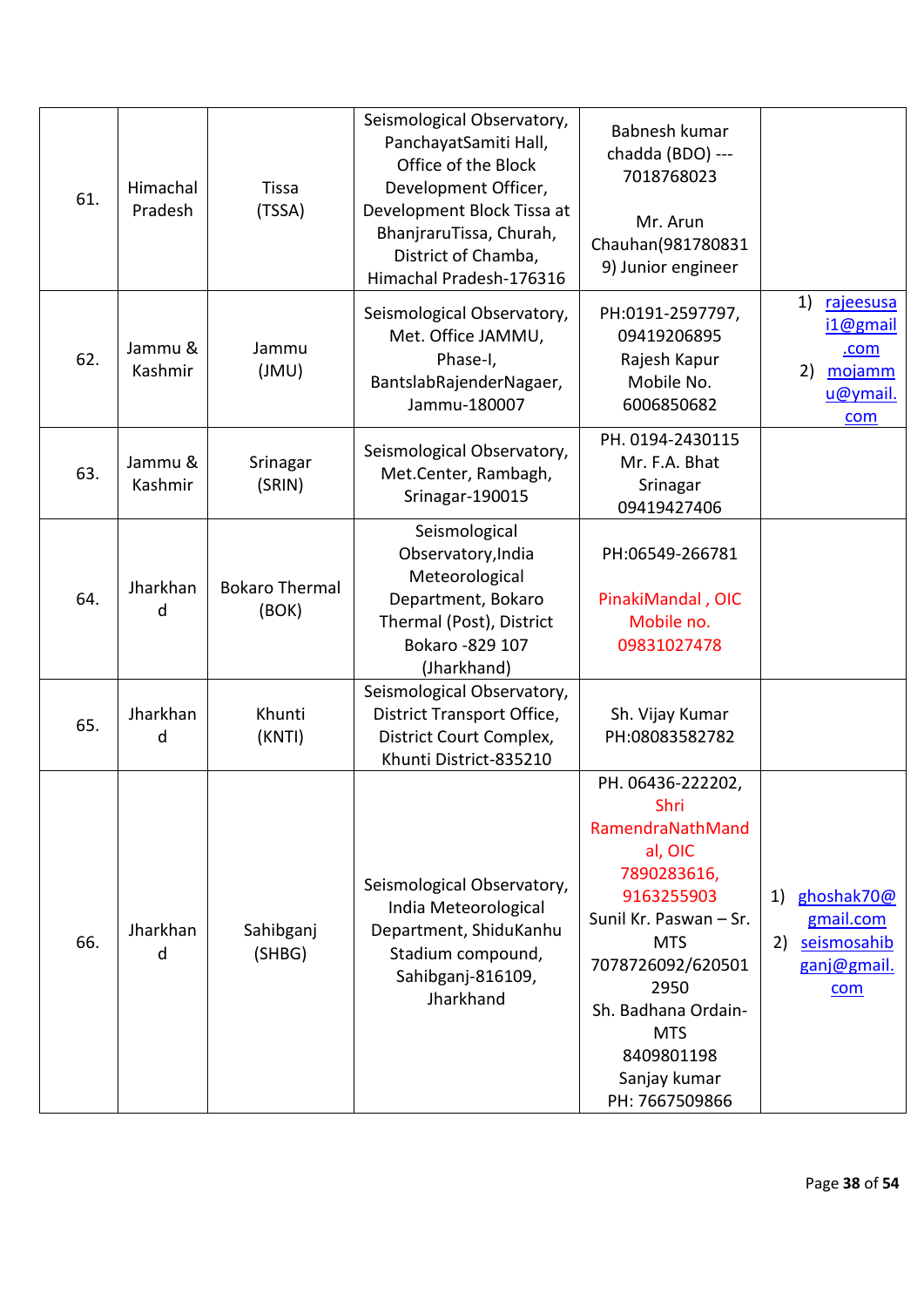| 67. | Karnatak<br>a | Mangalore<br>(MNGI) | Seismological Observatory,<br>India Meteorological<br>Department, Panambur<br>(P.O) Mangalore-575010                                                                                                                                             | PH: 0824-2409776                                                  | 1)<br>rsrw.panamb<br>ur@imd.gov.<br>in |
|-----|---------------|---------------------|--------------------------------------------------------------------------------------------------------------------------------------------------------------------------------------------------------------------------------------------------|-------------------------------------------------------------------|----------------------------------------|
| 68. | Karnatak<br>a | Bengaluru           | The Chairperson<br>Department of Civil<br>Engineering<br>Indian Institute of Science<br>Bangalore - 560 012. INDIA                                                                                                                               | Mobile: Sai Laksman<br>PH: 9701814020                             | 2)                                     |
| 69. | Karnatak<br>a | Mysore              | K.R.S. Dam Seismic<br>Observatory<br>The Assistant Executive<br>Engineer<br>No. 01, Maintenance Sub<br>Division,<br>Cauvery Neeravari Nigam<br>Limited(CNNL).<br>K.R.Sagar-571607<br>Mandya District.                                            | Contact Person:-<br>Manasa(AE)<br>9900314541                      | 3)                                     |
| 70. | Karnatak<br>a | Koppal              | Tungabhadra Dam seismic<br>Observatory<br>Office of Executive<br>Engineer<br>Karnataka Neeravani<br>Nigam Limited(KNNI).<br>No. 1, Tungabhadra<br><b>Reservoir Division</b><br>Munirabad-583233,<br>Karnataka<br>Koppala District                | <b>Contact Person:-</b><br>Vijay kumar(<br>Manager)<br>9060462333 | 4)                                     |
| 71. | Karnatak<br>a | Kodagu              | Harangi Dam Seismic<br>Observatory<br>The Assistant Executive<br>Engineer<br>No. 03, Quality Control Sub<br>Div ision.<br>Cauvery Neeravari Nigam<br>Limited(CNNL).<br>Harangi Dam<br>Project, Hungunda<br>Kushalnagar-571233<br>Kodagu District | Contact Person:-Kavi<br>Prasad(AE)<br>9448422289                  | 5)                                     |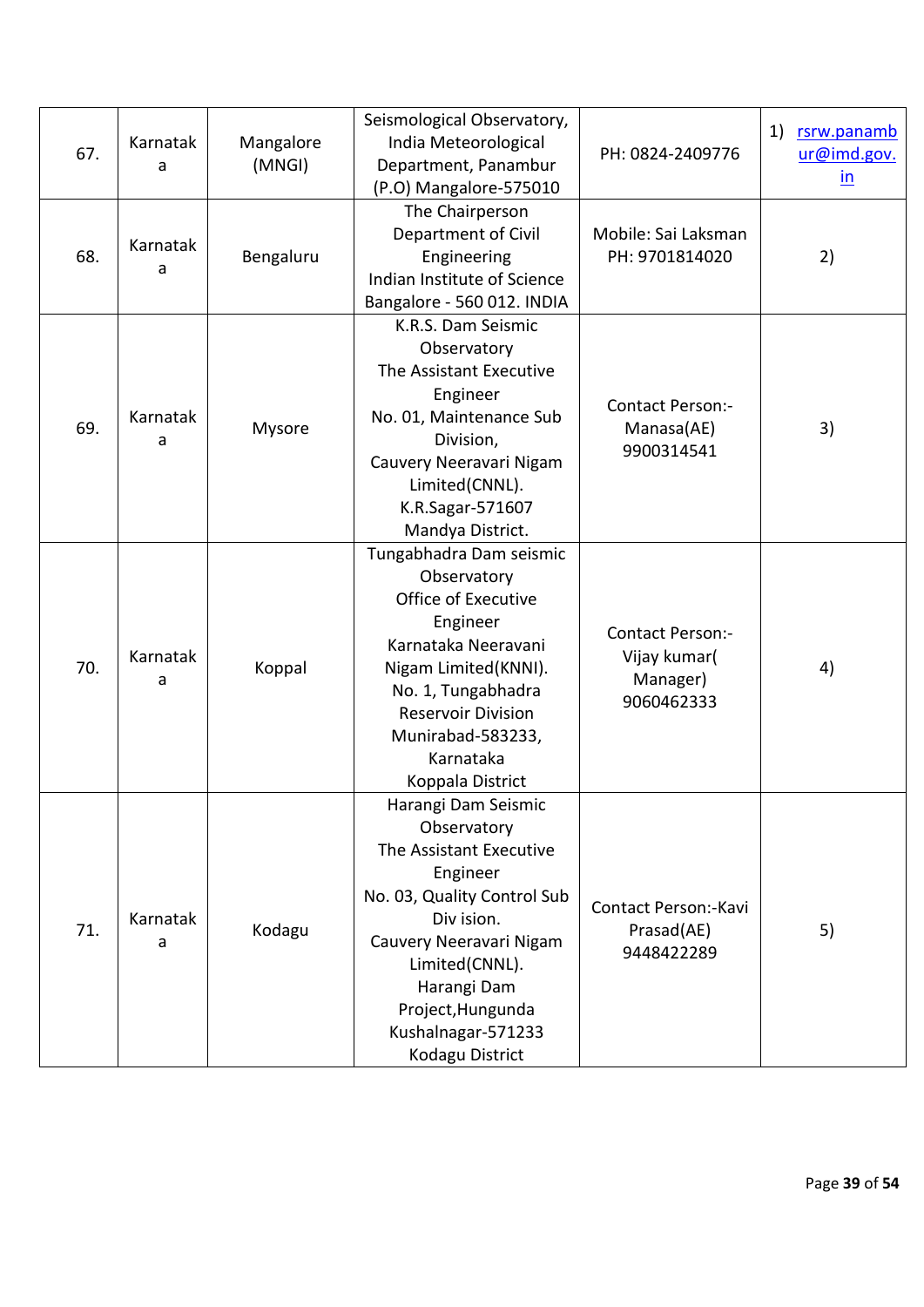| 72. | Karnatak<br>a   | Uttara Kannada                   | Supa Dam Seismic<br>Observatory<br>The Executive<br>Engineer(Civil),<br>Supa, Karnataka Power<br>Corporation Limited(KPCL)<br>Ganeshgudi-581365<br>Uttara Kannada District | Contact Person:-<br>Thejus(AE)<br>9141619831                              |          | 6)                                                    |
|-----|-----------------|----------------------------------|----------------------------------------------------------------------------------------------------------------------------------------------------------------------------|---------------------------------------------------------------------------|----------|-------------------------------------------------------|
| 73. | Kerala          | Thiruvananthapu<br>ram<br>(TRVM) | Seismological Observatory,<br>Meteorological Centre,<br>India Meteorological<br>Department, Observatory<br>Hill, VikasBhavan,<br>Thiruvananthapuram-695<br>033             | PH: 0471-2330025<br>Mr. Arun Kumar<br>Mobile No.<br>8554932213            |          |                                                       |
| 74. | Kerala          | Chottupara                       | Sh. S. Sunil Kumar<br>(09744253201)<br>Block No. 377,<br>Seismological Observatory<br>(KSEB),<br>Chottupara (Post)-685 552<br>Idukki District. Kerala                      | Mr. Aloushy (EE,<br>Retired), 8075570603                                  |          |                                                       |
| 75. | Kerala          | <b>KOCHI</b>                     | Doppler Weather Radar<br>India Meteorological<br>Department<br>Valummel Convent Rd,<br>Palluruthy PO, Kochi,<br>Kerala - 682006                                            | Contact Official Sh AJ<br>Mathew<br>09446344471                           |          |                                                       |
| 76. | Lakshad<br>weep | Minicoy<br>(MNCY)                | Seismological Observatory,<br>RS/RW Observatory<br>India Meteorological<br>Department, Minicoy-602<br>558, Lakshadweep                                                     | PH:04892-222238                                                           |          |                                                       |
| 77. | Ladakh<br>(UT)  | Hanley<br>(HNLY)                 | Seismological Observatory,<br>Indian Institute of<br>Astrophysics, Hanley<br>Pincode-194101                                                                                | Mr. SonamDorje<br>Ph No: 09469224305<br>Mr. DorjeAngchuk<br>PH:0419178895 | 1)<br>2) | iiap.res.i<br>n<br>angchuk<br>@ijap.res<br><u>.in</u> |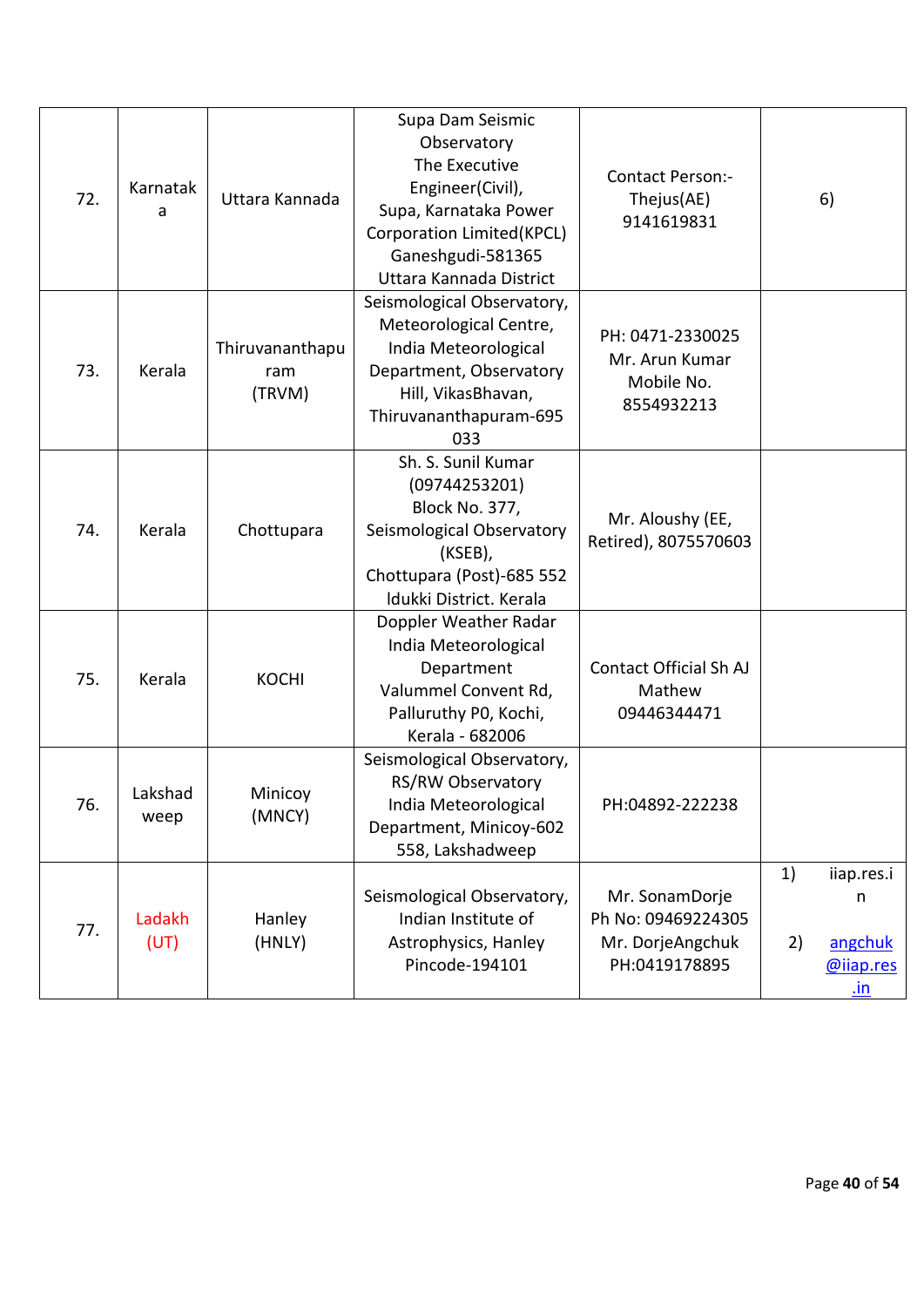| 78. | Ladakh<br>(UT)    | Alchi (Leh)<br>(LEH)   | Seismological Observatory,<br>Nimmo-bazgo<br><b>Hydroelectric Power Plant</b><br>(NHPC) ltd., Lower Skara,<br>Leho, Near Dam Site, Alchi,<br>District Leh Ladakh-194<br>106, Union territory | Mr. Chayan<br>Choudhry<br>Ph No: 09434067468,<br>9797547467<br>Mr. Tsering<br>Ph No: 08082806712<br>Prit Pal Singh Wilkh,<br>Chief Engineer &<br>Head, NBPS, Alchi-<br>9988116633,979348<br>059<br>C.K.Anand, Senior<br>Manager (Civil),<br>NBPS, Alchi-<br>9800048858,<br>9469336954 | nbhepleh<br>1)<br>@gmail.c<br>om<br>ckanand<br>2)<br>nhpc@g<br>mail.com |
|-----|-------------------|------------------------|----------------------------------------------------------------------------------------------------------------------------------------------------------------------------------------------|---------------------------------------------------------------------------------------------------------------------------------------------------------------------------------------------------------------------------------------------------------------------------------------|-------------------------------------------------------------------------|
| 79. | Madhya<br>Pradesh | Bhopal<br>(BHPL)       | Seismological Observatory,<br>Meteorological Centre,<br>India Meteorological<br>Department, Arrera Hills,<br>Jail Road, Bhopal-462 011                                                       | Sh. Ved Prakash<br>Singh, Scientist "B"<br>PH:09818780617<br>Mr. Wahid<br>PH: 09039225514                                                                                                                                                                                             | seismobh<br>1)<br>opal@g<br>mail.com                                    |
| 80. | Madhya<br>Pradesh | Narmadanagar<br>(NRDN) | Seismological Observatory,<br>Indira Sagar Power Station,<br>NHDC, Narmada Nagar,<br>District Khandwa-450119                                                                                 | Praveen Kumar,<br>Engineer(DAM<br>Division)-<br>Ph-9755168021<br>Sanjay Kumar Varma<br>M: 9997081098<br>Shri Santosh Garve<br>M: 0940745870<br>Pathak Ji<br>PH: 9425952503                                                                                                            | damdivisionisp<br>@gmail.com                                            |
| 81. | Madhya<br>Pradesh | Guna<br>(GUNA)         | Seismological Observatory,<br>MausamKaryala,<br>Meteorological office, near<br>Lal Parade Ground. Guna-<br>473001                                                                            | M.O Guna -07542-<br>252748,<br>Mr. Anil Pal, S.A.<br>PH:09575902351<br>Raghuvanshi Guna<br>9098309675                                                                                                                                                                                 | guna42559@gm<br>ail.com                                                 |
| 82. | Madhya<br>Pradesh | Jabalpur               | Beju John Jacob, Officer In<br>Charge<br>Meteorological Office<br>Jabalpur Anand Nagar,<br>Adhartal (in front of<br>Pandey Gas Agency)<br>Katni Road, Jabalpur-<br>482004.MP                 | Office incharge,<br>Jecab-9407851915                                                                                                                                                                                                                                                  |                                                                         |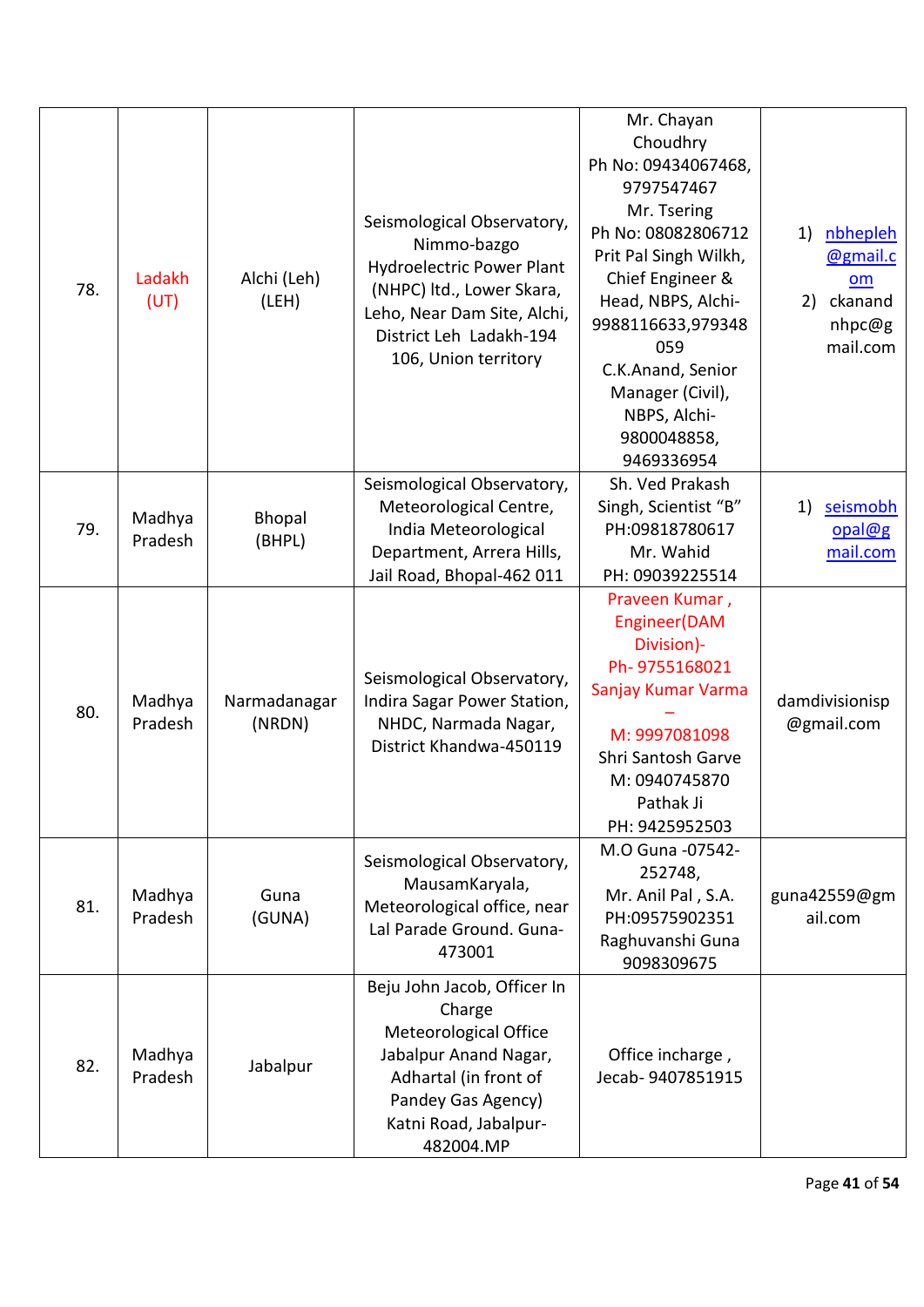| 83. | Madhya<br>Pradesh | Indore         | Waldia Old Creche (<br>Sesimological Observatory<br>C/O Sh.Shailendra kumar<br>jat (9827647773)<br>Asst. Project Incharge<br>(Infrastructure<br>Development),<br>IIT Khandina Road, Simrol,<br>Indore - 453552 | Sh.Shailendra kumar<br>jat (9827647773)<br><b>Surender Thakur</b><br>PH:8889776801                                                                                                                                                                               |  |
|-----|-------------------|----------------|----------------------------------------------------------------------------------------------------------------------------------------------------------------------------------------------------------------|------------------------------------------------------------------------------------------------------------------------------------------------------------------------------------------------------------------------------------------------------------------|--|
| 84. | Madhya<br>Pradesh | Gwalior        | Sh. Chandra Kant<br>Upadhay, Meterologist A,<br>IMD Mausam Karyalaya R K<br>Puri,<br>Thaitpur, near Ramkrishna<br>Ashram<br><b>Gwalior 474011</b>                                                              |                                                                                                                                                                                                                                                                  |  |
| 85. | Madhya<br>Pradesh | Chhindwara     | Mr. Amarjeet Singh, SA<br>cum Officer-n-Charge,<br>(Mob no. 07033380584)<br>India Meteorological<br>Department,<br>Behind Court Campus,<br>Near Stadium, Chhindwara,<br>M.P.                                   | Mr. Amarjeet Singh,<br>SA cum Officer-n-<br>Charge,<br>(Mob no.<br>07033380584)                                                                                                                                                                                  |  |
| 86. | Maharas<br>htra   | Akola<br>(AKL) | Seismological Observatory,<br>India Meteorological<br>Department, C/o A.P.<br>Raghuvansi House, Piple<br>Nagar, Behind Govt. Milk<br>Scheme, Nagpur Road,<br>Akola-444101                                      | Office LL.: 0724-<br>2450682<br>M.O. Office(LL):<br>0724-2442334<br>Mr. Deepak Kumar<br>7409848772<br>8077060911<br>Jabnjal(MTS)-mobile<br>no.<br>9284849006(retired)<br>9850069927<br><b>Kaluram Meena</b><br>Ph: 8741007412<br><b>Kartik</b><br>PH: 9767714932 |  |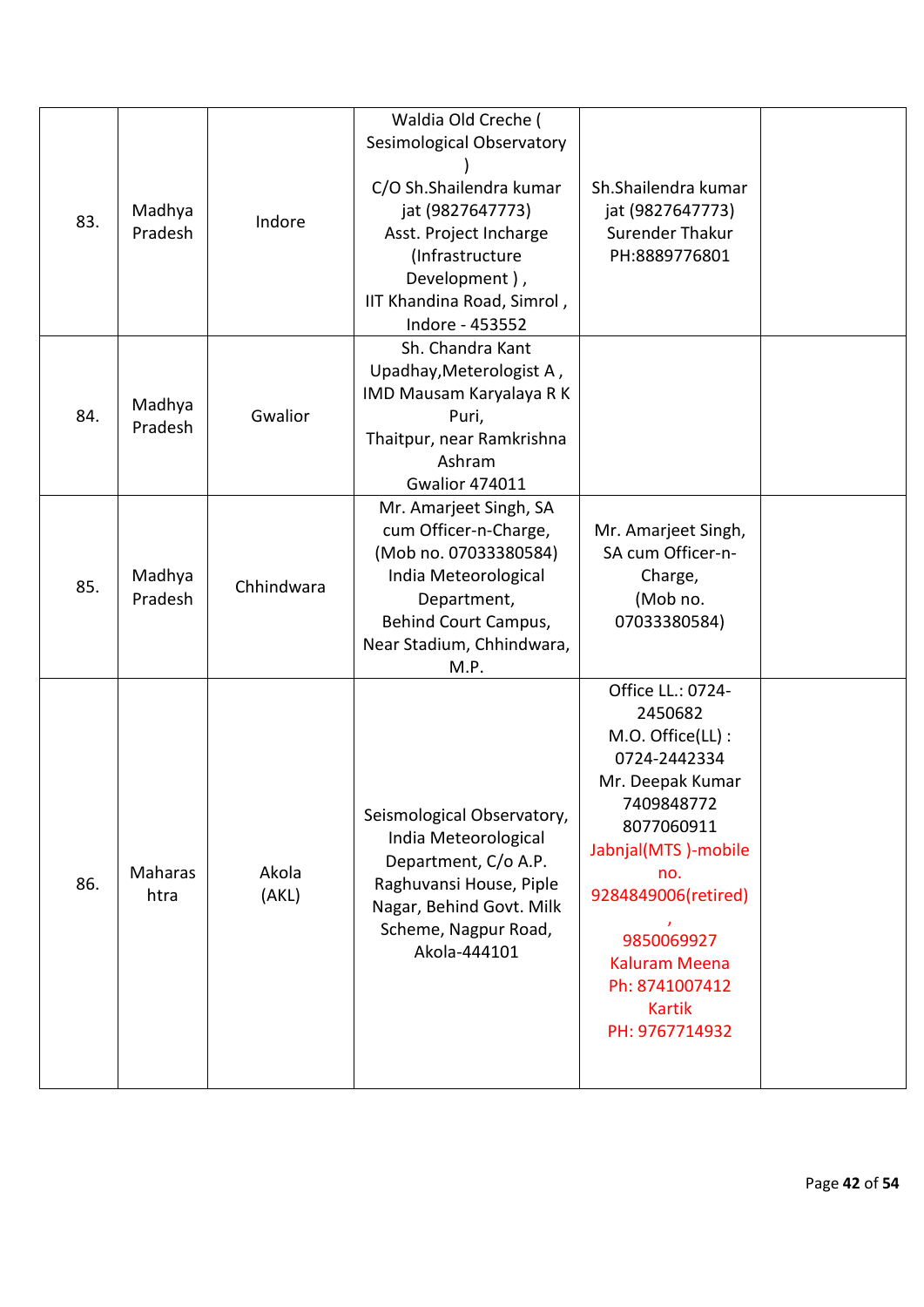| 87. | Maharas<br>htra        | Karad<br>(KAD)  | Seismological Observatory,<br>I.T. I compound, Vidya<br>Nagar, Karad-415124,<br>Maharashtra                                                                                         | Office LL.: 02164-<br>271084,<br>Mr. SanjayThorat<br>PH:09922211567<br>Office LL.: 02382-                                           | 1)<br>sanjay.th<br>orat72@<br>gmail.co<br>m<br>ssharhar<br>1)                 |
|-----|------------------------|-----------------|-------------------------------------------------------------------------------------------------------------------------------------------------------------------------------------|-------------------------------------------------------------------------------------------------------------------------------------|-------------------------------------------------------------------------------|
| 88. | Maharas<br>htra        | Latur<br>(LATR) | Seismological Observatory,<br>India Meteorological<br>Department, D-13 & D-14,<br>Govt. Colony, Barsi Road,<br>Latur-413531, Maharashtra                                            | 221490,<br>Mr. A.G. Bordekar<br>9422790214<br>Mr. D.G. Maske-<br>9822244458,<br>8329888143                                          | e@gmail.<br>com<br>seismolat<br>2)<br>ur@gmai<br>I.com                        |
| 89. | <b>Maharas</b><br>htra | Mumbai<br>(BOM) | Seismological Observatory,<br>Regional Meteorological<br>Center, India<br>Meteorological<br>Department, Near R. C.<br>church, Colaba(Post),<br>Mumbai-400005                        | PH:022-22188504,<br>Mr. Kiran<br>PH:08879991607                                                                                     | knarkhed<br>1)<br>e@gmail.<br>com<br>seismom<br>2)<br>umbai@<br>gmail.co<br>m |
| 90. | <b>Maharas</b><br>htra | Nagpur<br>(NGP) | Seismological Observatory,<br>Geological Survey Of India,<br>Seminary Hills, Nagpur-<br>400006                                                                                      | Dr. Gedam<br>Ph. 7588741696                                                                                                         |                                                                               |
| 91. | Maharas<br>htra        | Pune<br>(PUNE)  | Seismological Observatory,<br>Surface Instruments<br>Division, Climate Research<br>and Services, India<br>Meteorological<br>Department, Shivaji<br>Nagar(P.O), Pune-411 005         | PH. 020-25535211<br>Mr. Apte (Met-A)-<br>08087207622<br>Mr Dharmpal-<br>09175085081<br>JP Sable (Met-A)<br>Mobile no.<br>9922066231 |                                                                               |
| 92. | <b>Maharas</b><br>htra | <b>Karad</b>    | <b>Borehole Geophysics</b><br>Research Laboratory,<br>Ministry Of Earth Science,<br>Karad- Vita Road,<br>Hazarmachi,<br>Karad - 415105, satara<br>District,<br>Maharashtra - 415105 |                                                                                                                                     |                                                                               |
| 93. | Maharas<br>htra        | <b>Palghar</b>  | Vedanta Institute of<br>Medical Science,<br>Village: Saswand.<br>Post: Dhundalwadi, Taluka:<br>Dahanu, Dist: Palghar,<br>Maharashtra - 401606                                       |                                                                                                                                     |                                                                               |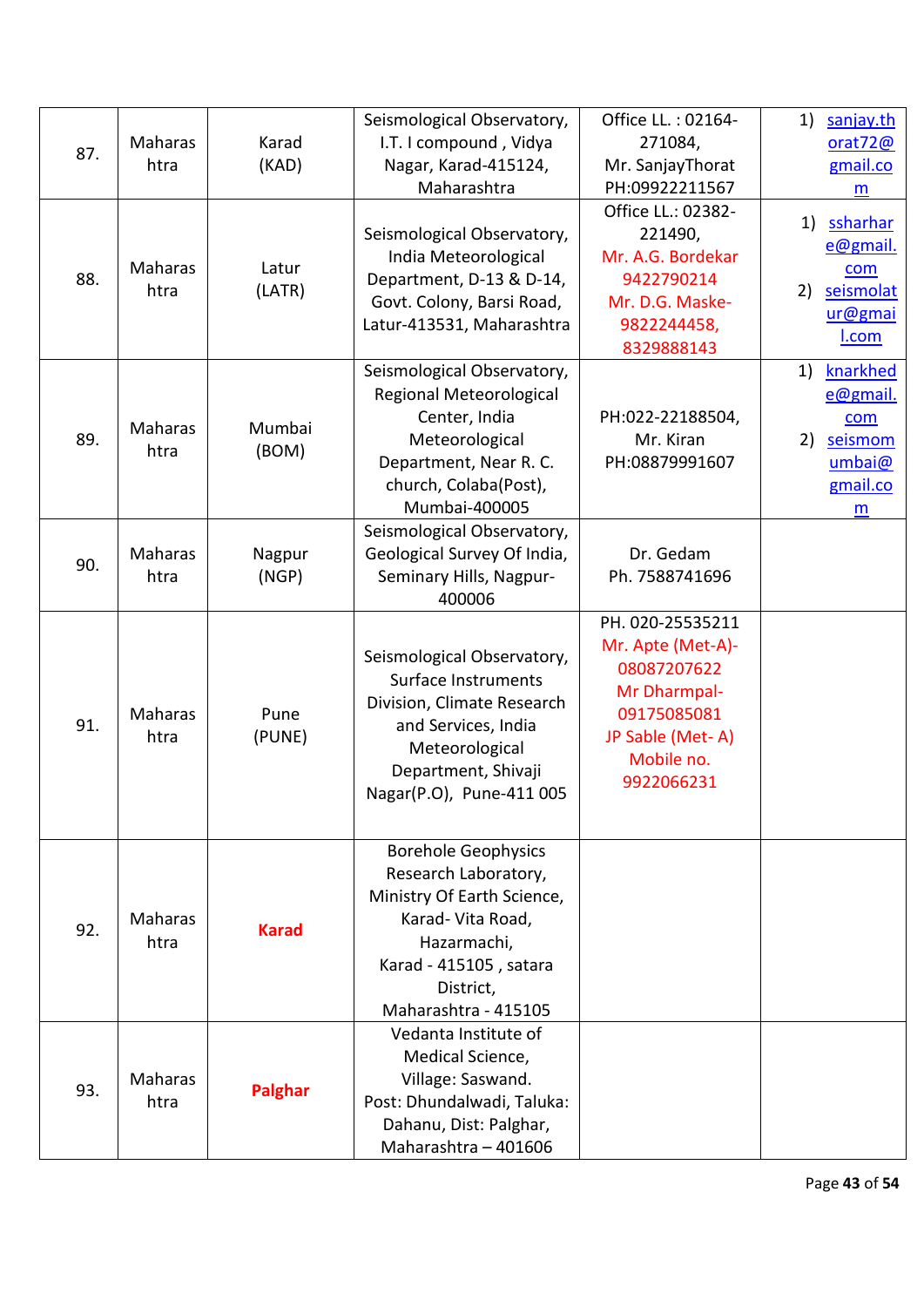| 94. | Maharas<br>htra        | Nashik            | Superintending<br>Research Institute (MERI),<br>Dindori Road, beside CDO<br>MERI Colony, Nashik,<br>Maharashtra 422004.                                                                       | 0253-2530628,<br>2530532<br>Email:<br>dgdthrs.nashikwrd@<br>maharashtra.gov.in,<br>patodgmeri@gmail.c<br><b>om</b><br>website:<br>www.merinashik.org.                                         |                                                                                        |
|-----|------------------------|-------------------|-----------------------------------------------------------------------------------------------------------------------------------------------------------------------------------------------|-----------------------------------------------------------------------------------------------------------------------------------------------------------------------------------------------|----------------------------------------------------------------------------------------|
| 95. | Maharas<br>htra        | Solapur           | The Officer Incharge.<br>Meteorological office<br>Opp. Tana bana showroom<br>near Govt polytechnic<br>Akkalkot.<br>Road Solapur-413006.<br>Maharashtra.                                       |                                                                                                                                                                                               |                                                                                        |
| 96. | <b>Maharas</b><br>htra | Hingoli           | Dr. Harkal, Principal,<br>New Model Degree<br>College, Mauje Santuk<br>Pimpri, Digras Phata,<br>Anundha-Hingoli Road,<br>Hingoli-431 513.                                                     |                                                                                                                                                                                               |                                                                                        |
| 97. | Manipur                | Imphal<br>(IMP)   | Mr. S.Hamen Singh,<br>Officer In-Charge,<br>Seismological Observatory,<br>Chingmeirong, PO<br>Lamlong, Imphal<br>(Manipur)-795010.                                                            | Ph:-9856252895<br>(S.Hamen Sing)                                                                                                                                                              |                                                                                        |
| 98. | Meghala<br>ya          | Shillong<br>(SHL) | Seismological Observatory,<br>Central Seismological<br>Observatory, India<br>Meteorological<br>Department, Meath Home,<br>opp. Petrol Pump(3rd<br>Mile), upper Shillong-793<br>005, Meghalaya | 9863022211<br>9612851721<br>Mr. Abhi-<br>7982342261<br>Mr. Marius Wankhar-<br>8413069401,<br>8787617114<br>Coni Madam-<br>8974570309<br>B.Pandey -<br>7005027362<br>Wankhar $-$<br>8787617114 | 1)<br>connect.t<br>o.bikash<br>@gmail.c<br>$om$<br>imdshillo<br>2)<br>ng@gmai<br>I.com |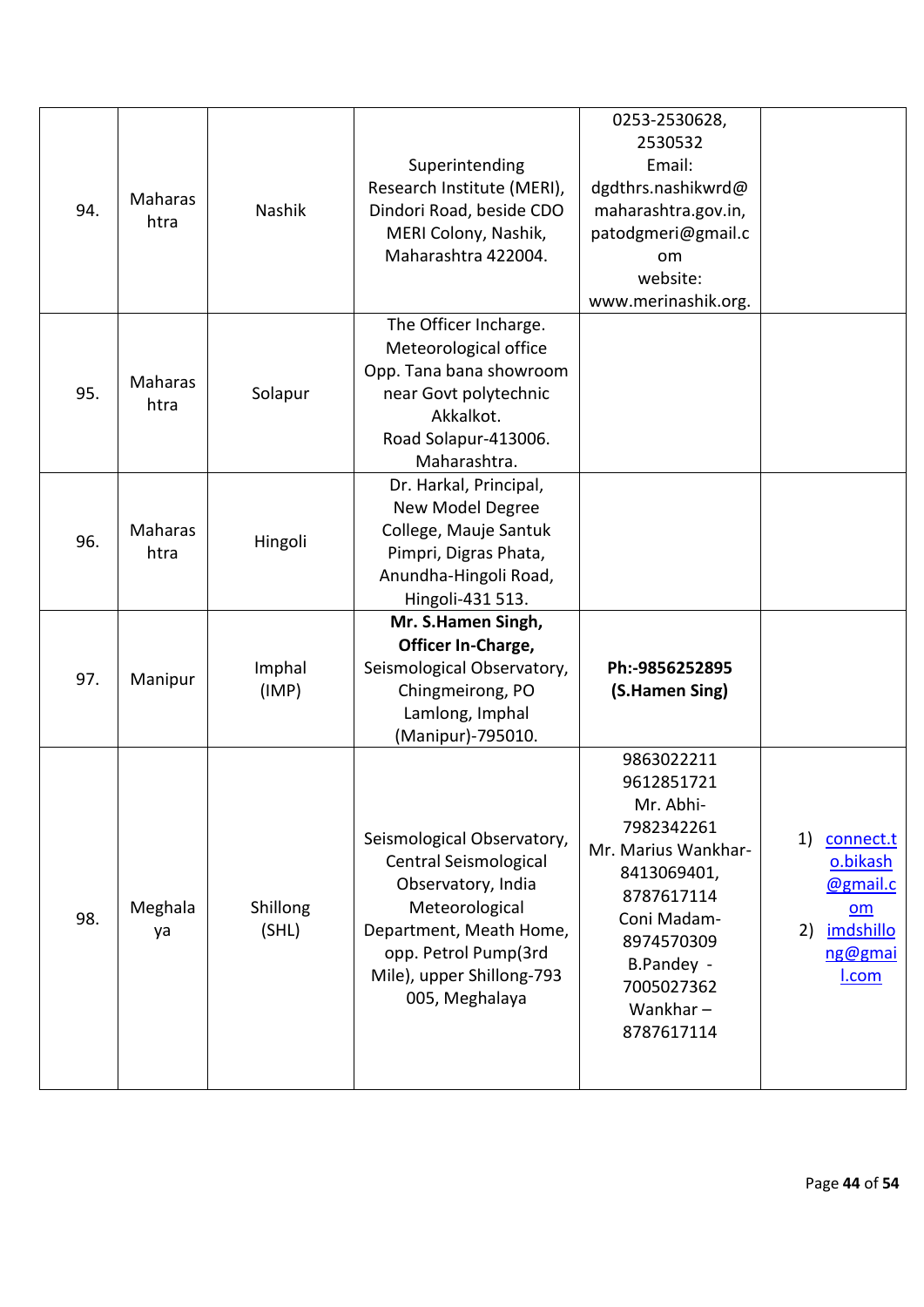| 99.  | Meghala<br>ya | Tura<br>(TURA)       | D.C. Sarkar, Officer In-<br><b>Charge, Seismological</b><br>Observatory, Ring Rey<br>Forest Tila, West Garo Hills,<br>Tura-794001. Meghalaya                                                                  | Ph:-<br>8828417760(Ganesh<br>Patel                                                                                  |  |
|------|---------------|----------------------|---------------------------------------------------------------------------------------------------------------------------------------------------------------------------------------------------------------|---------------------------------------------------------------------------------------------------------------------|--|
| 100. | Mizoram       | Aizwal<br>(AZL)      | Officer-In-Charge,<br>Seismological Observatory,<br>Department of Geology &<br>Mineral Resources,<br>Aizwal-796009, Mizoram                                                                                   | Ph :- 0389-<br>2332154(O)<br>Ph :- 9436150941<br>Jt.Director-<br>9436143001<br>Dr.Chamliana-<br>9436360380          |  |
| 101. | Mizoram       | Saiha<br>(SAIH)      | Seismological Observatory,<br>O/o Dy. Commissioner,<br>Saiha, Mizoram - 796901<br>(Seismological Observatory<br>located at Residential<br>complex of Dy<br>Commissioner)                                      | Ph:-<br>9774478529(Mr.Zuia<br>DDMO)<br>Chandan(care taker)-<br>8732080718                                           |  |
| 102. | Mizoram       | Champai              | Mrs. Maria CT Zuali,<br>Deputy Commissioner,<br>Office of the Deputy<br>Commissioner,<br>Keifangtlang Champhai<br>District, Mizoram-796321                                                                    | Phone<br>No.9436142960.<br>kind Attn: Sh.<br>Vanlalnghaka<br><b>Additional Deputy</b><br>Commisoner<br>03831-234402 |  |
| 103. | Nagaland      | Kohima<br>(KOHI)     | Shri Ruyosuyi Vadeo,<br>Section O/C, Additional<br>Secretary, Nagaland<br>Legislative Assembly<br>Complex, Kohima-797001.<br>(Seismological Observatory<br>located in Legislative<br><b>Assembly Complex)</b> | Shankar -<br>9436609365<br><b>Asa Lie (Assembly</b><br>Nagaland)-<br>9436010235                                     |  |
| 104. | Nagaland      | Mokokchung<br>(MOKO) | DDMO, O/o Dy.<br>Commissioner,<br>Mokochung (Nagaland) -<br>798601.<br>(Seismological Observatory<br>located at Residential<br>complex of Dy<br>Commissioner)                                                 | Ph :- 0369-222631(O)<br>Vitose (caretaker):<br>9402795411,<br>8731889309                                            |  |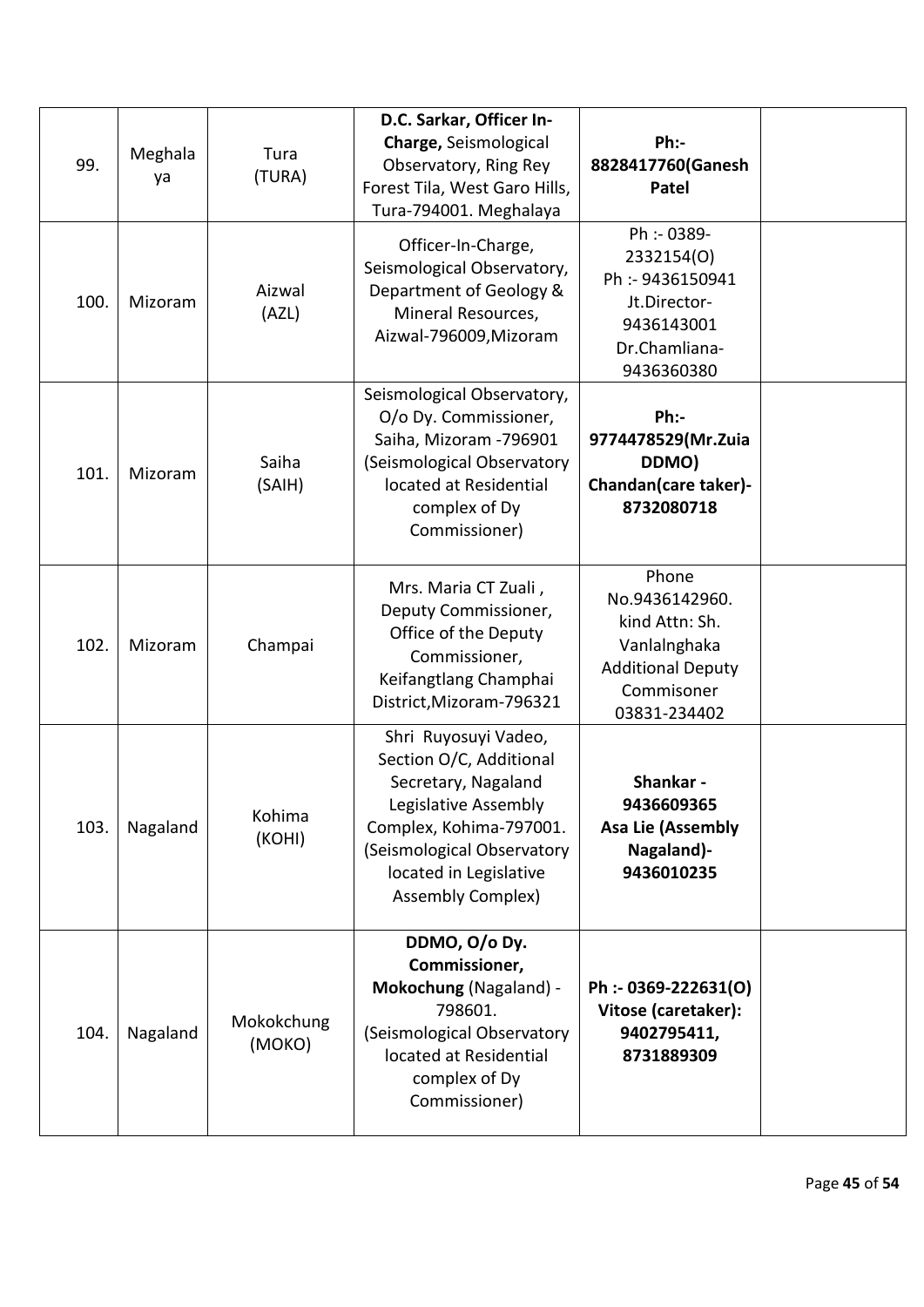| 105. | Odisha        | Bhubaneswar<br>(BWNR) | Seismological Observatory,<br>Meteorological Center,<br>India Meteorological<br>Department, Biju<br>PatnaikInternational<br>Airport, Bhubaneswar-<br>751020 | Mr. Sudhakar Malik,<br>Met A<br>Contact No.<br>9437005203<br>BC Behra: -<br>8249467495<br>Mr. Bharat Behra<br>(9437982467)                                  | 1)bharatchandra<br>b@yahoo.in<br>2) <b>b.bharatchand</b><br>ra66@gmail.co<br>m<br>3) imdbbsr@nic.i<br>n<br>4) mebbsrisaws<br>@gmail.com |
|------|---------------|-----------------------|-------------------------------------------------------------------------------------------------------------------------------------------------------------|-------------------------------------------------------------------------------------------------------------------------------------------------------------|-----------------------------------------------------------------------------------------------------------------------------------------|
| 106. | Odisha        | Jharsuguda<br>(JHSG)  | Seismological Observatory,<br>PanchayatSamiti Office,<br>(BDO Office), Tehsil:-<br>Lakhanput, District<br>Jarsuguda, Pincode-768219                         | Mr.<br>GobindaDandsena,<br><b>BDO</b><br>PH: 0943711226,<br>08018389221<br>Mr. Saroj Kumar DAS,<br>computer<br>Programmer<br>PH:09777310072                 |                                                                                                                                         |
| 107. | Odisha        | Rayagada<br>(RAGD)    | Seismological Observatory,<br>PanchayatSamiti Office,<br>(BDO Office), Tehsil:-<br>Kolnara, District Rayagada,<br>Pincode-765017                            | Mrs. Shanti Prabha<br>Pradhan, BDO PH:<br>09437488309<br>Mr.<br>PrabhakarPatnaik<br>PH: 09438072002<br>Mr. Shubash Dass,<br>Section Officer -<br>9437748003 |                                                                                                                                         |
| 108. | Punjab        | Thein Dam<br>(THN)    | Seismological Observatory,<br>Village Uparlathala<br>Dharkala (P.O) Thein<br>Dham-145021, Distt.<br>Pathankot (Punjab)                                      | PH. 01874-320303<br>Bhagwan Chand,<br>09419247173                                                                                                           | bchand464@gm<br>ail.com                                                                                                                 |
| 109. | Rajastha<br>n | Ajmer<br>(AJMR)       | Seismological Observatory,<br>India Meteorological<br>Department,<br>Chandravardai Nagar,<br>Taragarh Road, opp.<br>Ramganj Thane, Ajmer-<br>305003         | PH: 0145-2690013/<br>2341,<br>Pramod Kumar<br>Sharma<br>09413743027                                                                                         | 1)<br>Pramods<br>harma01<br>02@gmai<br><u>I.com</u>                                                                                     |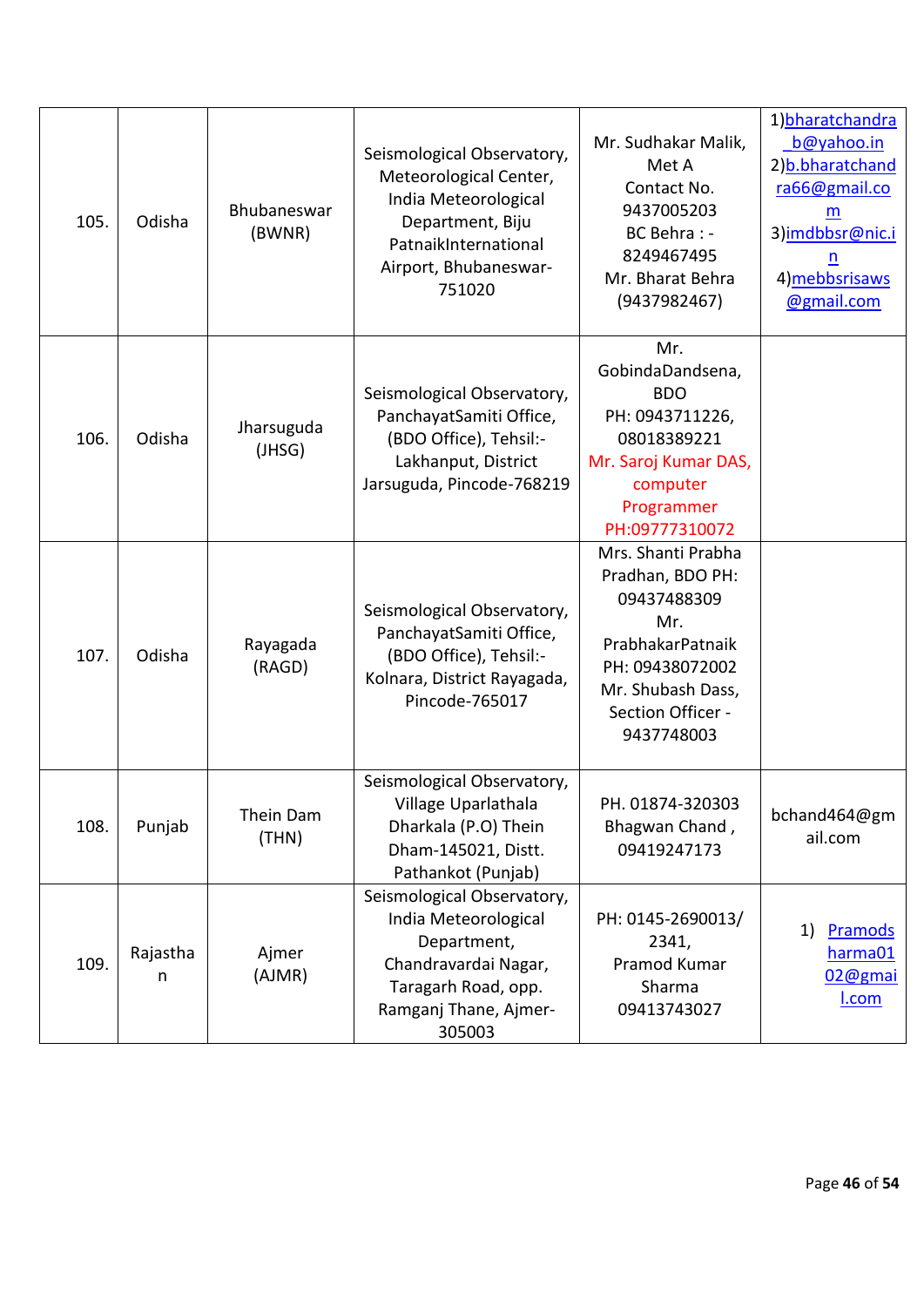|      |          |                |                              | PH:02992-252403      |  |
|------|----------|----------------|------------------------------|----------------------|--|
|      |          |                | Seismological Observatory,   | Mr. Mohan Lal, R/M   |  |
|      | Rajastha | Jaisalmer      | <b>Weather Radar Station</b> | PH: 09783835335      |  |
| 110. |          |                | /pilot Ballon Observatory,   | Pushkar panwar       |  |
|      | n        | (JASL)         | Jaisalmer, Distt. Jaisalmer, | Ph: 9643302627       |  |
|      |          |                | Rajasthan. PIN-345001        | T R Panwar           |  |
|      |          |                |                              | PH: 9461021161       |  |
|      |          |                | Seismological Observatory,   | PH: 0151-2210044     |  |
|      |          |                | India Meteorological         | Met I/C Sh.<br>(O)   |  |
|      | Rajastha | <b>Bikaner</b> | Department, Sector-2,        | Sandeep Thanvi       |  |
| 111. | n        | (BKNR)         | Murlidhar Vyas Coloney,      | PH:09414217338       |  |
|      |          |                | Bikaner (Rajasthan)-         | Mr. Amit Verma, S.A. |  |
|      |          |                | 334001                       | PH:09799089466       |  |
|      |          |                | Seismological Observatory,   |                      |  |
|      |          |                | MausamVibhag,                |                      |  |
|      | Rajastha | Sriganganagar  | Ashoknagar A, Near           | M L Ranwa            |  |
| 112. | n        | (SRGN)         | MeeraChowk,                  | Ph: 9829056455       |  |
|      |          |                | Sriganganagar, Rajasthan-    |                      |  |
|      |          |                | 335001                       |                      |  |
|      |          |                | Seismological Observatory,   | Prof. Harish         |  |
|      | Rajastha | Udaipur        | Dept. of Geology, Faculty    | Ph: 9414815854       |  |
|      |          |                | Of Earth Sciences,           | Mr.Rakesh Jain       |  |
| 113. |          |                | Mohanlal Sukhandia           | Ph: 9414165501       |  |
|      | n        | (UDPR)         | University,                  |                      |  |
|      |          |                | 51 Saraswati Marg,           | Ronak Jain-          |  |
|      |          |                | <b>Udaipur-313001</b>        | Ph. 9468713726       |  |
|      |          |                | Meteorological Office-RS/R   |                      |  |
|      |          |                | W, India Meteorological      |                      |  |
|      | Rajastha |                | Department, Near Air         | Mr HK Sharma (Met    |  |
| 114. |          | Jodhpur        | Force Station,               | A.)                  |  |
|      | n        |                | Old Pali Road, Ratanada,     | PH: 9414411257       |  |
|      |          |                | Jodhpur-342011               |                      |  |
|      |          |                | Jodhpur, Rajasthan,          |                      |  |
|      |          |                | Director-In-Charge, Met      |                      |  |
|      |          |                | Centre,                      |                      |  |
|      |          |                | Mausam Bhavan,               |                      |  |
|      |          |                | India Meteorological         |                      |  |
| 115. | Rajastha | Jaipur         | Deparlment, Prabhu Dayal     |                      |  |
|      | n        |                | Marg,                        |                      |  |
|      |          |                | Opp. IHMR Budhsinghpura,     |                      |  |
|      |          |                | Sanganer,                    |                      |  |
|      |          |                | Jaipur,                      |                      |  |
|      |          |                | Rajasthan - 302029.          |                      |  |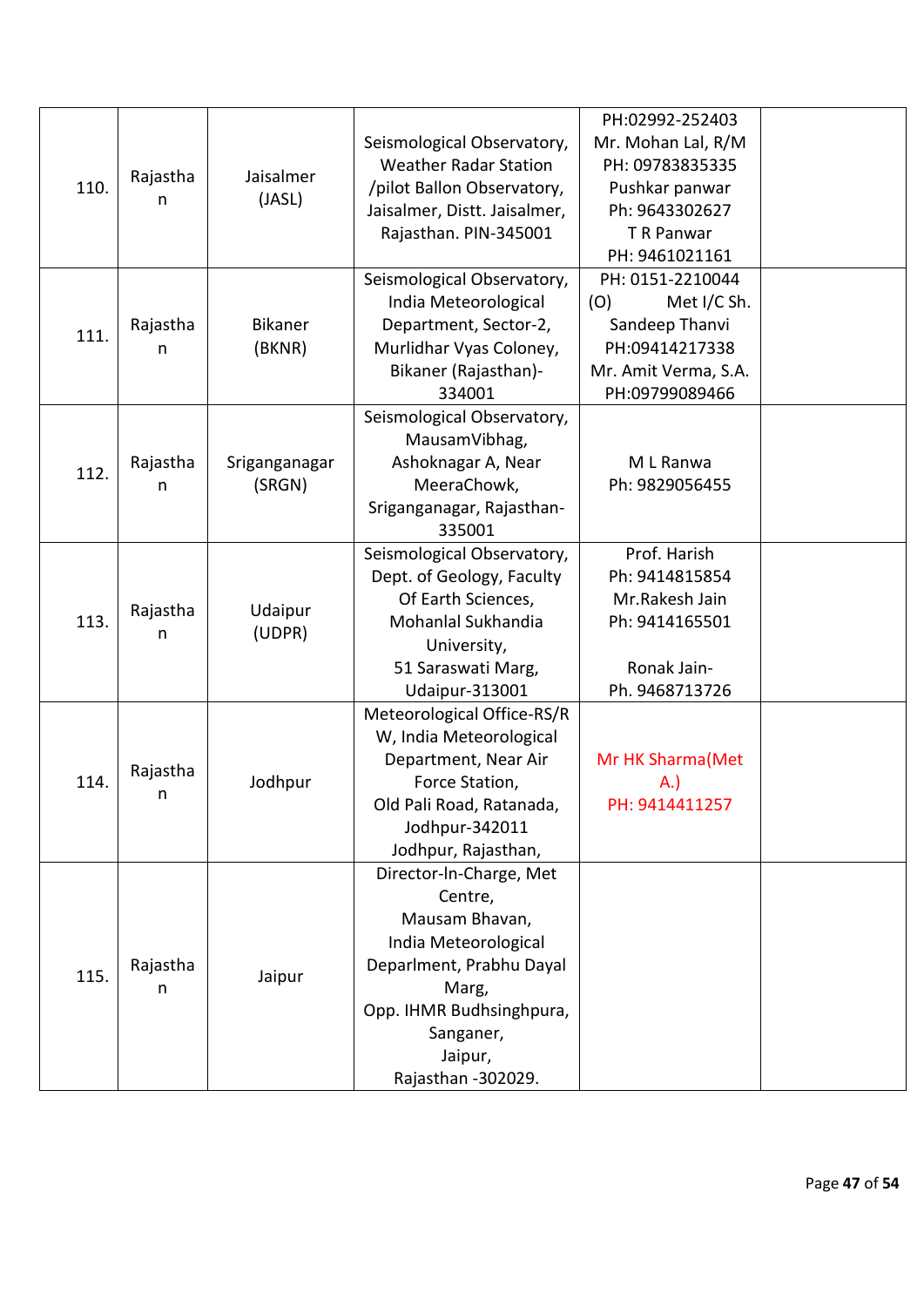| 116. | Rajastha<br>n | Churu               | Pilot cum Micro-met<br>Observatory. Behind<br>Collectrate<br>Churu (Raj.) -33 1001<br>Churu. Rajasthan                                                                                            | Sh. Chander Prakash,<br>Met-A, mob:<br>08209938398<br>Ravindra Singh Sihag<br>mob: 9461327114.          |  |
|------|---------------|---------------------|---------------------------------------------------------------------------------------------------------------------------------------------------------------------------------------------------|---------------------------------------------------------------------------------------------------------|--|
| 117. | Rajastha<br>n | <b>Barmer</b>       | <b>Pilot Balloon Observatory</b><br>India Met Deptt. Mahaveer<br>Nagar<br>Barmer-344001 (Rajasthan)                                                                                               | Sh. Keshav Kumar,<br>Met-A 09829058930.                                                                 |  |
| 118. | Sikkim        | Gangtok<br>(TADO)   | Officer In-charge,<br>Seismological Observatory,<br>Daragaon, P.O. Tadong,<br>District-East Sikkim,<br>Gangtok (Sikkim) - 737102.                                                                 | $Ph:$ -<br>7003104874(Abhishe<br>k Kayal (SA)                                                           |  |
| 119. | Tamil<br>Nadu | Chennai<br>(MDRS)   | Seismological Observatory,<br>Pilot Balloon Office, India<br>Meteorological<br>Department,<br>Meenambakkam<br>Chennai-600 006                                                                     | PH:044-22311097<br>Mr. Kamal SA<br>Mobile No.<br>9443675297                                             |  |
| 120. | Tamil<br>Nadu | Kodaikanal<br>(KOD) | Officer-In-Charge (Seismic<br>Unit),<br>Seismological Observatory,<br>Met Unit,<br>Indian Institute of<br>Astrophysics,<br>Observatory, Kodaikanal-<br>624103,<br>Dindigul District,<br>Tamilnadu | PH: 04542-243885<br>Shri Neeraj +<br>Mobile No.<br>919024269653<br>Mr Pandy<br>Mobile no.<br>9442937735 |  |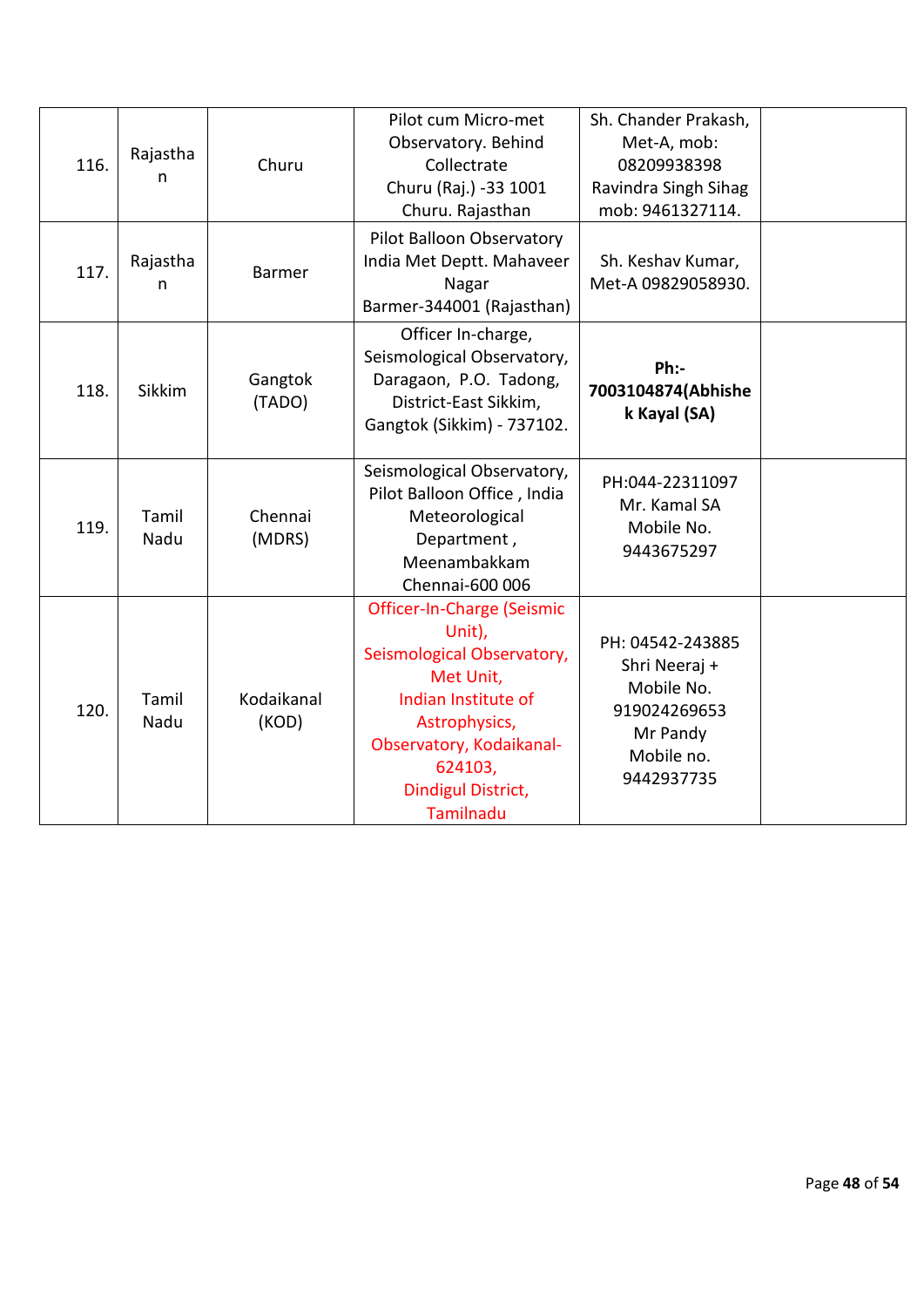| 121. | Tamil<br>Nadu    | Salem<br>(SALM)     | Seismological Observatory,<br>Officer-In-Charge, Met<br>Observatory, India<br>Meteorological<br>Department, Room No. 9,<br>Ground Floor, Collectorate<br>Compound, Salem District,<br>Tamil Nadu-636001 | PH. 0427-2450809<br>Mr. R. Marimuthu<br>09698240605<br>Mr. Navin Meena SA<br>Mobile No.<br>07568022509<br>Mobile No.<br>09649272509<br>Mr. Elango<br>Mobile No.<br>9790751803<br>Mobile No.<br>8825836179<br>Suganeshwaran<br>(MTS)<br>9952490767 | rmindia6<br>1)<br>5@gmail.<br>com<br>metobsy<br>2)<br>salem@g<br>mail.com |
|------|------------------|---------------------|---------------------------------------------------------------------------------------------------------------------------------------------------------------------------------------------------------|---------------------------------------------------------------------------------------------------------------------------------------------------------------------------------------------------------------------------------------------------|---------------------------------------------------------------------------|
| 122. | Telangan<br>a    | Hyderabad<br>(HYB)  | Seismological Observatory,<br>NGRI, Uppal Road,<br>Hyderabad-500 007                                                                                                                                    | PH. 040-23434664                                                                                                                                                                                                                                  |                                                                           |
| 123. | <b>Tripura</b>   | Agartala<br>(AGT)   | Seismological Observatory,<br>C/o Mr. Phukan, Met-II,<br>Meteorological Centre,<br>Agartala, Agartala Airport,<br>Tripura West - 799<br>009Phukan Met-II-                                               | Ph:-8974394579(<br>Phukan Met-II)                                                                                                                                                                                                                 |                                                                           |
| 124. | <b>Tripura</b>   | Belonia<br>(BELO)   | Shri Jayanta Nazir, Office<br>of SDM, Belonia, South<br>Tripura - 799155.<br>(Seismological Observatory<br>located opposite circuit<br>house)                                                           | Ph :- 03823-<br>222231(0)<br>$Ph:$ -<br>7005753795(SDM<br><b>Belonia</b> )                                                                                                                                                                        | arup74@<br>1)<br>gmail.co<br>m<br>sdmbln1<br>2)<br><u>1@gmail.</u><br>com |
| 125. | Uttar<br>Pradesh | Allahabad<br>(ALBI) | Seismological Observatory,<br>India Meteorological<br>Department, Garha Road,<br>Ghoorpur, Allahabad-<br>211003 (UP)                                                                                    | PH: 05333-283626,<br>09793470739                                                                                                                                                                                                                  | pboalb@<br>1)<br>gmail.co<br>$\underline{\mathsf{m}}$                     |
| 126. | Uttar<br>Pradesh | Asaura<br>(ASOR)    | Seismological Observatory,<br>Gram Panchayat, Village -<br>Asaura, Tehsil- HapurDistt.<br>- Hapur (U.P.), Pincode-<br>245101                                                                            | Mr. Anand<br>PH:09012776306<br>Mr. Nitin<br>PH:09897768662                                                                                                                                                                                        |                                                                           |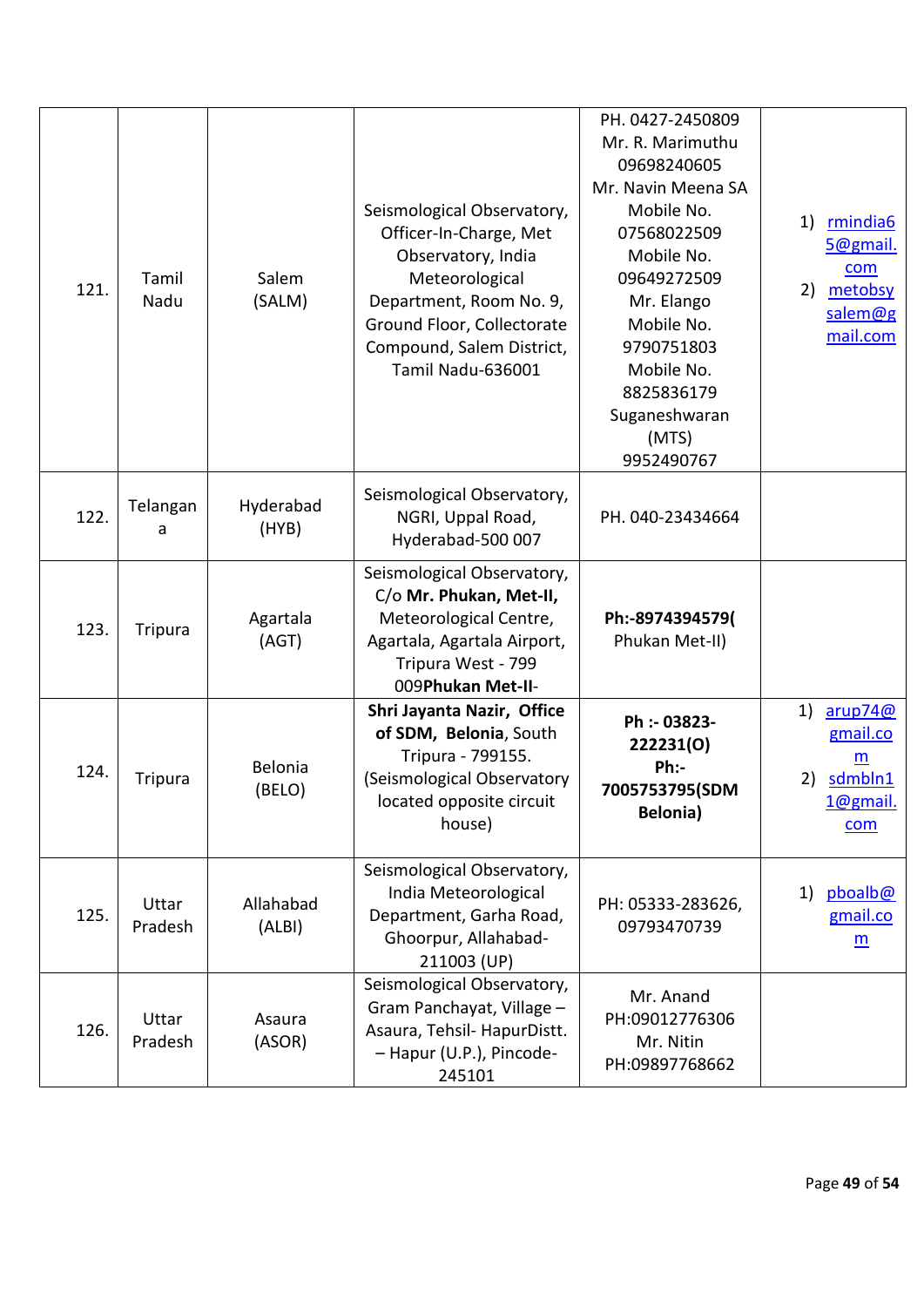| 127. | Uttar<br>Pradesh | <b>Bahraich</b><br>(BRCH)   | Seismological Observatory,<br>India Meteorological<br>Department, House No.<br>390(A) Raipur Raja Colony,<br>Jail Road, Baharaich (U.P)-<br>271801                           | Mr Anil Kumar, SA<br>8707715248<br>Rajendra Prasad<br>Kashyap MTS-<br>9984975978                                                                                                                                 | 1)<br>baharaic<br>hseismo<br>@gmail.c<br>$om$ |
|------|------------------|-----------------------------|------------------------------------------------------------------------------------------------------------------------------------------------------------------------------|------------------------------------------------------------------------------------------------------------------------------------------------------------------------------------------------------------------|-----------------------------------------------|
| 128. | Uttar<br>Pradesh | Banda<br>(BNDA)             | Seismological Observatory,<br>Collectorate building, room<br>no:1, (Old Khanij office<br>room, behind old meeting<br>hall), district H. Q. Banda<br>(Uttar Pradesh) - 210001 | Mr Shiv Shankar<br>(generator operator)<br>9889333837<br>Sanjay Srivastava<br>(Nazir)-8924914077<br>Pradeep Kumar (City<br>Magistrate)-<br>9454415993<br>Sh. DharmendraKutar<br>PH:09616860504<br>PH: 6387112992 |                                               |
| 129. | Uttar<br>Pradesh | <b>Basti</b><br>(HRYA/BSTI) | Seismological Observatory,<br>Harraiya Tehsil, Block<br>Devlopment Officer,<br>Harraiya (Post), District<br>Basti, Pin code-272 155,<br><b>Uttar Pradesh</b>                 | Mr Ram jag<br>PH: 9628260659<br>Mr Dinesh<br>PH: 9919772548<br>Ram Sajivan key<br>holder<br>PH: 9839424744<br>Sweta Varma (BDO)<br>PH: 9454464521<br>Bajranj Bhan<br>Choudhary (ADO)<br>PH: 9559729770           |                                               |
| 130. | Uttar<br>Pradesh | <b>Bisrakh</b><br>(BISR)    | Seismological Observatory,<br><b>Block Development Officer,</b><br>Village - Bisrakh, Distt. -<br>GoutamBudh Nagar<br>(U.P.), Pincode-201301                                 | Mr. Pawan(Security<br>Person)<br>PH: 08800253248                                                                                                                                                                 |                                               |
| 131. | Uttar<br>Pradesh | Farrukhabad<br>(FRKB)       | Seismological Observatory,<br>Ladies Jail, Tehsil<br>FarukhabadSadar, Dist.<br>Fatehgarh- 209625, U.P                                                                        | Mayank Shrivastav<br>PH: 9648309977                                                                                                                                                                              |                                               |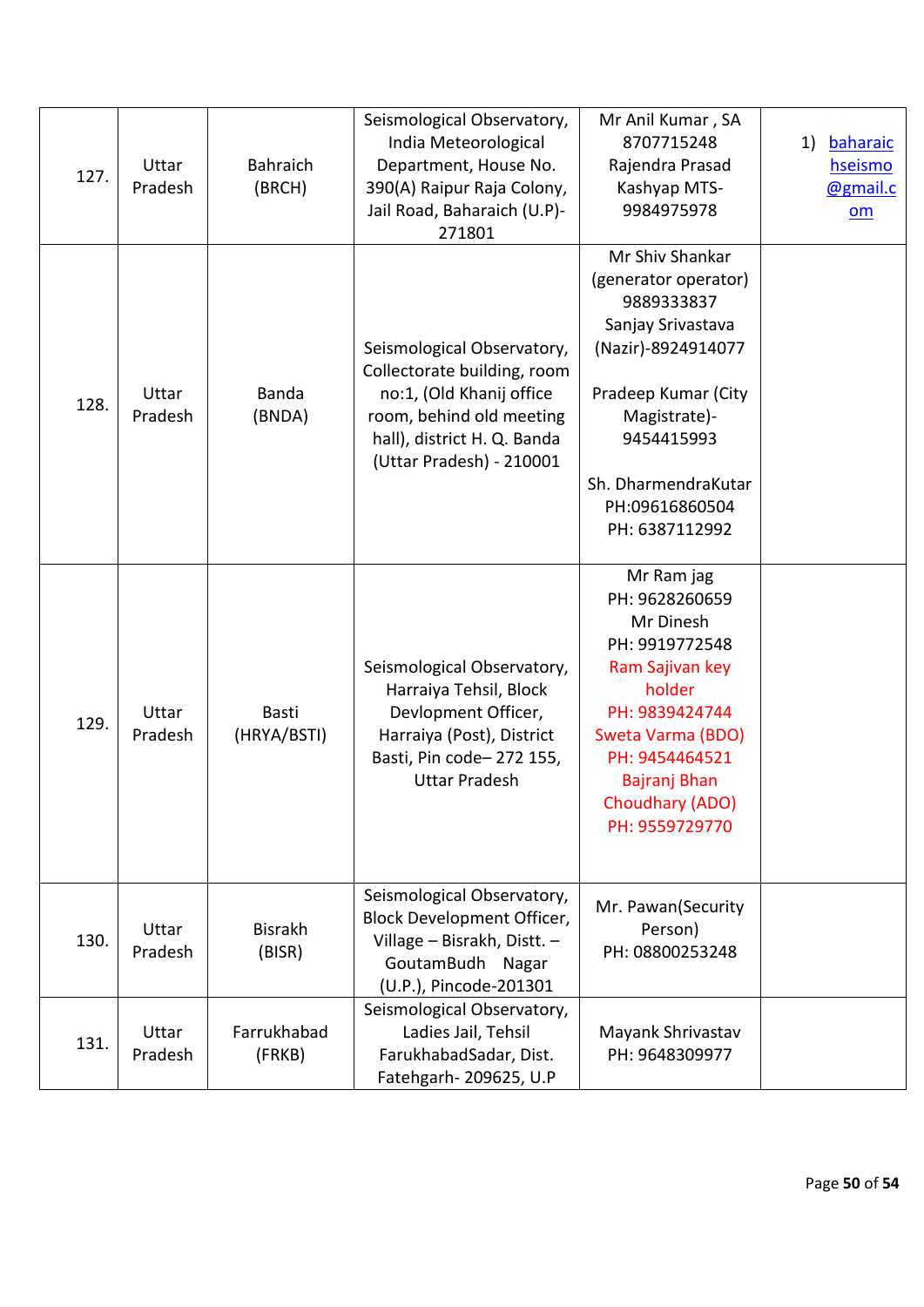| 132. | Uttar<br>Pradesh | Gorakhpur<br>(GKPR)  | Seismological Observatory,<br>Officer In charge, RSRW<br>Observatory, India<br>Meteorological<br>Department, Deoria Road,<br>Sinhariya, KunaraGhat, | Shri ShamberSharan,<br>Met-A<br>PH: 09451071554<br>Office: 05512273171<br>Sambu Saran<br>Ph: 9451071554<br>Jai Prakash Gupta<br>PH 9305349644     |                                              |
|------|------------------|----------------------|-----------------------------------------------------------------------------------------------------------------------------------------------------|---------------------------------------------------------------------------------------------------------------------------------------------------|----------------------------------------------|
|      |                  |                      | Gorakhpur -273008                                                                                                                                   | Narbda Singh<br>PH: 9695626997                                                                                                                    |                                              |
| 133. | Uttar<br>Pradesh | Jhansi<br>(JHNI)     | Seismological Observatory,<br>India Meteorological<br>Department, Bundelkhand<br>University, Jhansi-284003<br>(U.P.)                                | Mr. Ambarish Shukla,<br>S.A.<br>PH:09415950852<br>Mr. S. Tiwari, S.A.<br>PH: 09415646727                                                          | Metoffic<br>1)<br>e.jhansi<br>@gmail.c<br>om |
| 134. | Uttar<br>Pradesh | Lucknow<br>(LKN)     | Seismological Observatory,<br>Meteorological Center,<br>Chaudhary Charan Singh<br>Airport, Amausi, Lucknow-<br>226009                               | Shri D.D. Arya, Met-A<br>PH:08707649590<br>Shri Rambachan<br>Singh, Met-B<br>PH:09473541396<br>J.P. Gupta, SLE<br>PH: 09453019406                 |                                              |
| 135. | Uttar<br>Pradesh | Meerut<br>(MERT)     | Seismological Observatory,<br>Chaudhary Charan Singh<br>University Campus,<br>Meerut-250004                                                         | M.O. Meerut<br>PH:0121-2765676 (O)<br>Sh. Brijmohan<br>PH: 09310355273,<br>Sh. Ravi Shankar<br>7052668560<br>Sanjeev Kumar, MTS<br>PH:08126858316 |                                              |
| 136. | Uttar<br>Pradesh | Thakurdwara<br>(TKD) | Seismological Observatory,<br>Principal,<br>JawaharNavodayaVidyalay<br>a, Kalewala, Thakurdwara,<br>Moradabad District,<br>Pincode: 244 601 UP      | Mr. Naresh<br>Ph: 9528969519<br>Mrs. (Principal)<br>PH: 9690456655                                                                                |                                              |
| 137. | Uttar<br>Pradesh | Unchagaon<br>(UNCH)  | Seismological Observatory,<br><b>Block Development Officer,</b><br>Village - Unchagaon,<br>District - Bulandshahar<br>(U.P.) Pin-202398             | Mr. Satpal<br>PH: 09411805068                                                                                                                     |                                              |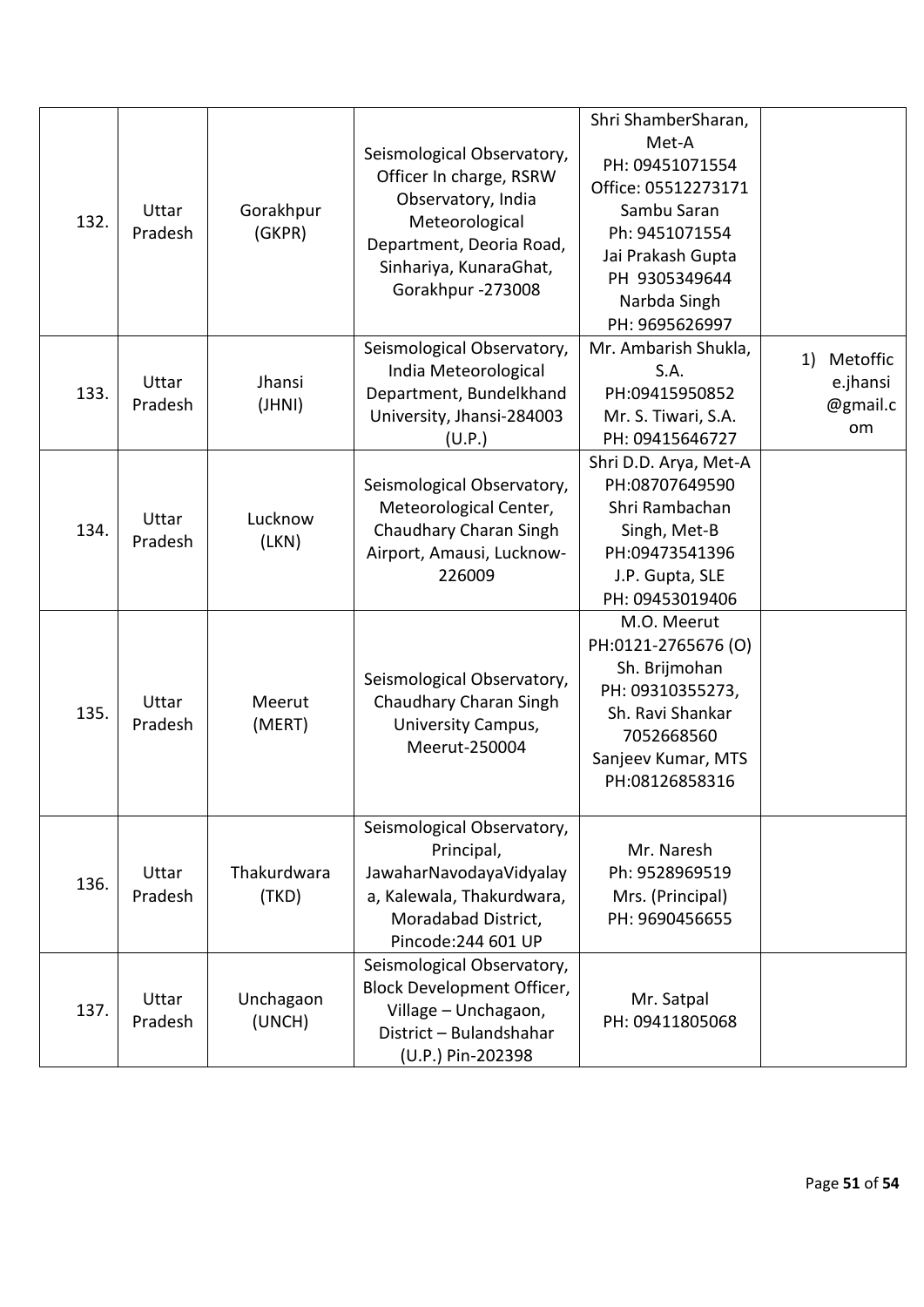| 138. | Uttar<br>Pradesh       | Varanasi<br>(VAR)    | Seismological Observatory,<br>India Meteorological<br>Department, Department<br>of Geophysics, Banaras<br>Hindu University (B.H.U),<br>Varanasi-221005                   | PH. 0542-2369358<br>Mr Kailash<br>PH: 9453945621<br>Shri T. B. Singh, Met-<br>A PH:09451929949 |                                    |
|------|------------------------|----------------------|--------------------------------------------------------------------------------------------------------------------------------------------------------------------------|------------------------------------------------------------------------------------------------|------------------------------------|
| 139. | Uttar<br>Pradesh       | Agra<br>(AGRA)       | Seismological Observatory,<br>India Meteorological<br>Department, Hydrogen<br>Factory, BunduKatra (near<br>army base workshop 509),<br>Gwalior Road, Agra-282001         | Mr. Goel (In-Charge)<br>PH:08949072595<br>Mr.Bapu Singh (Met-<br>A) PH:09259694764             |                                    |
| 140. | <b>Uttarakh</b><br>and | Dehradun<br>(DDI)    | Seismological Observatory,<br>Met Centre, India<br>Meteorological<br>Department, G & R.B<br>Campus<br>17, East Canal Road,<br>Karanpur, Dehradun-248<br>001, Uttaranchal | PH: 0135-<br>2654269/2714143<br>Abhinav Jha -<br>7505751813<br>Ashutosh Kala-<br>8979916709    |                                    |
| 141. | <b>Uttarakh</b><br>and | Joshimath<br>(JOSI)  | Seismological Observatory,<br>Sub Divisional Magistrate,<br>Compound Joshimath,<br>Distt. - Chamoli,<br>(Uttarakhand), Pincode-<br>246443                                | Mr. Hiramani Joshi<br>PH: 09410524228<br>Satish<br>PH: 9410771194                              | SDMJOSHIMATH<br>2015@gmail.co<br>m |
| 142. | Uttarakh<br>and        | Lohaghat<br>(LGTI)   | Seismological Observatory,<br>India Meteorological<br>Department, Bageecha<br>Ward Near Hanuman<br>Mandir, Lohaghat-262524,<br>Distt. Champavat,<br>Uttaranchal          | PH:05965-234872<br>AK Singh, OIC<br>9399198064                                                 |                                    |
| 143. | <b>Uttarakh</b><br>and | Pithoragarh<br>(PTH) | Seismological Observatory,<br>GIC Road, Near Pandey<br>Gaon Bazaar, Pithoragarh-<br>262501, Uttarakhand                                                                  | PH:05964-<br>226800/110,<br>09412926826                                                        | 1)<br>monsoon<br>18@gmai<br>I.com  |
| 144. | Uttarakh<br>and        | Uttarkashi<br>(UTK)  | Seismological Observatory,<br>Disaster Management<br>Office, DM office campus,<br>Uttarkashi, Uttarkashi -<br>249193                                                     | Sh. Devendra Singh<br>Patwal<br>PH:09410350338<br>Sh. Ganesh Baduni<br>PH:09897083613          |                                    |